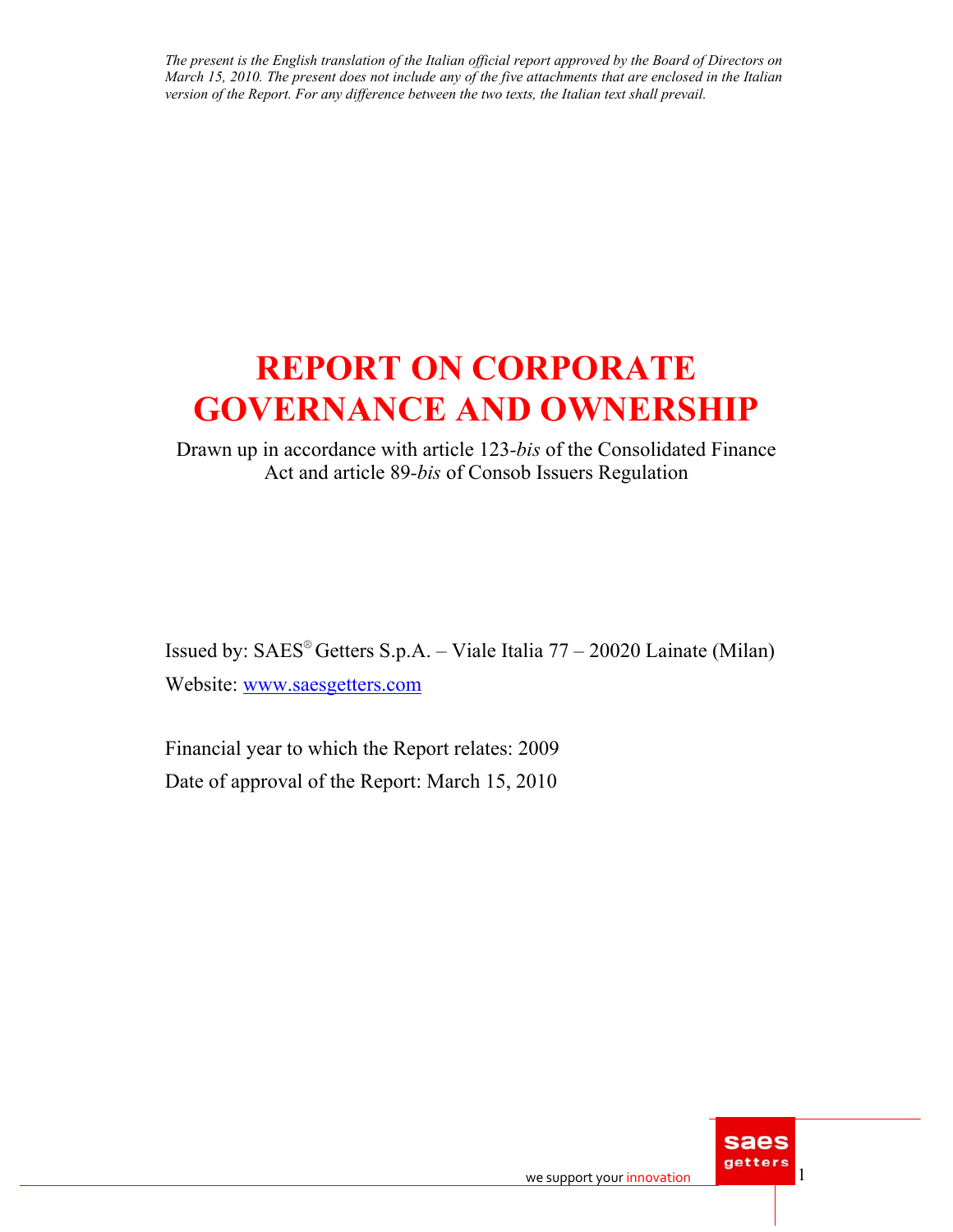# **CONTENTS**

| <b>CONTENTS</b>                                                          | 2         |
|--------------------------------------------------------------------------|-----------|
| <b>GLOSSARY</b>                                                          | 4         |
| <b>INTRODUCTION/COMPLIANCE</b>                                           | 5         |
| 1. PROFILE                                                               | 8         |
| 2. INFORMATION on OWNERSHIP                                              | 9         |
| 2.1. Share capital structure                                             | 9         |
| 2.2. Major shareholdings                                                 | <i>10</i> |
| 2.3. Shareholders' agreements                                            | 12        |
| 2.4. Powers to increase the share capital                                | 12        |
| 2.5. Treasury shares                                                     | 12        |
| 2.6. Change of control clauses                                           | 13        |
| 2.7. Directors' Severance                                                | 13        |
| 2.8. Career award for the founder Paolo della Porta                      | 14        |
| 3. MANAGEMENT AND COORDINATION ACTIVITY                                  | 14        |
| <b>4. BOARD OF DIRECTORS</b>                                             | 15        |
| 4.1. Composition                                                         | 15        |
| 4.2. Appointment and replacement of Directors                            | 15        |
| 4.3. Maximum limit on positions cumulatively held in other companies     | 18        |
| 4.4. Role of the Board of Directors                                      | <i>20</i> |
| 4.4.1. Principles of conduct - Significant or Related Party Transactions | 24        |
| 4.5. Managing Bodies                                                     | 25        |
| 4.5.1. Executive Directors                                               | 25        |
| 4.5.2. Chairman                                                          | 27        |
| 4.6. Independent Directors                                               | 28        |
| 4.6.1. Non-Executive and Independent Directors                           | 28        |
| 4.6.2. Lead Independent Director                                         | 31        |
| 4.7. Board's Internal Committees                                         | 31        |
| 4.7.1. Audit Committee                                                   | 33        |
| 4.7.2. Appointment Committee                                             | 33        |
| 4.7.3. Executive Committee                                               | 33        |
| 4.7.4. Compensation Committee                                            | 33        |
| 4.8. Remuneration of Directors                                           | 34        |
| 4.9. Honorary Chairman                                                   | 36        |
| 5. HANDLING OF COMPANY INFORMATION                                       | 36        |
| <b>6. INTERNAL CONTROL SYSTEM</b>                                        | 37        |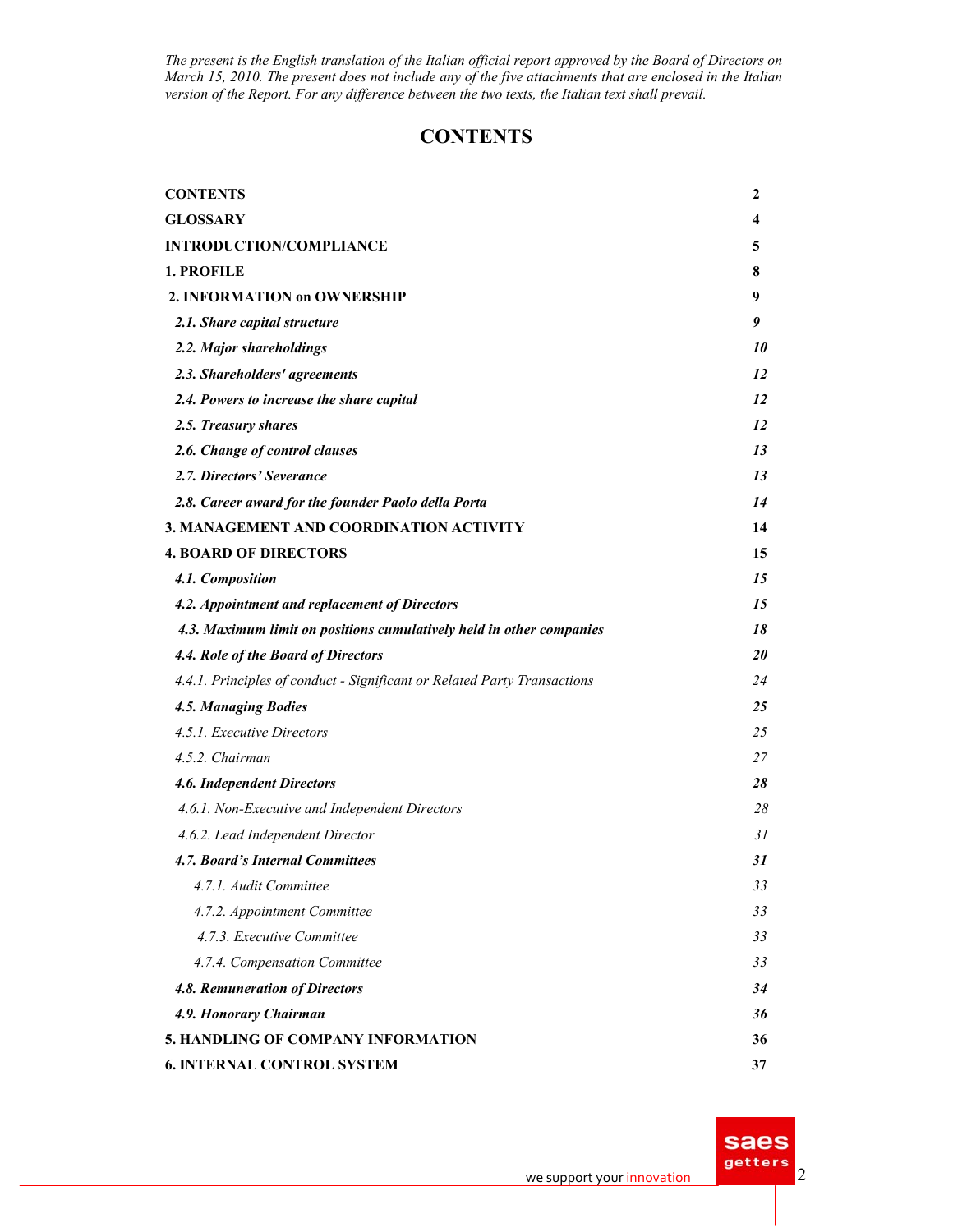| 6.1. The administrative and accounting control system, with reference to administrative and<br><i>accounting information</i> | 38 |
|------------------------------------------------------------------------------------------------------------------------------|----|
|                                                                                                                              | 39 |
| 6.2. The administrative and accounting Control Model                                                                         |    |
| 6.2.1. Control Model Elements                                                                                                | 40 |
| 6.2.2. Evaluation about the adequacy and functionality of the Control Model                                                  | 41 |
| 6.3. Administrative and accounting control system of subsidiaries                                                            | 42 |
| <b>6.4. Board of Directors</b>                                                                                               | 43 |
| <b>6.5. Managing Director</b>                                                                                                | 43 |
| <b>6.6. Internal Control Officer</b>                                                                                         | 44 |
| 6.7. Internal Audit                                                                                                          | 45 |
| <b>6.8. Audit Committee</b>                                                                                                  | 46 |
| 6.9. Officer responsible for the preparation of corporate financial reports                                                  | 47 |
| 6.10. Organisational Model pursuant to Legislative Decree 231/2001                                                           | 48 |
| 6.11. Oversight Committee                                                                                                    | 50 |
| 6.12. Audit Firm                                                                                                             | 51 |
| <b>7. BOARD OF AUDITORS</b>                                                                                                  | 51 |
| <b>8. RELATIONS WITH SHAREHOLDERS</b>                                                                                        | 57 |
| 8.1. Relations with Investors                                                                                                | 57 |
| 8.2. Website                                                                                                                 | 58 |
| 9. SHAREHOLDERS' MEETINGS                                                                                                    | 58 |
| 9.1. Regulation of Shareholders' Meeting                                                                                     | 60 |
| 9.2. Special Meeting of Holders of Savings Shares                                                                            | 61 |
| 9.3. Significant Changes in the Market Capitalisation of Shares                                                              | 61 |
| 9.4. Significant Changes in the Shareholdings                                                                                | 61 |
| <b>10. OTHER CORPORATE GOVERNANCE PRACTICES</b>                                                                              | 61 |
| <b>11. CONCLUSIONS</b>                                                                                                       | 61 |
| <b>12. CHANGES AFTER THE END OF THE FINANCIAL YEAR</b>                                                                       | 63 |

# **Appendixes**

| Appendix 1 Composition of the Board of Directors and the Committees 64 |  |
|------------------------------------------------------------------------|--|
|                                                                        |  |

**Appendixes 3, 4 and 5 enclosed to the original Italian version have not been translated.** 

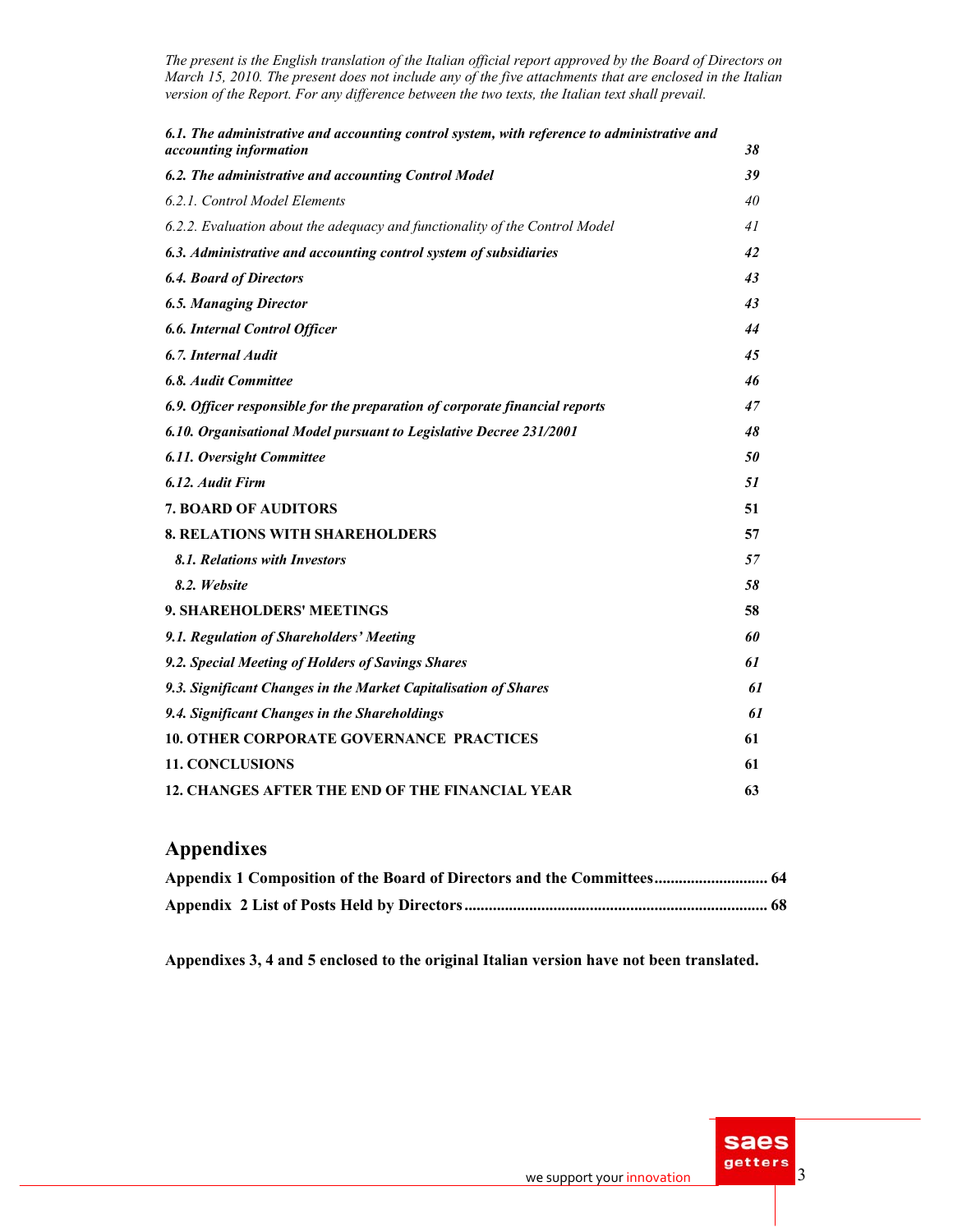### **GLOSSARY**

**2006 Code:** the Corporate Governance Code for Listed Companies approved in March 2006 by the Corporate Governance Committee and promoted by Borsa Italiana S.p.A.

**231 Model**: the organisational, management and control model adopted by the Board on December 22, 2004 and as subsequently amended, in accordance with Legislative Decree no. 231 of June 8, 2001.

**Board:** the Board of Directors of the Company.

**By-laws:** the Company By-laws as currently into force (last amendment made by the Extraordinary Shareholders' Meeting on April 21, 2009).

**Company:** SAES Getters S.p.A.

**Consolidated Finance Act:** Legislative Decree no. 58 of February 24, 1998.

**Control Model:** the administrative and accounting control model adopted by SAES Getters S.p.A. on May 14, 2007 also in light of Savings Law (as below defined).

**Financial Year:** Financial year ended December 31, 2009.

**Issuers Regulation:** the Regulations concerning issuers published by Consob in resolution no. 11971 of May 14, 1999 (as subsequently amended and supplemented).

**SAES Getters Corporate Governance Code:** the Corporate Governance Code adopted by SAES Getters S.p.A. Board of Directors on September 21, 2006.

**Savings Law:** Savings Protection Act no. 262 of December 28, 2005.

**Regulations for Markets**: the Regulations concerning markets published by Consob in resolution no. 16191 of October 29, 2007 (as subsequently amended and supplemented).

**Report:** the Report on Corporate Governance and Ownership which companies are required to prepare in accordance with articles 123*-bis* of the Consolidated Finance Act, article 89*-bis* of the Consob Regulation for Issuers.

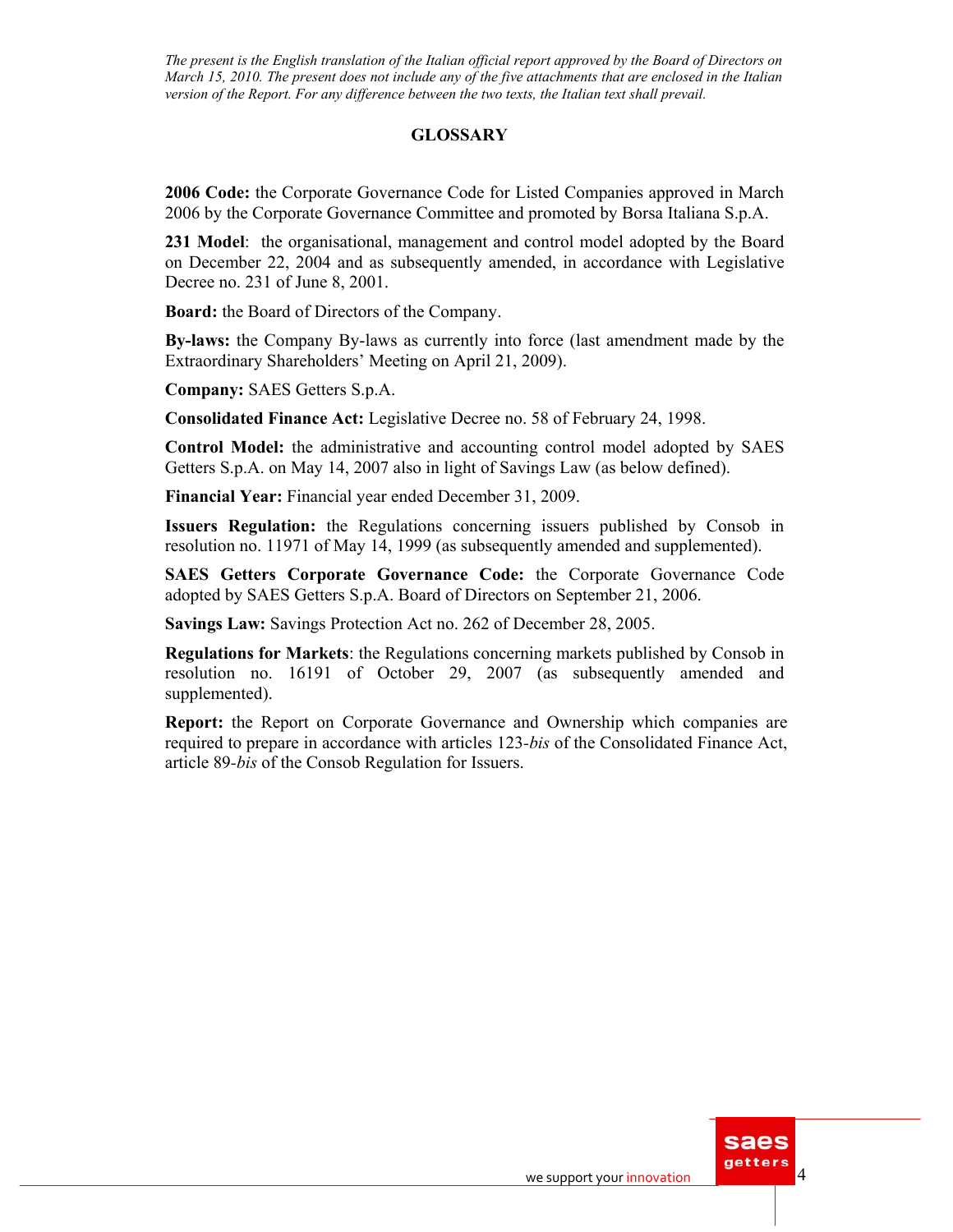### **INTRODUCTION/COMPLIANCE**

The essential features of SAES Getters S.p.A.'s Corporate Governance system are based on the principles and recommendations contained in the Corporate Governance Code for Listed Companies published by Borsa Italiana S.p.A. in October 1999, as reviewed in July 2002, and in the version published in March 2006 (hereinafter also the "**2006 Code**"), as available on the Borsa Italiana S.p.A. website (www.borsaitaliana.it). The Company did not adopt or adhere to code of conducts other than the one promoted by Borsa Italiana S.p.A.

The SAES Getters S.p.A.'s Corporate Governance system is substantially in line with the recommendations contained in the 2006 Code with which the Board of Directors decided to comply on December 21, 2006, in the belief that the principles and provisions contained therein make an important contribution towards the achievement of correct business and corporate governance and towards the creation of value for Shareholders, thereby increasing the level of confidence and interest among national and international investors.

To this end, the Board on December 21, 2006 adopted its own Corporate Governance Code (hereinafter also "**SAES Getters Corporate Governance Code**"), with the aim of clearly formalising the rules of conduct applicable to its internal organisation structure, identifying roles and responsibilities and drawing more attention to the recommendations of the 2006 Code effectively applied and the respective procedures.

SAES Getters Corporate Governance Code is available on the Company's website www.saesgetters.com (Investor Relations section/Corporate Governance/Code of Conduct subsection).

The following Report provides the information about the Corporate Governance of SAES Getters S.p.A. and about its degree of compliance with the 2006 Code.

To compile the Report, the Company has largely used the experimental format circulated by Borsa Italiana S.p.A. on February 8, 2010, although not mandatory and although not following the same expositive index; the Company chose to follow a "comply how/non-comply why" approach, giving reasons for any decision not to adopt one or more provisions, together with corporate governance practices actually applied by the Company over and above any legal or regulatory obligations, pursuant to article 123*-bis* of Legislative Decree no. 58 of February 24, 1998 (hereinafter also the "**Consolidated Finance Act**") and article 89*-bis* of Regulations Concerning Issuers published by Consob in resolution no. 11971 of May 14, 1999 as subsequently amended and supplemented (hereinafter also "**Issuers Regulation**").

Pursuant to article 123-*bis*, paragraph 1 of the Consolidated Financial Act, we inform that:

Information contained in subsection a) (the capital structure, the different classes of shares and, for each class of shares, the related rights and obligations, and the percentage of total share capital represented) are provided into paragraph 2.1.;

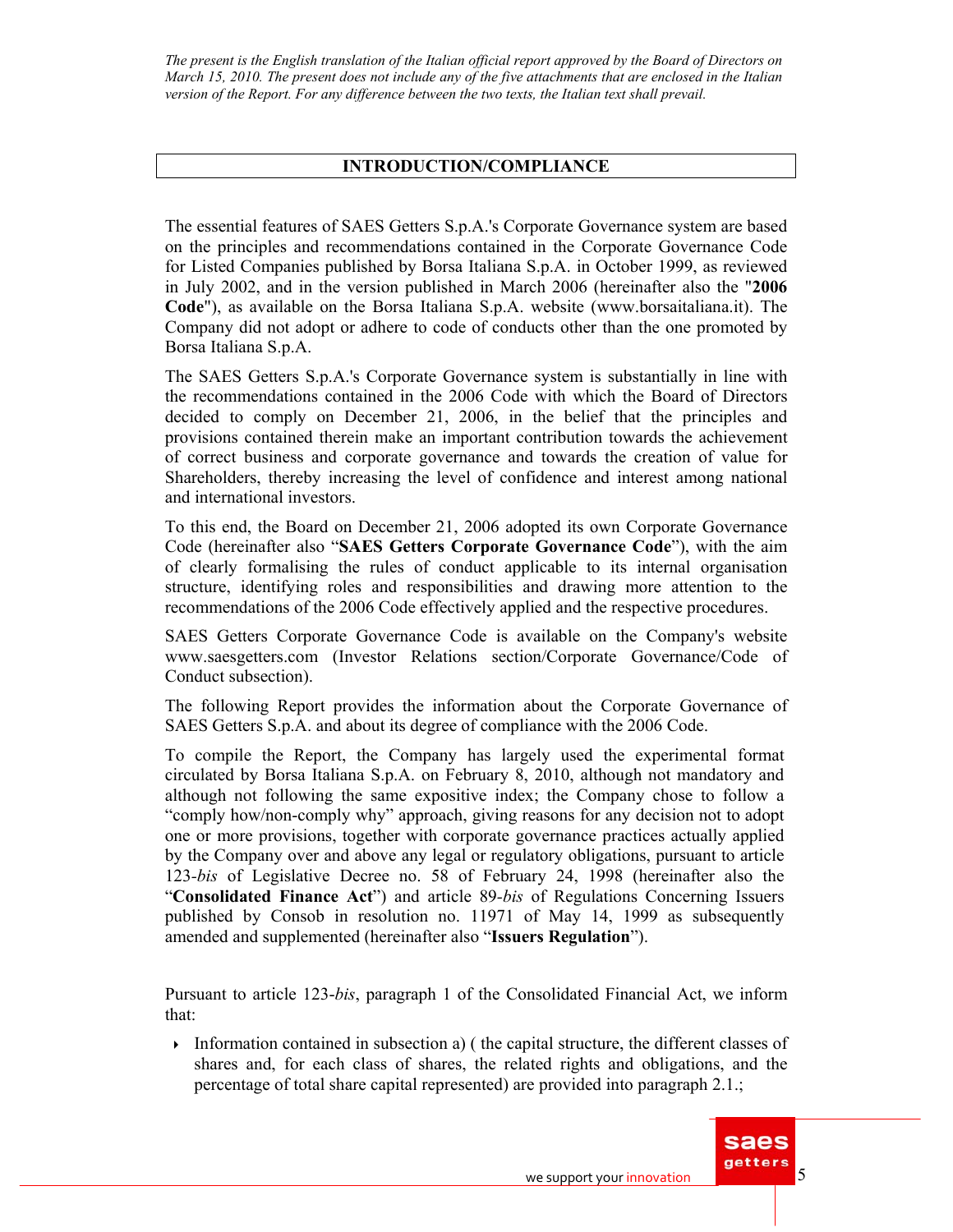- Information contained in subsection b) (restriction on the transfer of securities) are provided into paragraphs 2.1. and 2.8.;
- Information contained in subsection c) (significant shareholdings), that pursuant to article 156 paragraph 4-*bis,* subsection d) of the Consolidated Financial Act will be subject to the audit firm opinion, are provided into paragraph 2.2.;
- Information contained in subsection d) (special control rights), that pursuant to article 156 paragraph 4-*bis,* subsection d) of the Consolidated Financial Act will be subject to the auditing firm opinion, are provided into paragraph 2.2.;
- Information contained in subsection e) (voting rights in any employee share scheme) are provided into paragraph 2.1.;
- Information contained in subsection f) (any restriction on voting rights), that pursuant to article 156 paragraph 4-*bis,* subsection d) of the Consolidated Financial Act will be subject to the auditing firm opinion, are provided into paragraphs 2.1. and 2.5.;
- Information contained in subsection  $g$ ) (agreement known to the Company pursuant to article 122 of the Consolidated Financial Act) are provided into paragraph 2.3.;
- Information contained in subsection h) (any significant agreements to which the Company or its subsidiaries are parties and which take effect, alter or terminate upon a change of control of the Company, and their effects) are provided into paragraph 2.6.;
- Information contained in subsection i) (agreements between companies and directors which envisage severance in the event of resignation or dismissal without just cause, or if their employment contract should terminate as the result of a takeover bid) are provided into paragraph 2.7.;
- Information contained in subsection l) (rules applying to the appointment and replacement of directors), that pursuant to article 156 paragraph 4-*bis,* subsection d) of the Consolidated Financial Act will be subject to the audit firm opinion, are provided into paragraph 4.2.;
- $\rightarrow$  Information contained in subsection m) (the existence of delegated powers regarding share capital increases pursuant to article 2443 of the Italian Civil Code or powers of the directors to issue security-related financial instruments or to authorise the purchase of treasury shares), that pursuant to article 156 paragraph 4 *bis,* subsection d) of the Consolidated Financial Act will be subject to the auditing firm opinion, are provided into paragraph 2.4. and 2.5.

Pursuant to article 123-*bis*, paragraph 2 of the Consolidated Financial Act, we inform that:

- Information contained in subsection a) (adoption of a corporate governance code of conduct) are provided in the present paragraph "Introduction/Compliance" and into paragraph 10;
- Information contained in subsection b) (the main characteristics of existing risk management and internal audit systems used in relation to the financial reporting process, including consolidated reports), that pursuant to article 156 paragraph 4-*bis,*

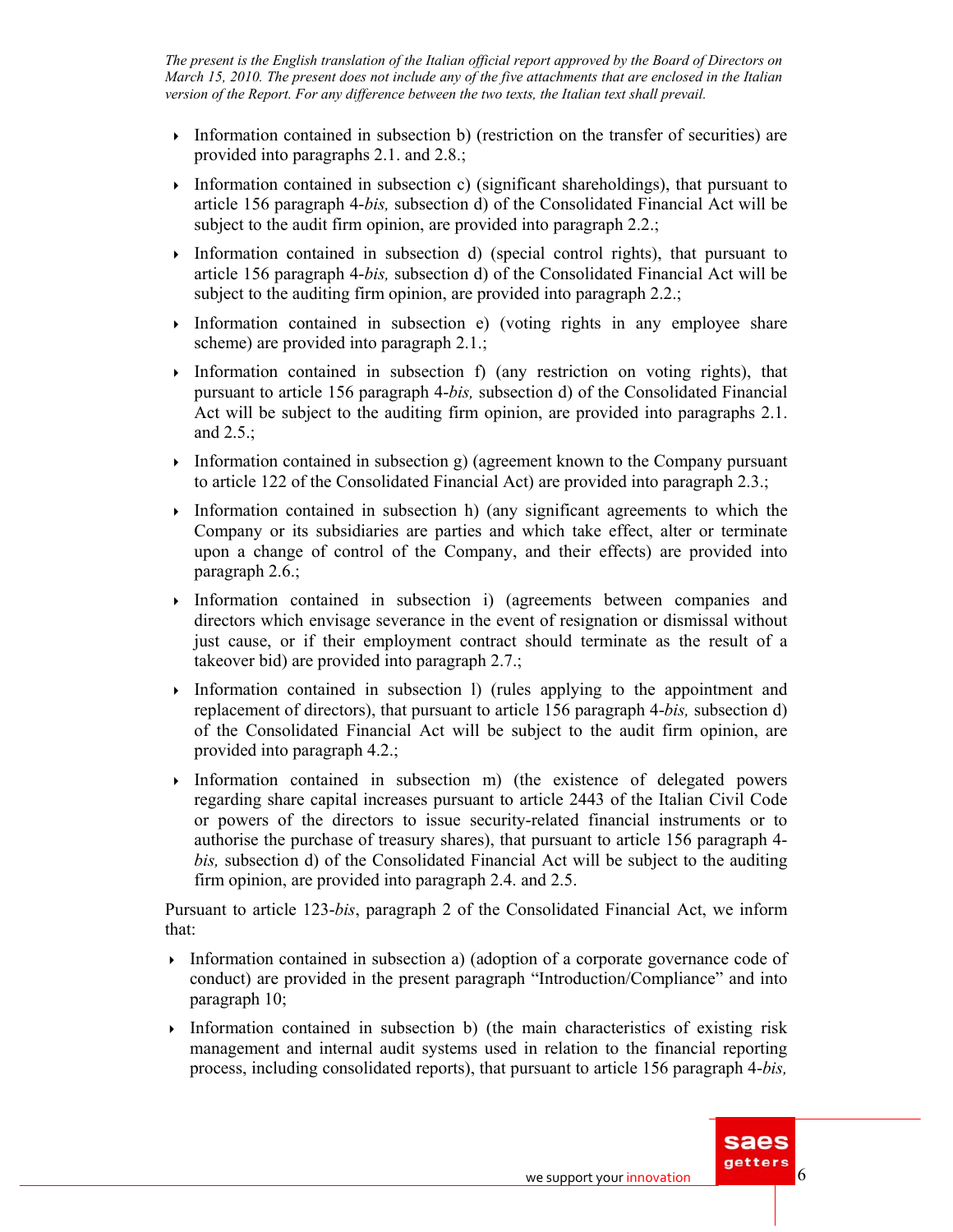subsection d) of the Consolidated Financial Act will be subject to the audit firm opinion, are provided into paragraph 6;

- Information contained in subsection c) (the operating mechanism of the Shareholders' Meeting, its main power, Shareholders rights and their term of exercise, if different from those envisaged by legal and regulatory provisions applicable as supplementary measures) are provided into paragraphs 2.1., 8 and 9;
- Information contained in subsection  $d$ ) (the composition and duties of the administrative and control bodies and their Committees) are provided into paragraphs 4, 6 and 7.

Neither the Company nor its subsidiaries are subject to foreign laws which affect the Corporate Governance structure of SAES Getters S.p.A.

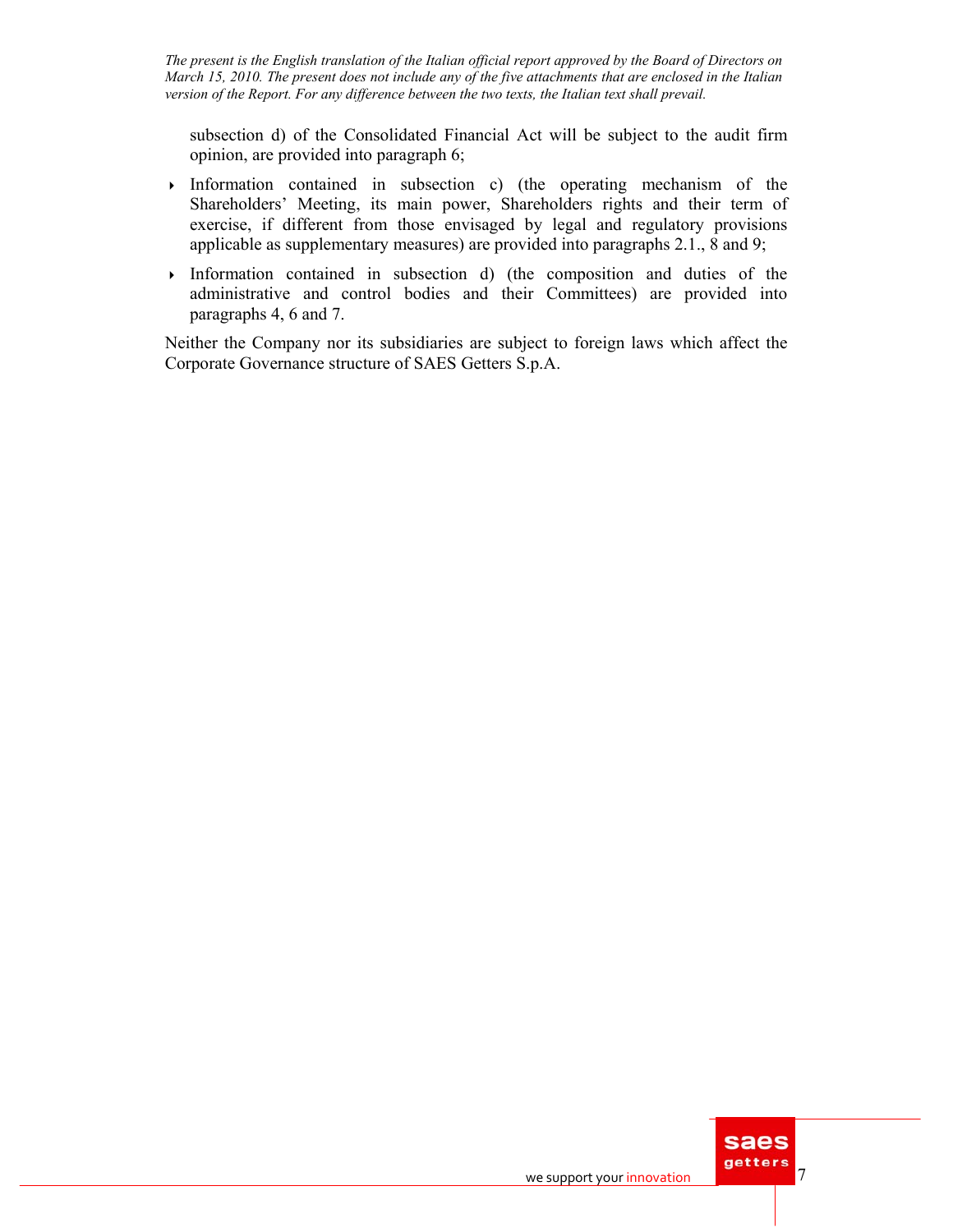#### **1. PROFILE**

Pioneering the development of getter technology, the SAES Getters Group is the world leader in a variety of scientific and industrial applications where stringent vacuum conditions or ultra-pure gases are required. In nearly 70 years of operation, its getter solutions have been supporting innovation in the information display and lamp industries, in technologies spanning from large vacuum power tubes to miniaturised silicon-based micromechanical devices, as well as in sophisticated high vacuum systems and in vacuum thermal insulation. Group also holds a leading position in ultra pure gas handling for the semiconductor and other hi-tech markets. Starting in 2004, by leveraging the core competencies in special metallurgy and materials science, the SAES Getters Group has expanded its business into advanced materials markets, in particular the shape memory alloy product, a family of materials characterized by super elasticity and the properties of assuming predefined forms when subjected to heat treatment. These special alloy have their application mainly in biomedical field and, more in general, in niche industrial fields. A total production capacity distributed over 12 manufacturing plants across 3 continents, a worldwide-based sales  $\&$  service network, more than 1000 employees allow the Group to combine multicultural skills and expertise to form a truly global enterprise. SAES Getters S.p.A. is headquartered in the Milan area. SAES Getters has been listed on the Italian Stock Exchange Market, STAR segment, since 1986.

In accordance with the By-laws, the management and control **model** adopted by the Company is a **traditional** model based on a Board of Directors and a Board of Auditors. Specifically, in this model, the Governance of the Company is characterised by the presence of:

- a Board of Directors responsible for the management of the Company, which acts in compliance of principle 1.P.1. of the 2006 Code;
- a Board of Auditors appointed to monitor compliance with the law and with the by-laws and adherence to the principles of correct administration in the performance of corporate activities and to check the adequacy of the Company's organisational structure, Internal Control System and administrative and accounting control system;
- a Shareholders' Meeting, with powers to resolve according to legal provisions and to the Company By-laws in ordinary or extraordinary session.

Accounting auditing is entrusted to an independent audit firm enrolled in the Special Register kept by Consob.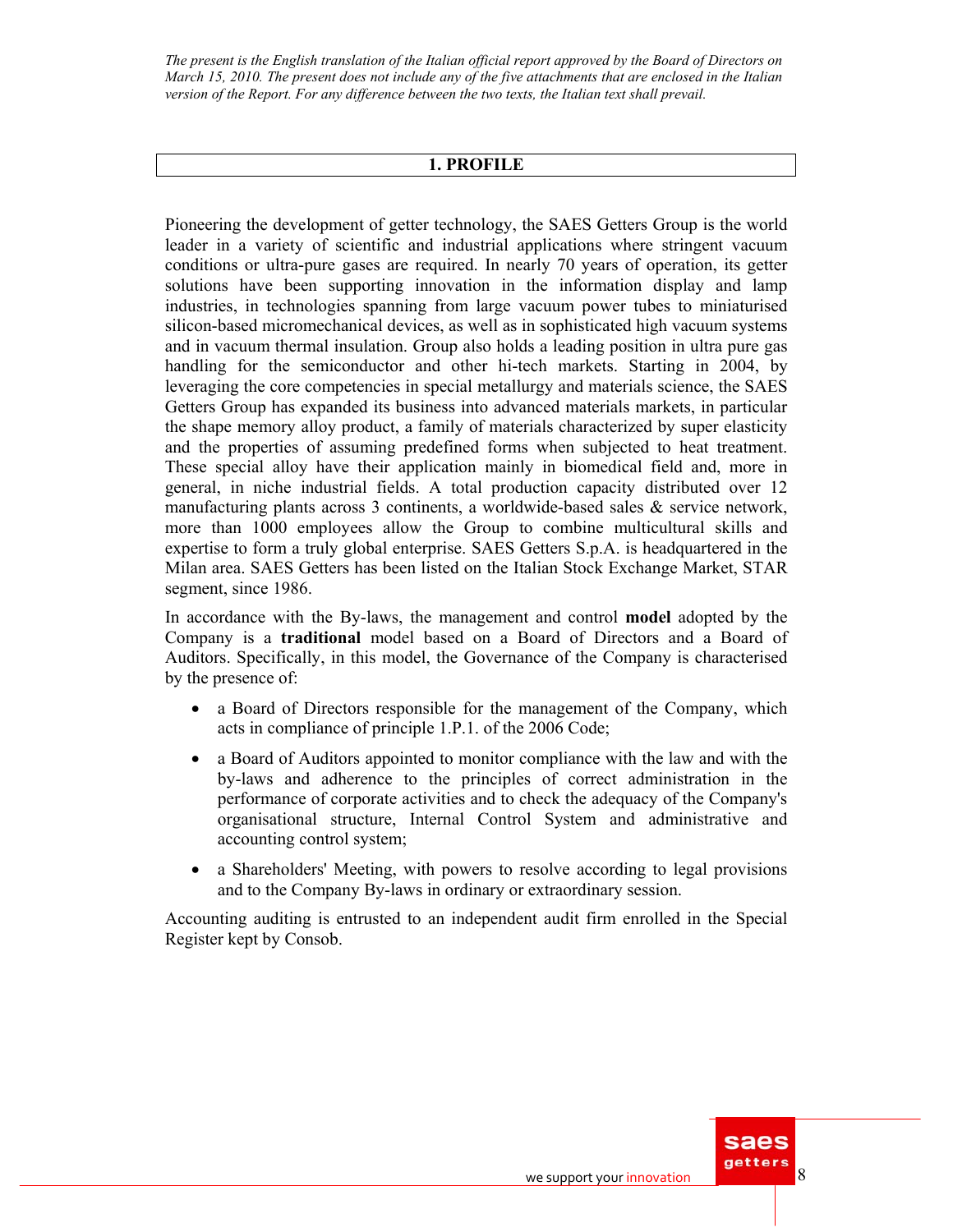### **2. INFORMATION on OWNERSHIP**

The information given below, unless otherwise specified, is valid on the date of approval of this Report (March 15, 2010).

### **2.1. SHARE CAPITAL STRUCTURE**

The fully paid-up share capital of SAES Getters S.p.A. is EUR 12,220,000.00 and is divided into 22,731,969 shares, broken down as follows:

- − no. 15,271,350 ordinary shares (67.18% of the share capital);
- − no. 7,460,619 non-convertible savings shares (32.82% of the share capital).

Both the ordinary shares and the savings shares are listed on the Italian *Mercato Telematico Azionario* managed by Borsa Italiana S.p.A.

All shares are no-par-value shares and currently have an implied book value (meaning the ratio between the total amount of share capital and the total number of shares issued) of EUR 0.537569.

An unrestricted voting right is granted to the owner of each ordinary share. The rights attached to the ordinary shares are all the administrative and economic rights according to legal provisions and to the Company By-laws. Owners of savings shares are not entitled to any voting right in ordinary or extraordinary Shareholders' Meeting.

The rights attached to the various categories of shares are specified in the By-laws, notably in articles 5, 6, 11, 26, 29 and 30. The Company By-laws is published on the Company's website www.saesgetters.com (section Investor Relations/Corporate Governance/Company By-laws).

Ordinary shares are available in registered form, savings shares are available in bearer or registered form at the shareholder's choice or as required by law. All shares are issued in dematerialised form.

Each share gives entitlement to a proportional part of the profits that it is decided to distribute and of the net worth resulting from liquidation, subject to the rights attached to savings shares, as described in articles 26 and 30 of the By-laws.

More specifically, the net profits for each year are distributed as follows:

- 5% to the legal reserve, until one fifth of the share capital has been reached;

- the remainder is distributed as follows:

- savings shares are entitled to a preference dividend of 25% of the implied book value; if, in one financial year, a dividend of less than 25% of the implied book value has been allocated to savings shares, the difference will be made up by increasing the preference dividend in the following two years;
- the remaining profit that the Shareholders' Meeting has resolved to allocate will be distributed among all shares in such a way as to ensure that savings shares

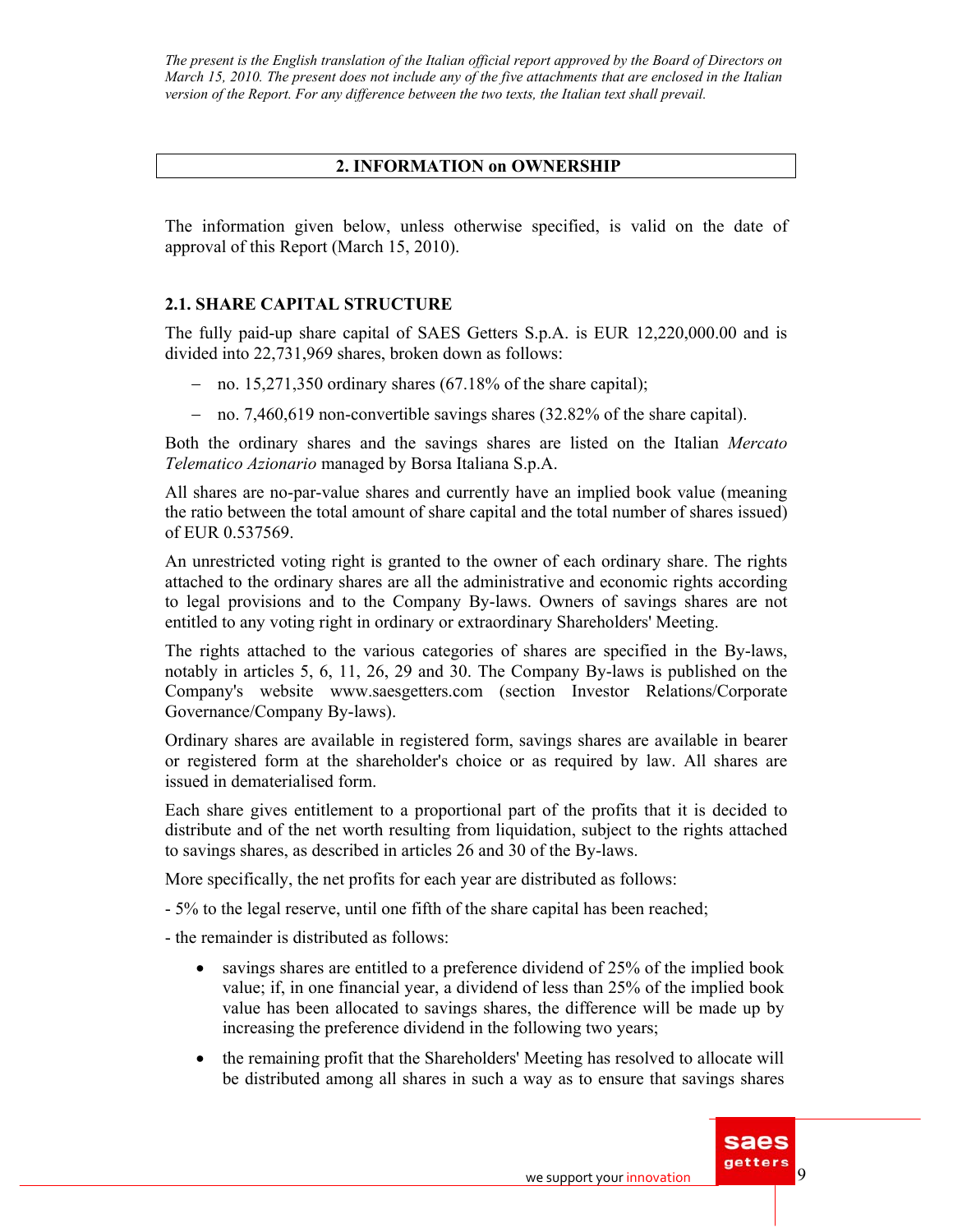are entitled to a total dividend that is higher than that of ordinary shares by 3% of the implied book value.

If reserves are distributed, shares have the same rights irrespective of the category to which they belong.

In the event of liquidation, savings shares have priority in the reimbursement of capital for their implied book value.

Presently, the Company holds no. 600,000 ordinary savings (3.93% of the ordinary shares issued by the Company) and no. 82,000 savings shares  $(1.10\% \text{ of the non-}$ convertible savings shares issued by the Company). Ordinary treasury shares that the Company holds in its portfolio, are lacking *ex lege* of the voting rights, pursuant to article 2357*-ter* paragraph 2 of the (Italian) Civil Code, which states that "*the voting right is frozen"* without prejudice to the fact that *"treasury shares are taken into account in any calculation for shareholders' meeting constitutive and deliberative quorums".*

The share capital may also be increased by issuing shares which have different rights from those of shares already issued. If the share capital is increased, holders of each category of shares are proportionally entitled to receive rights over newly issued shares of the same category and, failing this or for the difference, shares of another category (or other categories).

Resolutions to issue new shares which have the same characteristics as those already in issue do not require further approval from special meetings.

If ordinary or savings shares are excluded from trading, savings shares will be recognised the same rights to which they were previously entitled.

The Company does not have any share-based incentive schemes (stock options, stock grants, etc.) in place.

No shares have been issued which grant special control rights; nor are there any restrictions on voting rights<sup>1</sup>.

No restrictions on the transfer of shares are in place except for the provisions contained into the following article 2.8. and some restrictions applicable to the Significant Persons for limited period of time (*black out periods*) on the basis of the Internal Dealing Code (see paragraph 5).

### **2.2. MAJOR SHAREHOLDINGS**

 $\overline{a}$ 

S.G.G. Holding S.p.A. is the Company's majority Shareholder presently holding 7,958,920 SAES Getters ordinary shares representing 52.12% of the ordinary shares (and 54.25% of the voting capital, i.e. without taking into account the treasury shares), to the knowledge of the Company based on the filings received in accordance with article 120 of the Consolidated Finance Act and with articles 152*-sexies* and 152*-octies* of Issuers Regulation.

<sup>1</sup> Except for the restriction pursuant to article 2357-*ter* of the Italian Civil Code which states that a Company does not have voting rights on the ordinary treasury shares held in its portfolio, for which the voting rights is frozen.

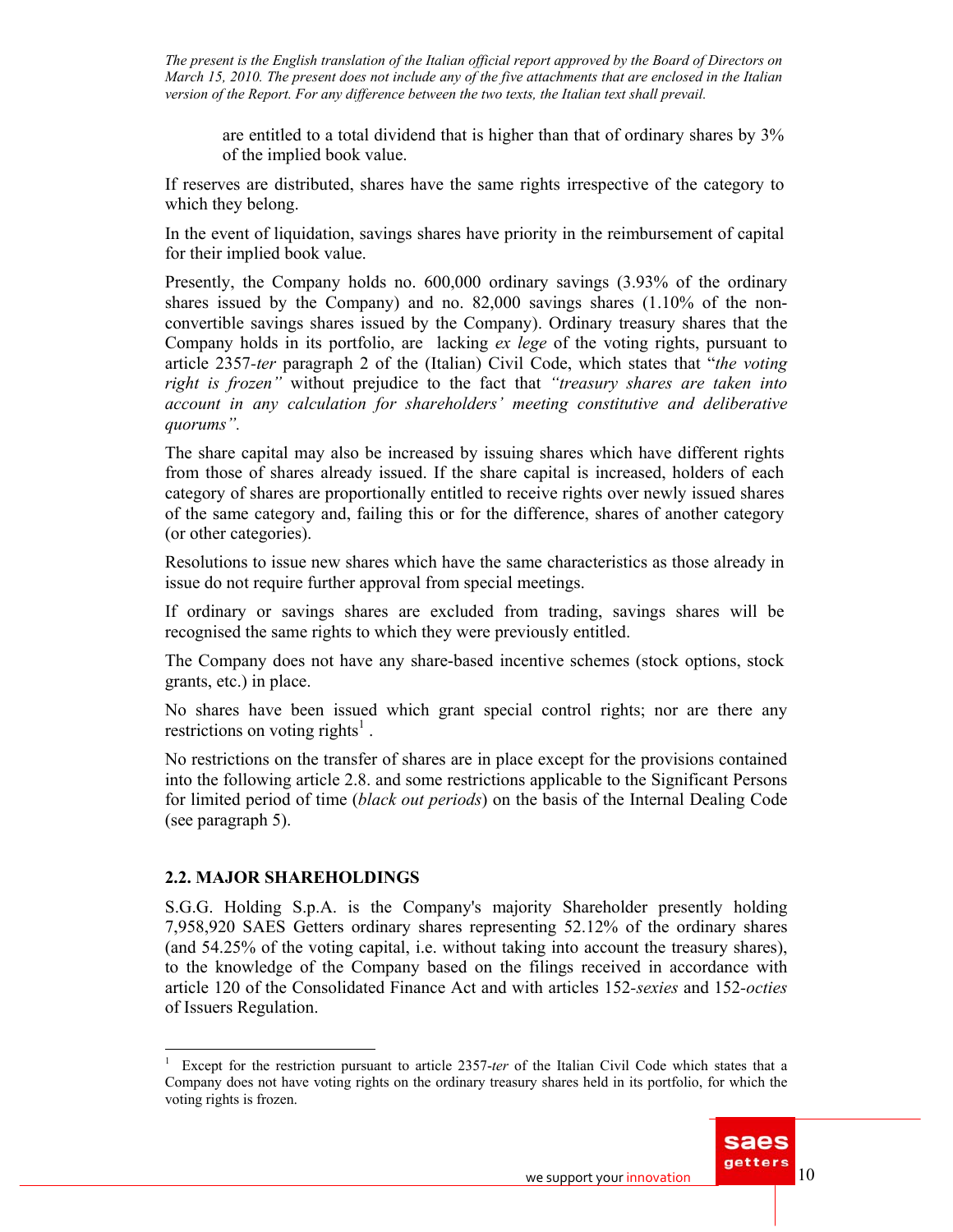In addition to S.G.G. Holding S.p.A., there are other entities which hold voting rights accounting for more than 2% of the subscribed capital, represented by voting shares, according to the entries in the share register updated on 28/02/2010, and based on filings received by the Company and other information. These entities are:

| <b>Declarant</b>                  | Direct shareholder  | % share of the<br>ordinary capital (on a<br>total of 15,271,350<br>ordinary shares) | % share of the voting<br>capital (excluding<br>treasury shares, on a<br>total of 14,671,350<br>ordinary shares) |
|-----------------------------------|---------------------|-------------------------------------------------------------------------------------|-----------------------------------------------------------------------------------------------------------------|
| Giovanni Cagnoli                  | Carisma S.p.A.      | 5.57%                                                                               | 5.80%                                                                                                           |
| Berger<br>The<br>Tommaso<br>Trust | Berger Trust S.p.A. | 2.62%                                                                               | 2.73%                                                                                                           |

Presently, the Company holds no. 600,000 ordinary savings (3.93% of the ordinary shares issued by the Company) and no. 82,000 savings shares  $(1.10\% \text{ of the non-}$ convertible savings shares issued by the Company).

Please be informed that as to the only item on the agenda for the forthcoming Extraordinary Shareholders' Meeting scheduled for April 27 and 28, 2010 (at first and second call respectively), Shareholders will be called to resolve on the proposal for cancellation of the treasury shares without capital stock decrease and the amendment of article 4 of Company's By-laws as a consequence. Please refer to the special report to the Shareholders' Meeting prepared by the Directors on this subject, which, pursuant to article 72 of Issuers Regulation, will be deposited at the registered offices, with Borsa Italiana S.p.A. and published on the Company's website www.saesgetters.com (section Investor Relations/Corporate Documents), within the time period required under existing law (i.e. at least 15 days before the date of the Shareholders' Meeting).

Should the Shareholders approve the Board proposal, upon same number of shares held by major Shareholders, as resulting today, the shareholding would change as follows:

| <b>Declarant</b>            | Direct shareholder   | % share of the<br>voting capital<br>$(14,671,350$ ordinary<br>and voting shares) |  |  |  |  |
|-----------------------------|----------------------|----------------------------------------------------------------------------------|--|--|--|--|
| S.G.G.Holding S.p.A.        | S.G.G.Holding S.p.A. | 54 25                                                                            |  |  |  |  |
| Giovanni Cagnoli            | Carisma S.p.A.       | 5.80                                                                             |  |  |  |  |
| The Tommaso Berger<br>Trust | Berger Trust S.p.A.  | 2.73                                                                             |  |  |  |  |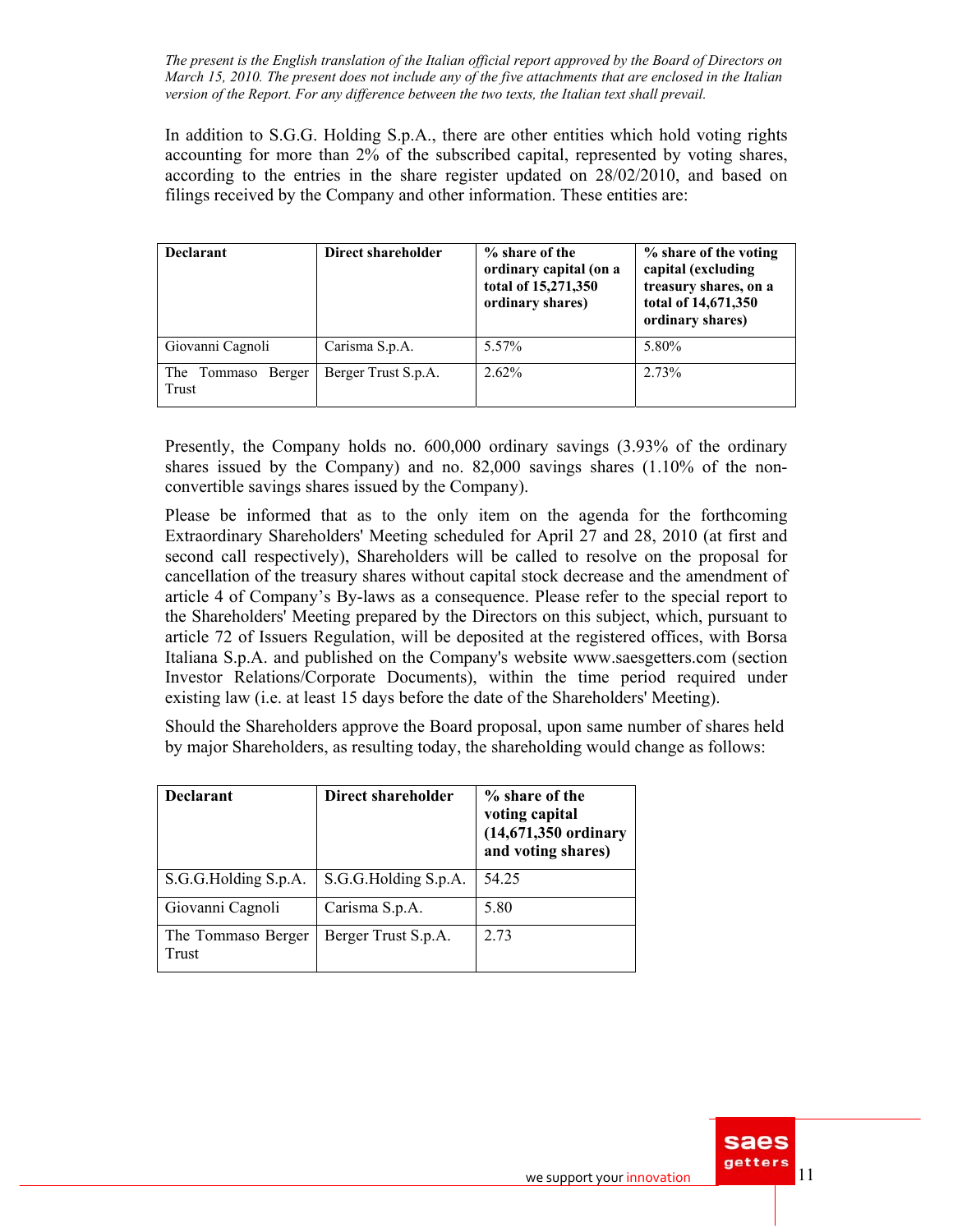# **2.3. SHAREHOLDERS' AGREEMENTS**

The Company is not aware of the existence of any Shareholders' agreements governed by article 122 of the Consolidated Finance Act.

# **2.4. POWERS TO INCREASE THE SHARE CAPITAL**

The Extraordinary Shareholders' Meeting of April 23, 2008 authorised the Board, pursuant to Article 2443 of the (Italian) Civil Code, to increase the share capital, with and/or without consideration, on one or more occasions within a period of five years of the date of the resolution, up to an amount of EUR 15,600,000.00 by issuing shares of any category to be allocated free of charge or offered in the form of rights. That power has so far not been exercised.

# **2.5. TREASURY SHARES**

The Shareholders' Meeting of April 21, 2009 authorised the purchase of the Company's own shares up to a maximum of no. 2,000,000 ordinary and/or savings shares over a period of 18 months from the date of authorisation, taking due account of the shares already held in the portfolio by the Company, and subject in any event to statutory limits, for a price, including incidental purchase expenses, of no more than 5% and no less than 5% of the official share price in the trading session prior to each individual transaction.

During the Financial Year the Board did not implement any purchase of treasury shares plan and has not availed itself of the authorization granted by the Shareholders' meeting of April 21, 2009 (also in the preceding months did not use the previously authorisation previously granted by the Shareholders' Meeting of April 23, 2008).

Presently, the Company holds no. 600,000 ordinary savings (3.93% of the ordinary shares issued by the Company) and no. 82,000 savings shares  $(1.10\% \text{ of the non-}$ convertible savings shares issued by the Company).

The revoking of the resolution concerning the purchase and use of own shares taken by the Shareholders' Meeting on April 21, 2009, for the part not enjoyed, and the proposal to adopt a similar decision have been included on the agenda for the forthcoming Shareholders' Meeting (ordinary session) scheduled for April 27 and 28, 2010 (at first and second call respectively).

Please refer to the special report to the Shareholders' Meeting prepared by the Directors on this subject, pursuant to article 73 of Issuers Regulation, which will be deposited at the registered offices, with Borsa Italiana S.p.A. and published on the Company's website www.saesgetters.com (section Investor Relations/Corporate Documents), within the time period required under existing law (i.e. at least 15 days before the date of the Shareholders' Meeting).

As previously anticipated in paragraph 2.2., please be informed that for the only item on the agenda for the forthcoming Extraordinary Shareholders' Meeting scheduled for April 27 and 28, 2010 (at first and second call respectively) Shareholders will be called to resolve on the proposal for the cancellation of the treasury shares without reduction of the share capital and following amendment of article 4 of Company's By-laws.

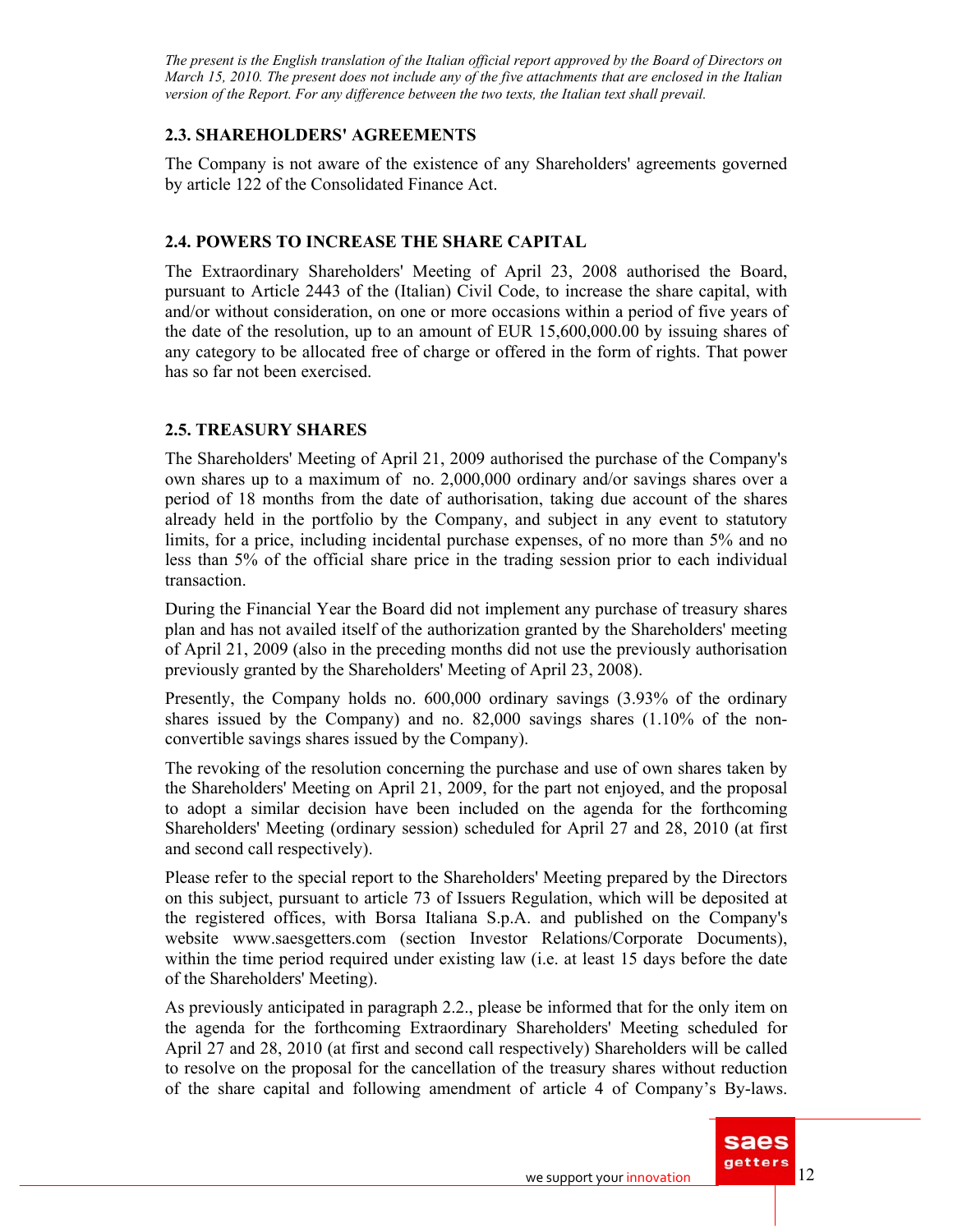Please refer to the special report to the Shareholders' Meeting prepared by the Directors on this subject, which, pursuant to article 72 of Issuers Regulation, will be deposited at the registered offices, with Borsa Italiana S.p.A. and published on the Company's website www.saesgetters.com (section Investor Relations/Corporate Documents), within the time period required under existing law (i.e. at least 15 days before the date of the Shareholders' Meeting).

### **2.6. CHANGE OF CONTROL CLAUSES**

Group companies, as part of their normal activities, are parties to supply contracts or cooperation agreements with customers, suppliers and industrial or financial partners which, as is commonplace in international agreements, contain clauses which grant the counterparty or each of the parties the right to terminate these agreements in the event of a change of control affecting the parent company SAES Getters S.p.A. or, more generally, one of the parties. None of these agreements is material in nature.

Some Group companies are part of loan agreements and bank lending commitments. In the case of change of control of the financed company and/or the parent company (SAES Getters S.p.A.), these agreements with banks require, as usual for this kind of contracts, the banks' rights to forthwith terminate the loan agreements and provide for repayment. The indebtedness subject to the change of control clauses is of about EUR 35,5 million.

### **2.7. DIRECTORS SEVERANCE**

The agreements in place between the Company and the Executive Directors Massimo della Porta and Giulio Canale, in the event of dismissal by the Shareholders' Meeting or revoking of delegated powers by the Board, without cause, make provision for compensation to be paid in an amount equal to the annual base fee determined by the Board on April 21, 2009 until the end of their office, with a cap of two yeas and half.

In the case of resignations from his office, no compensation is payable to the Executive Director, who is obliged to give three months' prior notice.

Provision is made for a consideration equal to the annual fee determined by the Board on April 21, 2009, to be paid for two years after the end of the term of office, for the non-competition agreement signed by the Executive Directors.

It is to be noted, finally, that, in accordance with the Shareholders' resolution of April 27, 2006, a percentage (18%) of the fixed and variable compensation is set aside by the Company by way of Directors' Termination Indemnity ("*Trattamento di Fine Mandato*"), pursuant to articles 17, 50, 105 and 109 of Presidential Decree 917/86, with the aim of creating a final total retirement benefit in line with that of other managers who work for the Company. The sums set aside will be used to take out a suitable Directors' Termination Indemnity insurance policy in line with legal requirements, aimed at guaranteeing the disbursement of the final benefit.

In consideration of the economical crisis environment, the Executive Directors Massimo della Porta and Giulio Canale on April 21, 2009 renounced to the accrual for the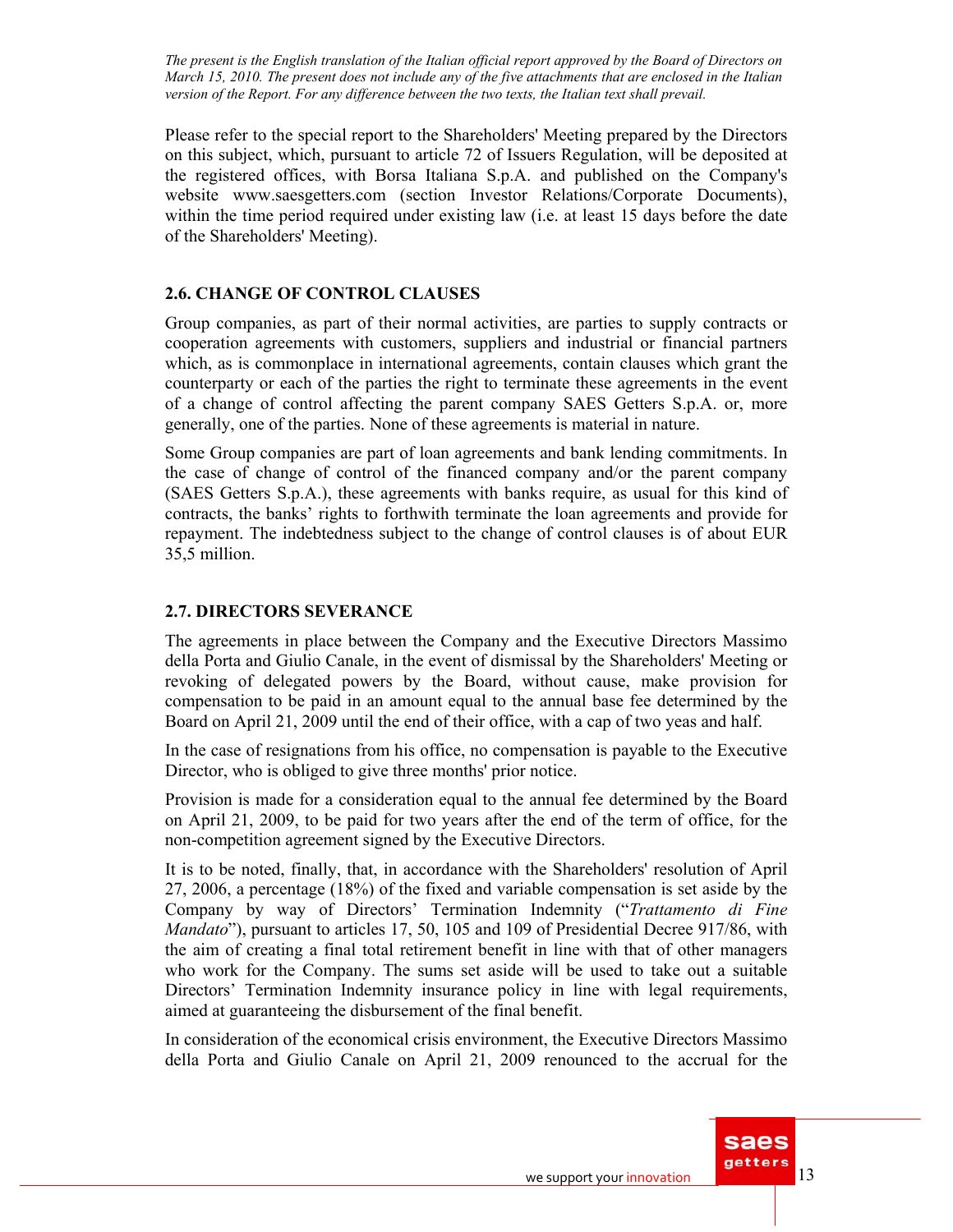Directors' Termination Indemnity on the fixed and variable compensation (if any) for the remainder of the Financial Year.

For information on the fees received by the Directors during the Financial Year, please refer to the special report included in the Notes to the Financial Statements.

Please refer to paragraph 4.8 for further information on the remuneration of the Directors.

# **2.8. CAREER AWARD FOR THE FOUNDER PAOLO DELLA PORTA**

The Shareholders' Meeting of April 21, 2009, on the basis of the proposal of the Board of Directors – which in turn resolved upon proposal of the Compensation Committee granted a special award as acknowledgement of founder Paolo della Porta's career, by assigning no.100,000 SAES Getters ordinary treasury shares, free of charge, in addition to a cash amount to enable Paolo della Porta to pay the related taxes (payment that the Company actually will perform as withholding agent) on the amount given by the shares cash equivalent to be calculated (according to article 9, paragraph 4, letter a) of the Consolidated Financial Act) upon Paolo della Porta entry into ownership, in order to relieve the beneficiary from any cost resulting from the acceptance of the award that could reduce its effectiveness.

The shares have been assigned free of charge, with a binding restriction related to their transfer for the duration of one year from the assignment date (April 28, 2009) with respect to no. 50,000 (fifty thousand) shares and two years from the assignment date (April 28, 2009) with reference to the remaining no. 50,000 (fifty thousand) shares. This constraint is intended to prevent that an immediate sale of the granted shares could result in a negative impact on the prices of the securities in a period which is already difficult for the financial markets.

The term "transfer" and the verb "to transfer" are meant to include any form of alienation, universal or specific, free or for a compensation, including, by way of example without being limited to, the sale (even together with other assets), any other transaction, free or for a compensation (including, by way of example without being limited to, exchange, swap, assignment and trust), by which, directly or indirectly, the result of transferring the ownership of the shares to third parties is achieved.

For more information please refer to the special report to the Shareholders' Meeting of March 17, 2009 prepared by the Directors on this subject, and to the Informative Document pursuant to article 84-*bis* published on the Company's website www.saesgetters.com (section Investor Relations/Corporate Documents).

### **3. MANAGEMENT AND COORDINATION ACTIVITY**

The Company is not subject to management and coordination within the meaning of article 2497 et seq of the (Italian) Civil Code.

For the purposes of article 37, paragraph 2, of Consob Resolution no. 16191 of October 29, 2007 as subsequently amended ("**Regulations for Markets**"), it is specified that,

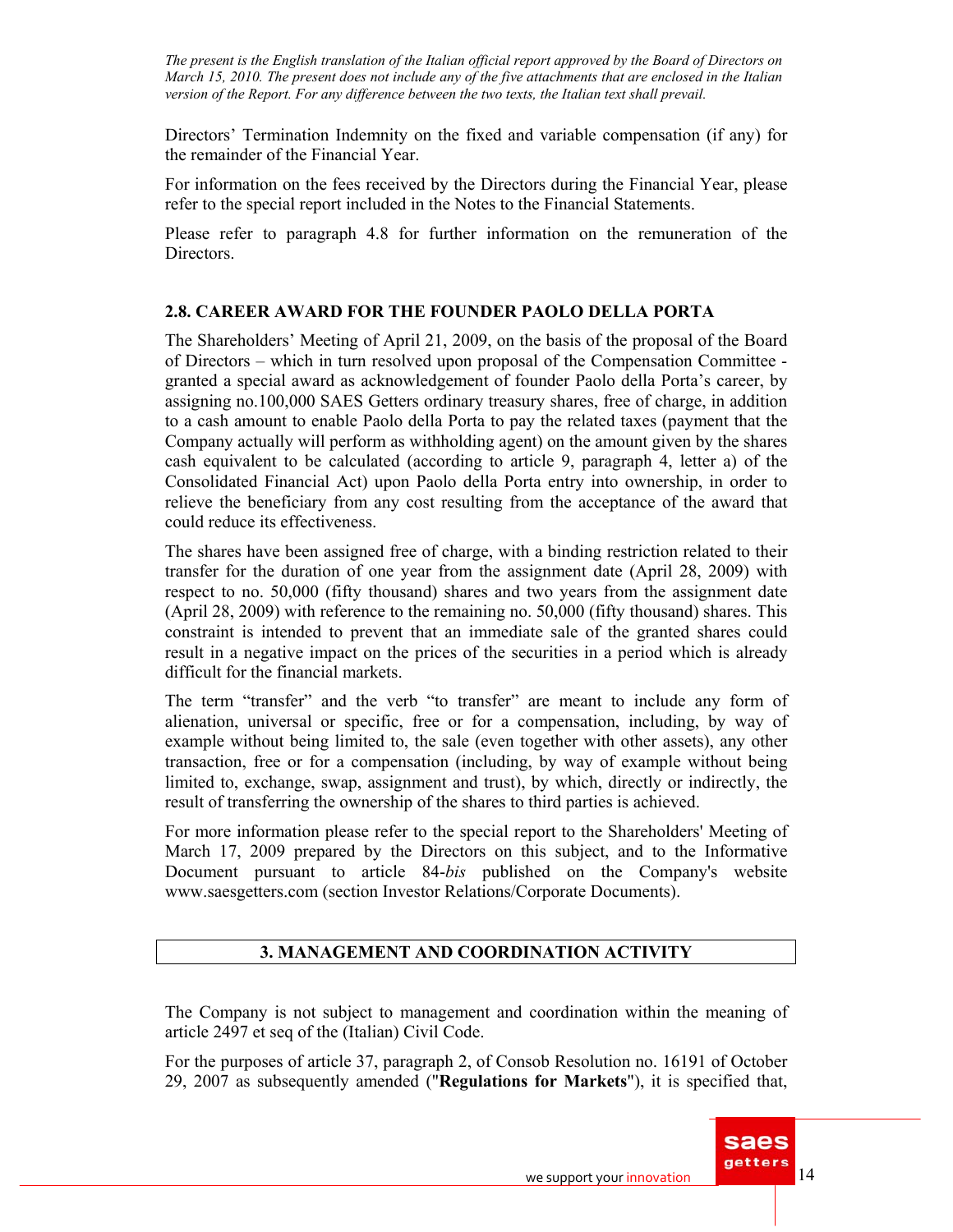following assessment by the Board confirmed today, the presumption set in article 2497 of the (Italian) Civil Code is considered overcome, as S.G.G. Holding S.p.A. results not to manage and/or coordinate SAES Getters S.p.A. in relation to the majority interest held by the former. This is based on the fact that S.G.G. Holding S.p.A., under the managerial, operational and industrial profiles, does not play any role in the definition of the long-term strategic plans and annual budget and in investment choices, does not approve specific and/or significant operations of the Company and of its subsidiaries (acquisitions, sales, investments, etc.) and does not coordinate business initiatives and actions in the sectors in which the latter and its subsidiaries operate. S.G.G. Holding S.p.A. does not give instruction nor carry out service activities or technical, administrative, financial coordination in the interest of the Company and its subsidiaries.

The Company has its own organisational and decision-making independence as well as independent negotiation capacity in relations with customers and suppliers.

### **4. BOARD OF DIRECTORS**

### **4.1. COMPOSITION**

The current By-laws stipulate that the Shareholders' Meeting can determine the number of Directors which can be a minimum of three (3) and a maximum of fifteen (15). The high number of Directors set as upper limit reflects the need to structure the Board in the manner most appropriate to the Company's needs, also taking into consideration the number of companies controlled. It also enables the Company to bring in professionals from different backgrounds and to integrate different skills and experiences in order to respond more effectively to current and future requirements, thereby maximising value for Shareholders. The complexity and worldwide nature of Company and Group interests entail an ever growing need for different professional abilities, experiences and skills within the management body. With a larger composition, the Board is able to provide better internal dialectics and carry out its duties effectively, with the necessary competence and authority, responding in a timely manner to the increasingly complex subjects with which the Company is called to cope with.

### **4.2. APPOINTMENT AND REPLACEMENT OF DIRECTORS**

Directors are appointed by the Shareholders' Meeting on the basis of slates submitted by Shareholders, according to the procedure set out in article 14 of the By-laws, unless different or supplementary provisions are laid down in mandatory laws or regulations or depending on the Company's voluntary or mandatory compliance with codes of conduct drawn up by the management companies of regulated markets or by trade associations.

The Board believes that the Directors appointment takes place pursuant to a clear procedure, as below described, pursuant to principle 6.P.1. of the 2006 Code.

Slates for the appointment of Directors may be submitted by Shareholders who, at the time of submitting the slate, own, individually or together with other Shareholders

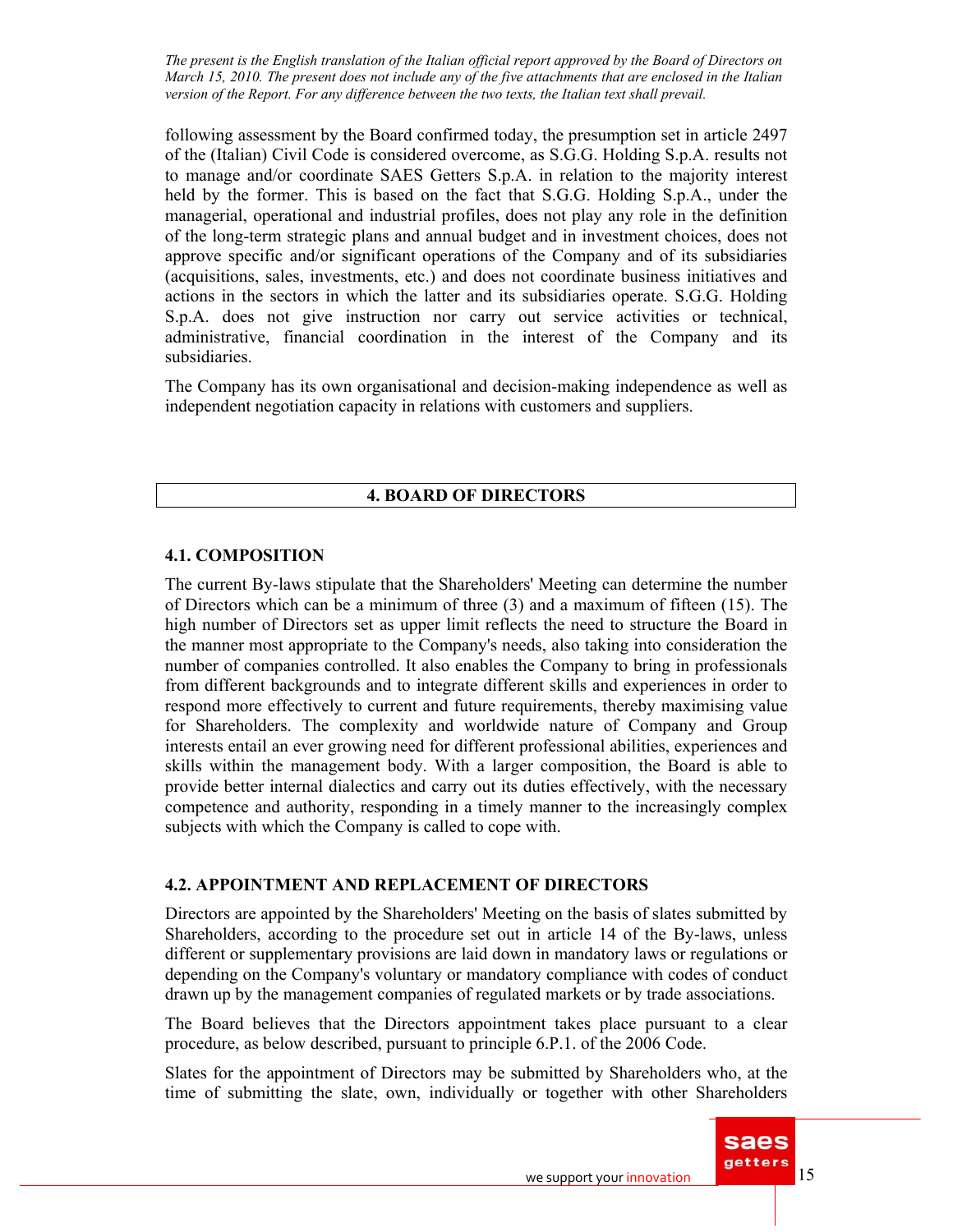submitting slates, a percentage of the voting capital at least equal to the percentage determined by Consob under article 147*-ter*, paragraph 1, of the Consolidated Finance Act and in accordance with the provisions of the Issuers Regulation.

Only for information purpose (since the appointment of corporate bodies took place during the Financial Year and will not be an item on the agenda for the forthcoming Shareholders' Meeting), on January 27, 2010, Consob published the resolution no. 17148, specifying the percentage required for submitting the slates of candidates for the election of the management and control bodies of companies that closed their financial year on December 31, 2009. The threshold for the Company was established at 2.5% of the share capital.

In line with application criterion 6.C.1. of the 2006 Code, slates, signed by those submitting them, are deposited by Shareholders at the registered offices at least fifteen days before the scheduled date of the Meeting called to resolve on the appointment of Directors. These slates are made available for consultation by the public at the registered offices as well as at the market management company and on its website, under the terms and conditions laid down by the applicable regulations.

The slates specify no more than fifteen candidates, each allocated with a progressive number. Each slate must contain and expressly indicate at least one Independent Director<sup>2</sup>, with a progressive number no greater than seven.

A Shareholder cannot submit or vote for more than one slate, including through an intermediary or through trust companies. A candidate may only be present in one slate, failing which he will be ineligible.

At the end of the voting, the candidates of the two slates which have obtained the highest number of votes will be elected, subject to the following criteria: (i) from the slate which obtained the highest number of votes ("**Majority Slate**"), all but one of the total number of Board members, as previously established by the Shareholders' Meeting, will be elected in the numerical order indicated in the slate; (ii) from the second slate which obtained the highest number of votes and which has no connection, not even indirectly, with the Shareholders who submitted or voted for the Majority Slate pursuant to the applicable provisions ("**Minority Slate**"), one Director will be elected, namely the candidate indicated with the first number on that slate. However, if no Independent Director is elected from the Majority Slate, in the case of a Board of no more than seven members, or if only one Independent Director is elected, in the case of a Board of more than seven members, the first Independent Director indicated on the Minority Slate will be elected instead of the person at the top of the Minority Slate.

However, slates which have not achieved a percentage of votes equal to half that required for the submission of slates will not be taken into account.

If one or more lists receive the same number of votes, the one presented by Shareholders owning the highest shareholding upon their presentation or, secondly, the one presented by the highest number of Shareholders, shall prevail.

 $\overline{a}$ 



 $2$  Meaning a Director meeting the independence requirements stipulated therein as well as additional requirements laid down in the codes of conduct drawn up by the management companies of regulated markets or by trade associations with which the Company voluntarily or mandatorily complies.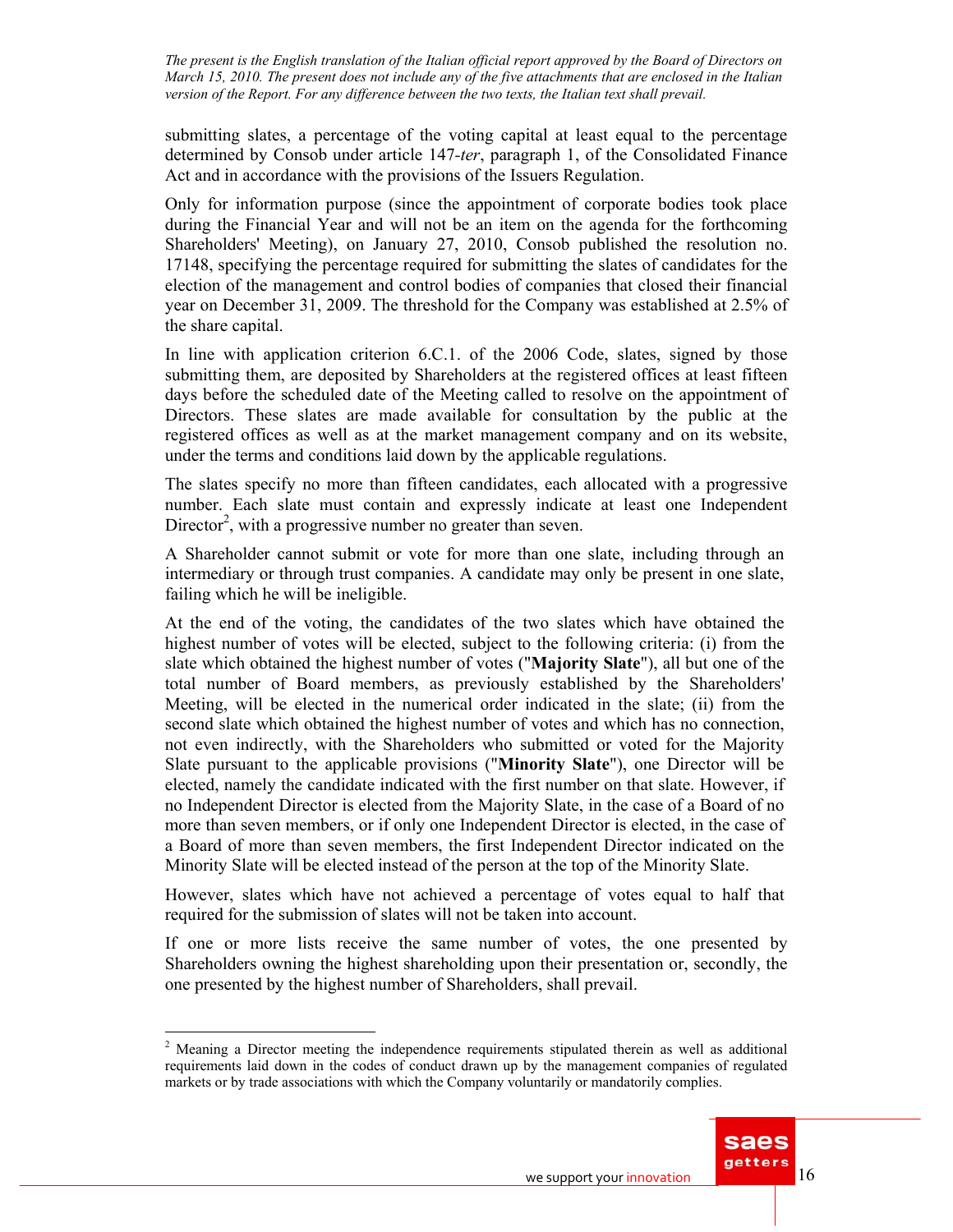If one only list is presented, the Shareholders' Meeting votes the same and if it gets the majority of the voting Shareholders, without taking into account Shareholders who refrain from voting, the Directors on their order of priority in said list are elected, until fulfillment of the number of Board members established by the Shareholders' Meeting, saved for the fact that, however, if the Board is made up by more than seven members, also the second Independent Director is elected, in addition to the Independent Director necessarily listed among the first seven candidates.

In the absence of slates or if the number of Directors elected on the basis of slates submitted is less than the number determined by the Shareholders' Meeting, the members of the Board of Directors are appointed by the same Shareholders' Meeting according to statutory majorities, without prejudice to the obligation for the Shareholders' Meeting to appoint the necessary minimum number of Independent Directors.

Upon the approval of the Financial Statements for the year ended December 31, 2008, during the Financial Year, the three-year mandate of the Board of Directors appointed by the Shareholders' Meeting on April 27, 2006 expired.

The Shareholders' Meeting of April 21, 2009 resolved to fix in 11 (eleven) the number of members of the Board of Directors. The appointed Directors are: Stefano Baldi, Giulio Canale, Giuseppe della Porta, Massimo della Porta, Adriano De Maio, Andrea Dogliotti, Andrea Gilardoni, Pietro Alberico Mazzola, Roberto Orecchia, Andrea Sironi and Gianluca Spinola.

The current Board was elected, for the first time, through the slate vote mechanism, (introduced by resolution of the Extraordinary Shareholders' Meeting of June 29, 2007, in order to accommodate the changes and additions to election procedures introduced in the meantime into legislation about the procedure to appoint Directors) on the basis of the only one list presented and published by the major shareholder S.G.G. Holding S.p.A. according to the procedure and terms set out in the By-laws, mandatory regulations and the Company's Code of Conduct. The Slate and its enclosures were opportunely made available for consultation by the public on the Company's website.

The appointed Board of Directors term of office will expire with the approval of the 2011 Financial Statements.

The Board as at December 31, 2009 is made up of eleven Directors as shown in Appendix 1.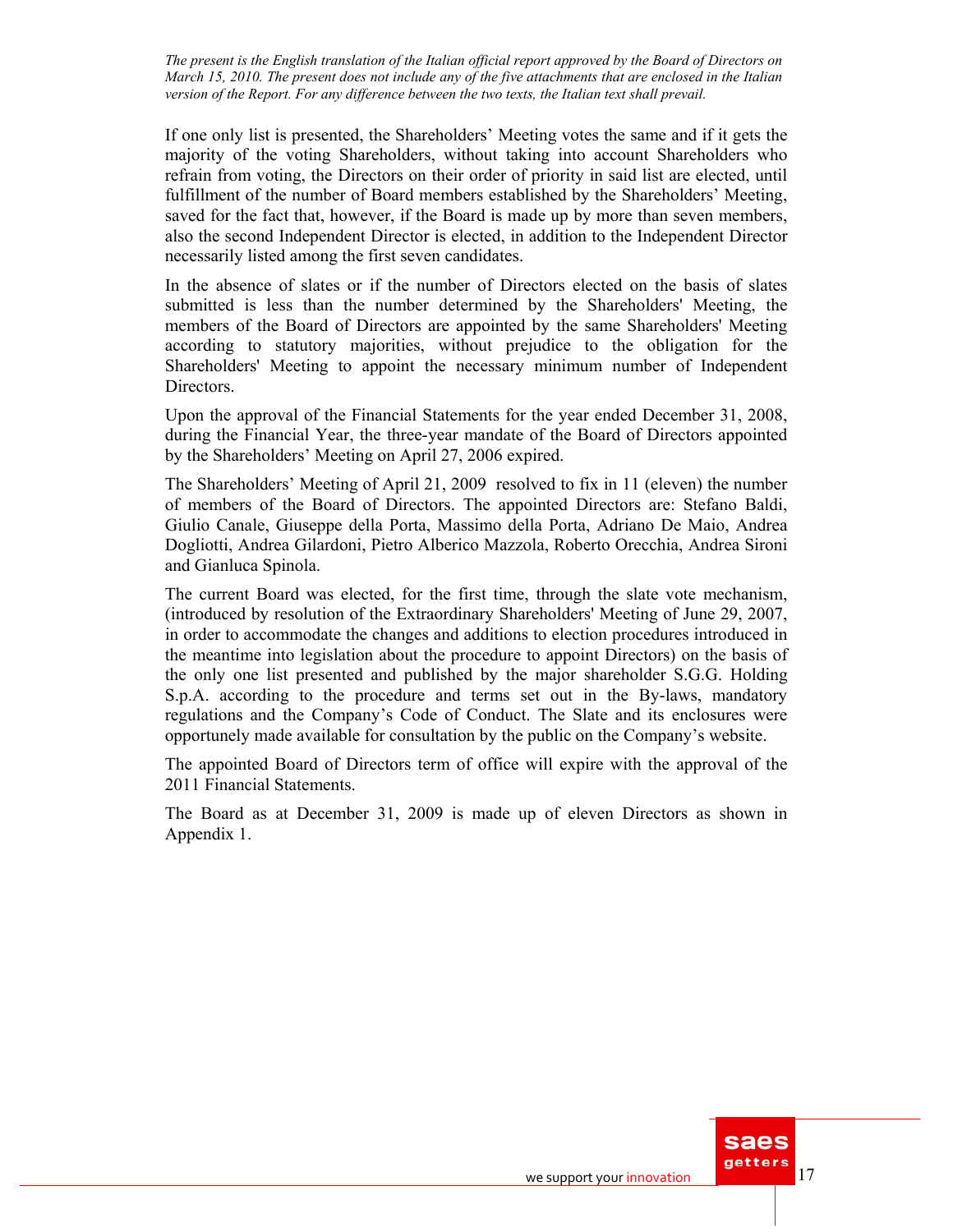| <b>Meeting of Board</b><br>of Directors<br>during the<br><b>Financial Year</b> | $12 -$<br>Feb | $13-$<br>Mar | $17-$<br>Mar     | $21 -$<br>Apr<br>I | $21 -$<br>Apr<br>$\mathbf{I}$ | $12 -$<br>May    | $24-$<br>June    | $27 -$<br>Aug    | $12 -$<br><b>Nov</b> | $17-$<br><b>Dec</b> | Overall<br>attendance of<br>each director <sup>3</sup> | $\frac{0}{0}$ |
|--------------------------------------------------------------------------------|---------------|--------------|------------------|--------------------|-------------------------------|------------------|------------------|------------------|----------------------|---------------------|--------------------------------------------------------|---------------|
| Baldi Stefano                                                                  | $\mathbf{1}$  | $\mathbf{1}$ | $\mathbf{1}$     | 1                  | $\mathbf{1}$                  | $\mathbf{1}$     | $\theta$         | $\mathbf{1}$     | $\mathbf{1}$         | 1                   | 9/10                                                   | 90            |
| Canale Giulio                                                                  | $\mathbf{1}$  | $\mathbf{1}$ | $\mathbf{1}$     | $\mathbf{1}$       | $\mathbf{1}$                  | $\mathbf{1}$     | 1                | $\mathbf{1}$     | $\mathbf{1}$         | $\mathbf{1}$        | 10/10                                                  | 100           |
| De Maio Adriano                                                                | $\mathbf{1}$  | $\mathbf{1}$ | 1                | $\mathbf{1}$       | 1                             | 1                | $\mathbf{1}$     | $\mathbf{1}$     | $\mathbf{1}$         | $\mathbf{1}$        | 10/10                                                  | 100           |
| Christillin Evelina                                                            |               |              |                  |                    |                               |                  |                  |                  |                      |                     |                                                        |               |
| $\ast$                                                                         | $\mathbf{0}$  | $\theta$     | $\mathbf{0}$     | n.a.               | n.a.                          | n.a.             | n.a.             | n.a.             | n.a.                 | n.a.                | 0/3                                                    | $\Omega$      |
| della Porta<br>Giuseppe                                                        | 1             | $\mathbf{1}$ | 1                | 1                  | 1                             | 1                | 1                | 1                | 1                    | 1                   | 10/10                                                  | 100           |
| della Porta                                                                    |               |              |                  |                    |                               |                  |                  |                  |                      |                     |                                                        |               |
| Massimo                                                                        | 1             | 1            | 1                | 1                  | 1                             | 1                | 1                |                  | 1                    | 1                   | 10/10                                                  | 100           |
| della Porta Paolo*                                                             | $\mathbf{1}$  | $\theta$     | $\mathbf{0}$     | n.a.               | n.a.                          | n.a.             | n.a.             | n.a.             | n.a.                 | n.a.                | 1/3                                                    | 33            |
| Dogliotti Andrea                                                               | $\mathbf{1}$  | $\mathbf{1}$ | $\mathbf{1}$     | 1                  | 1                             | 1                | 1                | $\mathbf{1}$     | $\mathbf{1}$         | 1                   | 10/10                                                  | 100           |
| Gilardoni Andrea                                                               | $\mathbf{1}$  | $\mathbf{1}$ | 1                | $\mathbf{1}$       | $\mathbf{1}$                  | $\mathbf{1}$     | 1                | $\mathbf{1}$     | $\Omega$             | $\theta$            | 8/10                                                   | 80            |
| Mazzola Pietro                                                                 | $\mathbf{1}$  | $\mathbf{1}$ | $\theta$         | 1                  | $\mathbf{1}$                  | $\mathbf{1}$     | $\theta$         | $\boldsymbol{0}$ | $\mathbf{1}$         | $\mathbf{1}$        | $7/10$                                                 | 70            |
| Orecchia Roberto                                                               | n.a.          | n.a.         | n.a.             | 1                  | $\mathbf{1}$                  | $\mathbf{1}$     | 1                | $\mathbf{1}$     | $\mathbf{1}$         | $\mathbf{1}$        | 7/7                                                    | 100           |
| Rolando Giuseppe<br>$\ast$                                                     | 1             | $\mathbf{1}$ | $\mathbf{1}$     | n.a.               | n.a.                          | n.a.             | n.a.             | n.a.             | n.a.                 | n.a.                | 3/3                                                    | 100           |
| Sironi Andrea                                                                  | $\mathbf{1}$  | $\mathbf{1}$ | $\boldsymbol{0}$ | $\mathbf{1}$       | $\mathbf{1}$                  | $\boldsymbol{0}$ | $\boldsymbol{0}$ | $\mathbf{1}$     | $\mathbf{1}$         | $\mathbf{1}$        | 7/10                                                   | 70            |
|                                                                                | $\mathbf{1}$  | $\mathbf{1}$ | $\boldsymbol{0}$ | $\mathbf{1}$       | $\mathbf{1}$                  | $\mathbf{1}$     | 1                | $\mathbf{1}$     | $\mathbf{1}$         | $\mathbf{1}$        | 9/10                                                   | 90            |
| Spinola Gianluca                                                               |               |              |                  |                    |                               |                  |                  |                  |                      |                     |                                                        |               |
| Ugo Renato*                                                                    | $\mathbf{1}$  | $\mathbf{1}$ | 1                | n.a.               | n.a.                          | n.a.             | n.a.             | n.a.             | n.a.                 | n.a.                | 3/3                                                    | 100           |
| <b>NON</b>                                                                     |               |              |                  |                    |                               |                  |                  |                  |                      |                     |                                                        |               |
| <b>EXECUTIVES</b>                                                              | 10/11         | 10/11        | 7/11             | 9/9                | 9/9                           | 8/9              | 6/9              | 8/9              | 8/9                  | 8/9                 |                                                        | 86.8%         |
| <b>EXECUTIVES</b>                                                              | 3/3           | 2/3          | 2/3              | 2/2                | 2/2                           | 2/2              | 2/2              | 2/2              | 2/2                  | 2/2                 |                                                        | 93.3%         |
| <b>INDEPENDENT</b>                                                             | 3/3           | 3/3          | 2/3              | 3/3                | 3/3                           | 3/3              | 2/3              | 3/3              | 3/3                  | 3/3                 |                                                        | 93.%          |

The following table shows the attendance of each Director to the Board meetings during the Financial Year:

The average age of Director is about 60 years old.

Appendix 3 to this Report contains information on the personal and professional characteristics of Directors as required by article 144-*decies* of the Issuers Regulation.

### **4.3. MAXIMUM LIMIT ON POSITIONS CUMULATIVELY HELD IN OTHER COMPANIES**

Pursuant to principle 1.P.2. of the 2006 Code, the Company's Directors act and make resolutions independently and with full knowledge of the facts, with the aim of creating

<sup>&</sup>lt;sup>3</sup> The Directors Evelina Christillin, Paolo della Porta, Giuseppe Rolando and Renato Ugo ceased from their office on April 21, 2009. For this reason the total number of meetings they could attend during the Financial Year is three. The Director Roberto Orecchia was appointed for the first time by the Shareholders Meeting on April 21, 2009 and for this reason he could attend only to seven meetings, those called after his appointment.

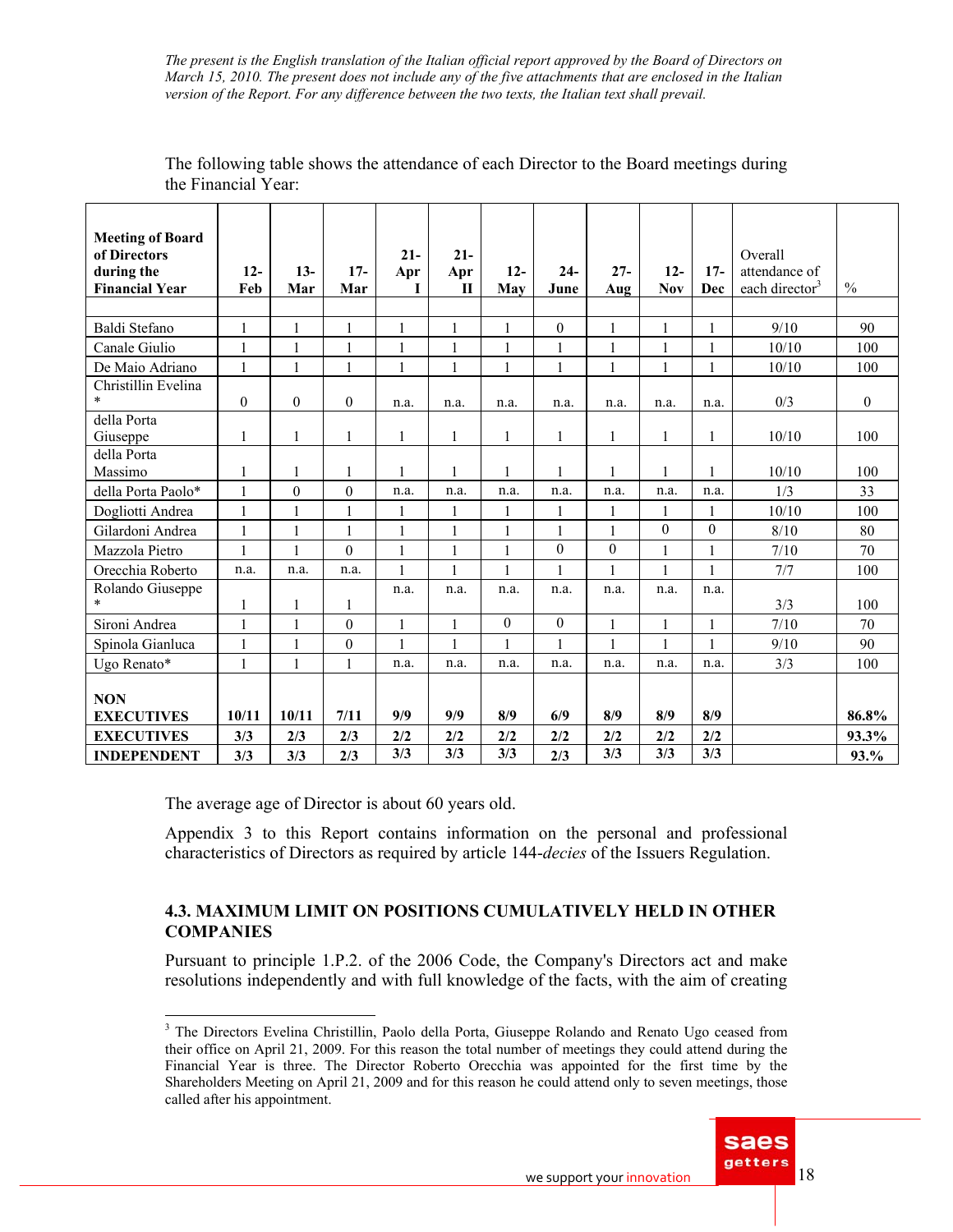value for Shareholders. In line with application criterion 1.C.2. of the 2006 Code, Directors accept the office when they believe that they can dedicate the necessary time to the diligent performance of their duties, taking into account the number of director or auditor posts that they hold in other companies listed on regulated markets, including foreign markets, in financial companies, banks, insurance companies or large-sized companies.

The Board annually records and reports, in the Corporate Governance Report, on the director or auditor posts held by the Directors in listed companies and in the other companies indicated above. Appendix 2 lists the director or auditor posts held by each Director in other companies listed on regulated markets, including foreign markets, in financial companies, banks, insurance companies or large-sized companies, as at December 31, 2009, as recorded in the Board meeting of February 18, 2010.

The Board believes that if a Director cumulatively holds an excessive number of posts in the Boards of Directors or in the Boards of Auditors of listed or unlisted companies, this may compromise or jeopardise the effective performance of his post within the Company.

In line with application criterion 1.C.3. of the 2006 Code, the Board has defined general criteria governing the maximum number of director or auditor posts in other companies which may be considered compatible with an effective performance of the role of Director in the Company.

These general criteria are identified in the SAES Getters Corporate Governance Code approved by Board resolution on December 21, 2006.

Indeed, the Board has considered it appropriate to award a score to each post held outside of the Company's Board of Directors. This score differs according to the commitment entailed by the type of post (Executive/non-executive Director) and the nature and size of the companies in which the post is held. There is a maximum score above which it is presumed that the post of Director in the Company cannot reasonably be performed effectively. If the maximum threshold is exceeded, this constitutes a valid reason to dismiss the Director from office.

The Company's Board reserves the right to amend and supplement the general criteria specified above, taking into account changes in legislation, experience of application and the best practice that will develop in this area.

The current composition of the Board respects the above general criteria.

Pursuant to application criterion 2.C.2. of 2006 Code, Directors are required to be familiar with the duties and responsibilities inherent in their post. The Chairman of the Board ensures that Directors participate in initiatives aimed at increasing their knowledge of corporate events and trends, also with regard to the legislative framework, so that they can perform their role effectively. During the Financial Year the above mentioned initiatives did not take place except for technical presentations about the main research and development projects running in the Company's laboratories, and a set of the main corporate documents, in addition to brochures of the core product families of the Companies. The Chairman and the Managing Director make every effort to ensure that the Board is informed about the main legislative and regulatory developments that concern the Company and the corporate bodies.

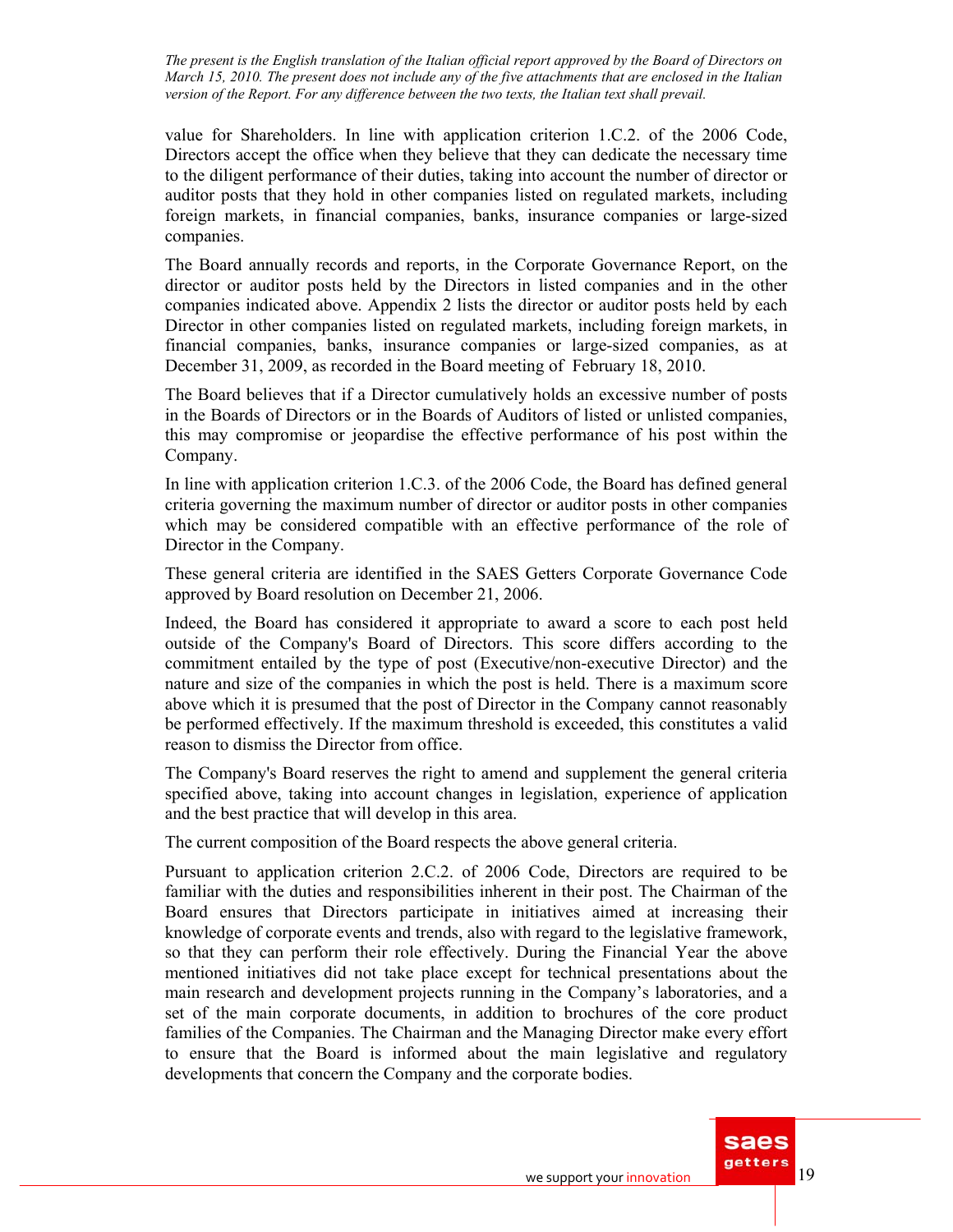If the Directors require clarifications and information from the Company's management, they may forward a request to the Chairman, who will take the appropriate action either by collecting the necessary information or by putting the Directors in touch with the management concerned. The Directors can ask the Chairman and/or the Managing Director to have managers of the Company or of the Group attend the Board meetings to provide detailed information about the items on the agenda.

### **4.4. ROLE OF THE BOARD OF DIRECTORS**

The Board meets at regular intervals to examine operational performance, Company results and all significant operations. The By-laws provide that the Board must meet at least once every quarter. During the Financial Year, the Board met 10 times, with the average attendance of Directors being about 88% higher than 2008 average attendance (of about 83%). The average attendance of Executive Directors was of 93.3% (vs. 95% of 2008), the average attendance of non-executive Directors was 86.8% (to be compared with 87.7% of year 2008) and the average attendance of Independent Directors was 93.3%, significantly higher than the average attendance rate of year 2008 (almost equal to 72%).

The average duration of Board meetings is slightly higher than 2 hours.

For the 2010 financial year, it is currently anticipated that the Board will meet at least nine times, of which four meetings will be to approve the interim results, the dates for which were already notified in December 2009 to Borsa Italiana S.p.A. for inclusion on the calendar of Company events, also published on the Company's website.

In 2010, up to the date of the present Report, the Board met: a) on February 18, 2010 for a business update pursuant to article 19 of the By-laws, an assessment of the degree of independence of its Independent Directors; the annual reports of the director or auditor posts held by each Director in other companies pursuant to article 1.3. of Code of Conduct; the assessment about the professional characteristics and grounds for ineligibility and incompatibility, the assessment about the requirements for the members of the Board of Auditors; the proposed items for the agenda of the forthcoming Shareholders meeting; the Oversight Committee report about the activities performed on the second half of the year; b) and today, to approve the draft Financial Statements, to call the Shareholders' Meetings and to approve the respective documentation, the Audit Committee report about the activities performed in the second half of the year.

The Chairman makes every effort to ensure, that, for the purposes of Board meetings, the necessary documentation and information to enable the Board to discuss in an informed manner the matters referred for its examination are forwarded to Directors reasonably in advance, where possible together with the notice of call (that is usually sent at least two weeks before the date of the meeting); as far as the financial reports, these are forwarded with at least two working days notice, according to a schedule consistent with the time needed for the preparation of such documents. Exceptionally, depending on the nature of the matter to be resolved upon and on secrecy requirements, with the blessing of Directors, some documentation (as strategic business plans) might not be sent in advance to them.

Each Board Member has the right to propose subjects for discussion at subsequent Board meetings.

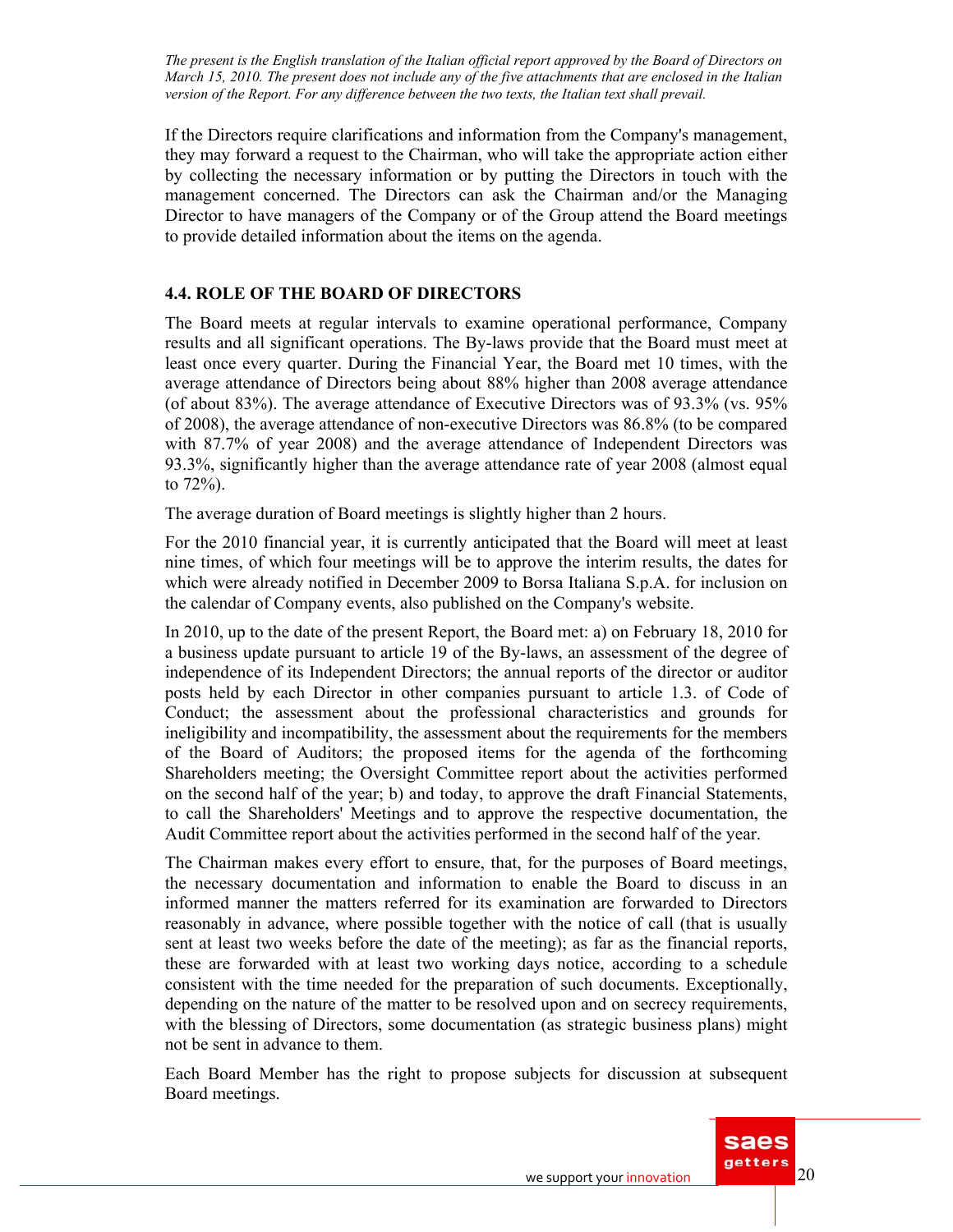The Chairman, with the approval of those present, may invite persons outside the Board to attend meetings in order to listen in or to provide support duties. The Officer Responsible for the Preparation of corporate financial reports pursuant to article 154*-bis* of the Consolidated Financial Act is invited to attend all the meetings of the Board of Directors that have on the agenda the approval of quarterly Financial Statements, of the half year report, of the yearly financials statements, the consolidated Financial Statements, and any time the Board is called to take resolution for which a statement of the Accounting Officer or any time the Chairman of the Board, even on proposal of the Managing Director, being on the agenda issues that may affect the accounting reports of the Company or of the Group.

The Group General Counsel attends each Board meeting, acting as Secretary of the Board of Directors.

Tentatively, during each meeting, and in any event at least every quarter, in accordance with article 19 of the By-laws, the Board of Directors and the Board of Auditors are informed, by the Chairman and the Managing Director, about the activities performed (by the Company and by its subsidiaries), about its general performance and foreseeable development, about the most important economic and financial transactions in terms of size or characteristics and, where necessary, about transactions in which the Directors have a personal or third party interest.

The Board reviews the information received from the Executive Directors and also ensure to ask the latter for any clarification or further or supplementary details which are deemed necessary or expedient for a complete and correct appraisal of the facts brought to the Board for examination.

\*\*\*

The Board plays a central role in the Company's Corporate Governance system, being vested with extensive powers for the ordinary and extraordinary management of the Company and having the right to carry out all acts considered appropriate for the implementation and achievement of the Company's objects, excluding those that the law strictly reserves for the Shareholders' Meeting.

Without prejudice to the exclusive competences over matters as laid down in article 2381 of the (Italian) Civil Code and in the By-laws, the Board exclusively and in compliance the application criterion 1.C.1 of 2006 Code:

- a) defines, applies and updates the Company's Corporate Governance rules, in conscious compliance with existing laws; defines the Corporate Governance guidelines for the Company and for the Group that it heads;
- b) examines and approves the strategic, industrial and financial plans for the Company and for the Group that it heads; in the Financial Year the Board performed its evaluations as to the strategic plans during the meetings of June 24 and December 17;
- c) assesses (as the Board did on December 17, 2009 as to financial year 2010) and approves the annual budget and the investment plan for the Company and for the Group that it heads;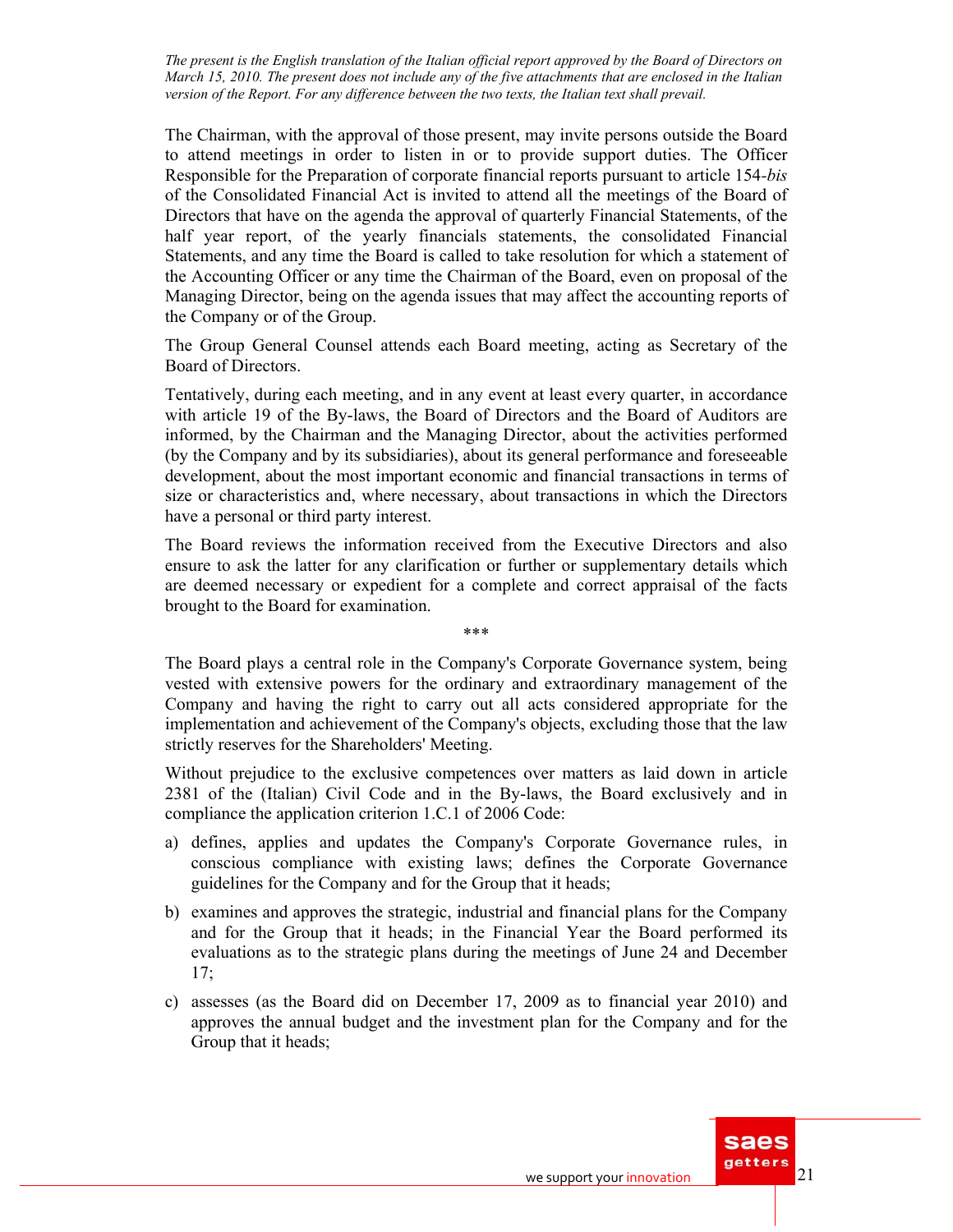- d) assesses and approves the periodic financial reporting documentation required under existing law (in the Financial Year the Board, to this extent, met on March 13, May 12, August 27 and November 12);
- e) grants and revokes powers within the Board (and the Executive Committee, where appointed) and defines the limits, operating procedures and frequency, generally at least every quarter, with which the authorised bodies must report to the Board about the activity performed in accordance with the powers granted to them; please refer to paragraph 4.5.1. for further details;
- f) determines, after examining the proposals of the Compensation Committee and after consulting with the Board of Auditors, the remuneration payable to Executive Directors and other Directors who are appointed to certain positions and, if the Shareholders' Meeting has not already done so, determines the share of the total remuneration to which individual members of the Board are entitled;
- g) monitors and assesses the general operational performance, including any conflict of interest situations, taking into consideration, in particular, information received from the Executive Directors, from the Executive Committee, where appointed, from the Compensation Committee and from the Audit Committee, and periodically comparing the results achieved with those anticipated;
- h) examines and approves significant transactions and related party transactions; please refer to paragraph 4.4.1. for further details;
- i) assesses the adequacy of the organisational, administrative and general accounting structures, and of the Company and Group structure, based on documents prepared by the Managing Director, particularly with regard to the Internal Control System and the handling of conflicts of interest. Please refer to paragraph 6.4. for further details;
- j) evaluates, at least once a year, the size, composition and functioning of the Board and of its Committees, where applicable expressing opinions on the professionals whose presence in the Board is deemed appropriate;
- k) reports to the Shareholders' Meeting; provides information, in the Corporate Governance report, on the implementation of the SAES Getters Corporate Governance Code and, in particular, on the number of meetings of the Board and of the Executive Committee, where present, that have been held during the year and on the respective percentage attendance of each Director;
- l) at the end of each year, prepares a calendar of Company events for the following year, which will be followed as far as possible; during the Financial Year, the 2010 corporate events calendar was disclosed to the market on December 17, 2009;
- m) has ultimate responsibility for the functioning and effectiveness of the organisational, management and control model pursuant to Legislative Decree 231/2001.

With regards to letter f) above and as better detailed in paragraph 4.8. below, in the Financial Year, in the first meeting after the Shareholders' Meeting that appointed the Board of Directors, the latter determined, upon proposal of the relevant Committee and

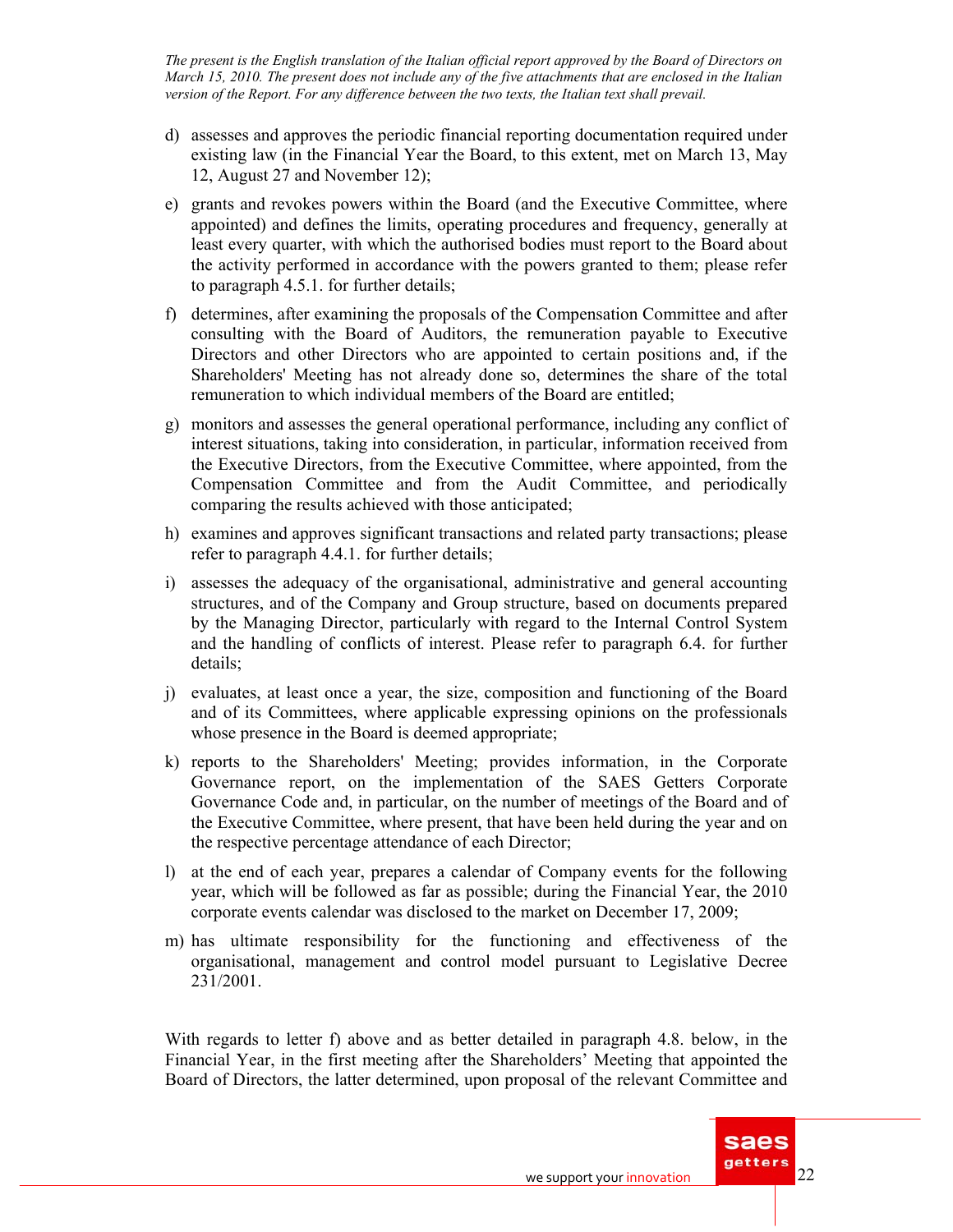consultation of the Board of Auditors, the compensation of the Executive Directors and the others directors holding specific offices, and determined as well the split of the overall remuneration established for the Board as the Shareholders had not resolved upon.

With regards to letter g) above, the Board, also on input of the Chairman and the Managing Director, on occasion of almost every meeting in the Financial Year evaluated the overall operational performance.

With regards to letter i) above, in the Financial Year, the Board did not perform a full assessment of the adequacy of the organisational, administrative and general accounting structures, and of the Company and Group structure, because it deemed more appropriate to wait for the completion of the restructuring process started in the Financial Year, at Group level, that might encompass the shut down of some companies and that will come to an end during year 2010.

With regards to letter j) above, in line with the international best practices, as set by SAES Getters Corporate Code, the Board for the second consecutive year, performed a self assessment of the Board composition, its working and Committees.

In October 2009 Directors provided their feedback to a survey circulated by the Corporate Secretary aiming at a self assessment of the Board; following aggregate and anonymous processing of the feedback, the Board successfully carried out this evaluation in the meeting of November 12, 2009. Among the strengths the Board review unanimously highlights are: i) the favourable climate established within the Board which allows an open and fruitful discussion amongst its members and taking decisions with a large consensus; ii) the satisfying standing of the quantity and quality of information received; iii) the excellent relationship with the top management, who is always ready to provide all the details needed; iv) the efficiency and general readiness of the information flow upon which the decision taking process is based; v) the accuracy of the minutes of the Board debate and of the resolutions.

The Board size and competences available therein are deemed to be adequate, as well as the number and frequency of the meetings. As far as the Committees established within the Board, their composition, role and efficiency of performance have been confirmed.

The By-laws grant the Board, without prejudice to the statutory limits, the power to resolve on proposals concerning:

- mergers in the cases set out in articles 2505 and 2505*-bis* of the (Italian) Civil Code, including with regard to demergers as governed by article 2506 *ter*, final paragraph, of the Italian Civil Code, in the cases where these rules are applicable;
- the creation and closure of secondary offices and branches;
- indication of which Directors have the power to represent the Company;
- any capital reduction in the event of withdrawal of Shareholders;
- $\blacksquare$  the alignment of the Company's By-laws with legislative provisions;
- transfer of the registered offices within the country.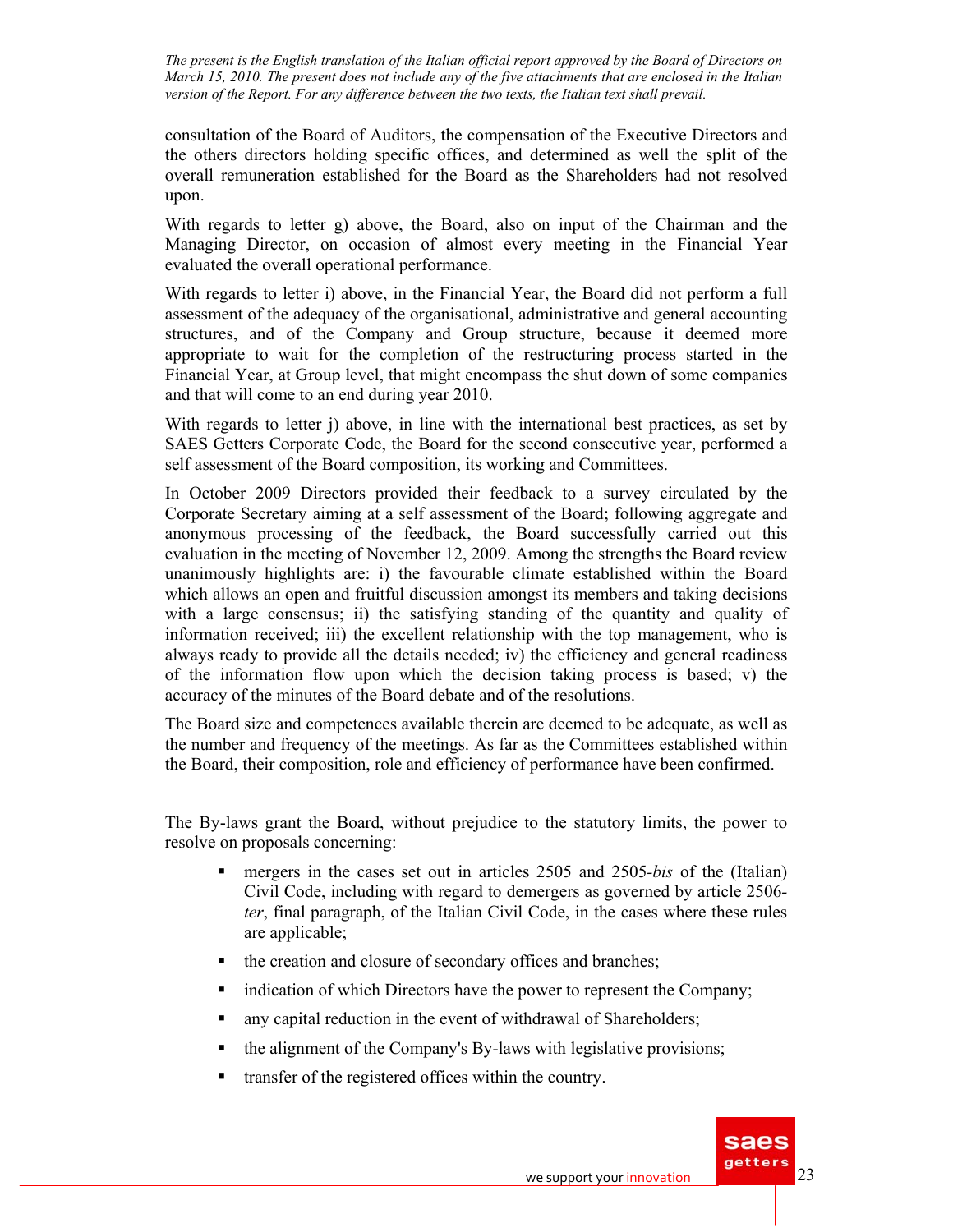#### **4.4.1. Principles of conduct - Significant or Related Party Transactions**

The Board follows the provisions set forth by the law (among which, articles 2381, 2391 of the Italian Civil Code and 150 of the Consolidated Finance Act) and of the Bylaws, as to directors' interests and disclosure obligations and behavioural rules.

On December 21, 2006, the Board reviewed its principles of conduct that supplement the applicable provisions and govern the criteria to be followed in significant or related party transactions, as well as the terms and conditions for sending information to the Board of Directors and to the Board of Auditors of the Company.

These principles are formalised in the SAES Getters Corporate Governance Code, pursuant and to the effects of application criteria 9.C.1. and 9.C.2. of 2006 Code. With specific reference to application criterion 9.C.1. of 2006 Code, in view of regulation amendments about to be approved by Consob, the Board reserves the right to introduce new principles for Related Party Transactions amending current provisions of SAES Getters Corporate Governance Code.

The purpose of these guidelines is to set the general criteria to identify significant transactions and to establish how to perform and approve related parties operations.

In brief, the Board examines and approves:

1) the transactions of the Company and of its controlled companies having a significant impact on the Company's strategy, profitability, assets and liabilities or financial position, such as: acquisitions, sales, disposals of shareholdings, companies or business units, real property, assets or activities worth more than 3 million euro or that implies entering a new business or exiting a business; establishment and allocation of specific assets/equity destined for a specific business as per Article 2447*-bis* of the Italian Civil Code; mergers or spin-offs in which subsidiaries participate where at least one of the applicable parameters below is equal to or higher than 15%:

a) total assets of the merged company or activities to be spun off/total assets of the Company (data from the consolidated accounts);

b) (positive or negative) results before tax and non -recurring income and expense of the merged company or of the activities to be spun off/results before tax and non-recurring income and expense of the Company (data from the consolidated accounts);

c) total net worth of the merged company or the going concern to be spun off/total net worth of the Company (data from the consolidated accounts).

2) related parties transactions, including inter-companies transactions (except for typical or usual transactions or transactions at standard conditions).

Transactions between the Company and related parties are referred to the Audit Committee for opinion and to the Board for prior examination if: a) they are atypical and/or unusual; b) the related party is S.G.G. Holding S.p.A. or those to whom powers and responsibilities are granted with regard to the performance of duties involving the administration, management and control of the Company and their close family members.

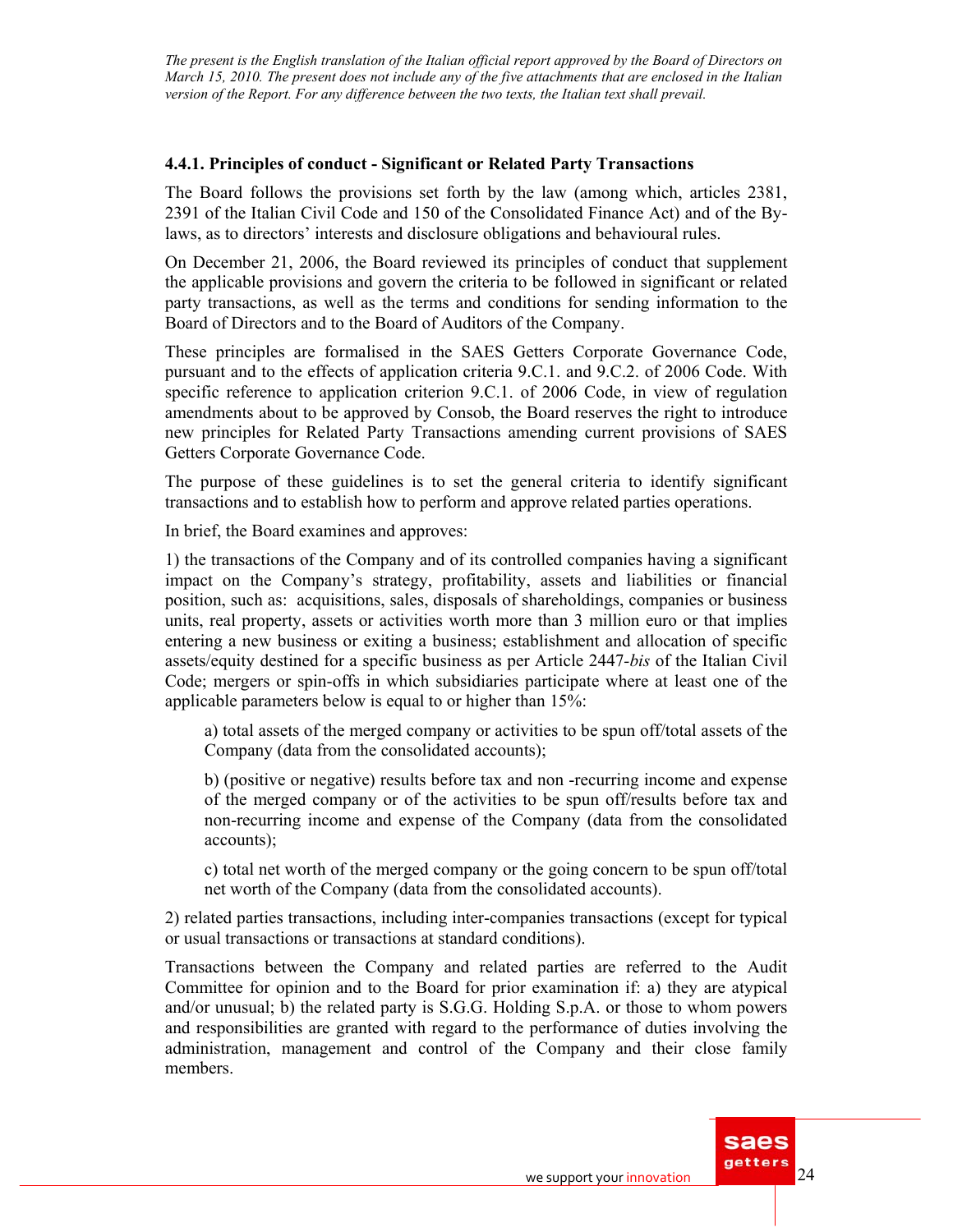For related party transactions, including intragroup transactions, which are not referred to the Board, in so far as they are typical or ordinary and/or under standard conditions, Directors vested with powers or managers responsible for the execution of the transactions, collect and keep, for individual transactions or types or groups of transactions, adequate information on the nature of the connection, on the execution of the transaction, on the conditions, including economic conditions, for the execution of the transaction, on the assessment procedure followed, on the interests and underlying motivations and on any risks for the Company.

The Board has also established the principles to be followed where the Directors hold an interest, even a potential or indirect interest, even pursuant principle 9.P.1. of 2006 Code, and where it is necessary to seek the help of experts to support the decision referred to the Board.

During the Financial Year, there were no related party transactions other than those identified in the management report accompanying the 2009 Financial Statements. In the Financial Year no related party transactions subject to disclosure pursuant to article 71-*bis* of Issuers Regulation was carried on.

### **4.5. MANAGING BODIES**

### **4.5.1. Executive Directors**

 $\overline{a}$ 

In compliance of application criterion 2.C.1. of 2006 Code, the Company's Executive Directors are:

- the Managing Directors of the Company or of a subsidiary company having strategic importance<sup>4</sup>, including the relevant Chairmen when they are granted individual management powers or when they play a specific role in the definition of business strategies;

- the Directors vested with management duties in the Company or in a subsidiary company having strategic importance, or in the holding company when the mandate also concerns the Company;

- the Directors who are part of the Company's Executive Committee, where appointed, when there is no Managing Director appointed or when participation in the Executive Committee, taking into account the frequency of meetings and the nature of its decisions, entails the systematic involvement of its members in the day-to-day management of the Company.

Meaning a significant company from the accounting point of view (having the net assets higher than 2% of consolidated net assets or sales higher than 5% of consolidated sales) or, more in general, from the market and business point of view (as a consequence, also a a newly-created company could be eligible for being considered "significant"). On the basis of an evaluation carried out today, taking into account the thresholds above and some business considerations, the following are considered significant: SAES Advanced Technologies S.p.A., SAES Getters USA, Inc., SAES Getters (Nanjing) Co. Ltd., SAES Getters Korea Corporation, SAES Smart Materials, Inc., Memry Corporation. On the contrary, despite meeting the thresholds above, following business consideration, SAES Getters International Luxembourg S.A., SAES Getters Japan Co. Ltd. (which is under liquidation), SAES Getters America Inc. and SAES Getters Export, Corp. are not considered significant.

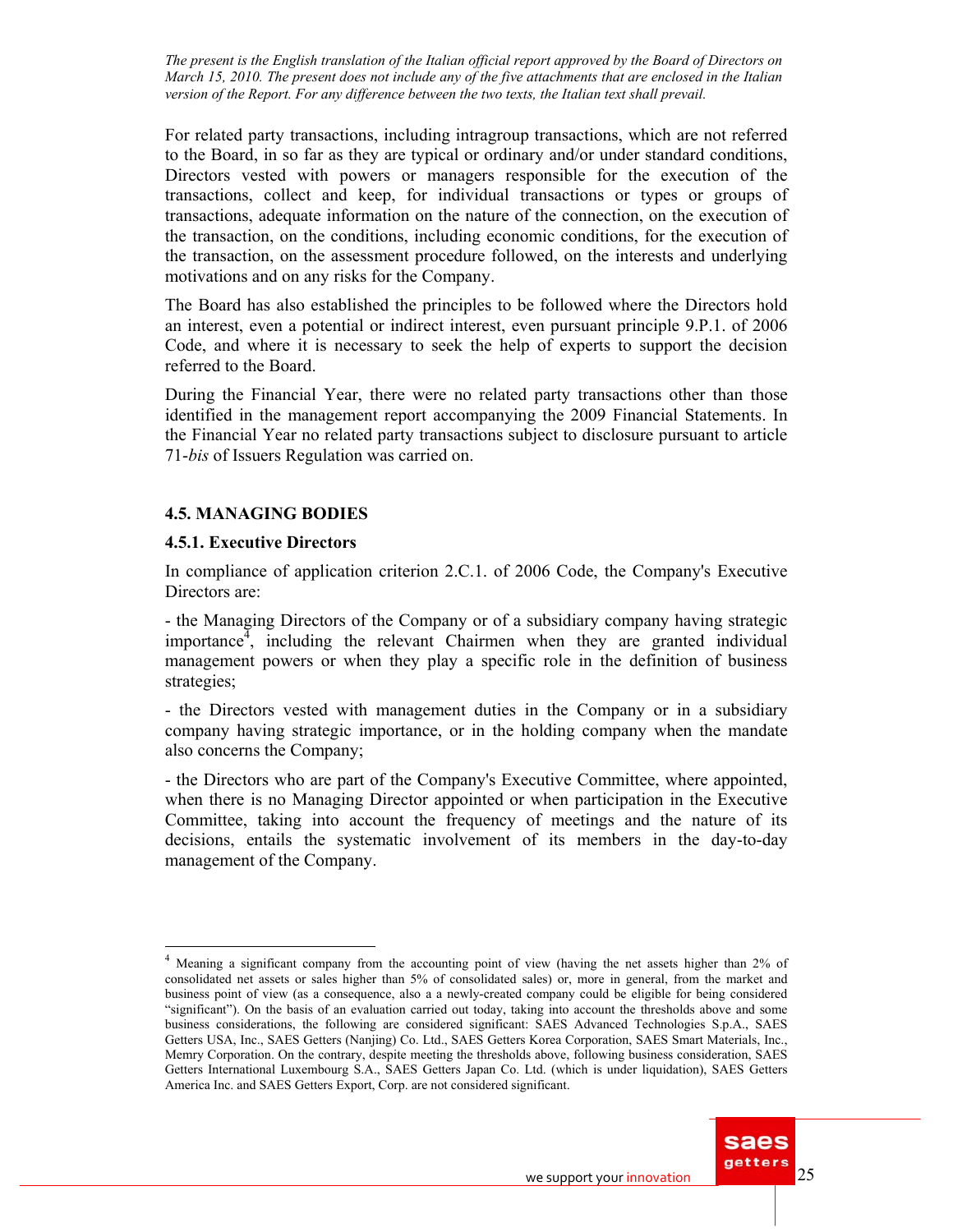The granting of powers for urgent cases only to Directors not vested with management powers is not *per se*, to cause them to be identified as Executive Directors, unless such powers are actually exercised with considerable frequency.

Of the Directors in office, two are Executive. The Board appointed by the Shareholders' Meeting of April 21, 2009 met at the end of the Meeting to allocate positions within the Company, to grant powers and to appoint Committees. As in the past, the Board adopted a delegation model in which the Chairman and the Managing Director are granted extensive operational powers. Consequently, the Chairman (Massimo della Porta) and the Managing Director and Group Chief Financial Officer (Giulio Canale), were granted separate powers of ordinary and extraordinary administration, excluding those strictly reserved for the Board and those reserved by law for the Shareholders' Meeting. Likewise removed from the powers granted to the Executive Directors are decisions concerning significant transactions (as defined in paragraph 4.4. above) and certain related party transactions.

The powers granted to the Chairman and the Managing Director are identical and do not differ in terms of value or competence.

In particular, Massimo della Porta and Giulio Canale, jointly and severally, are entrusted with the following powers have been granted (by way of example without being limited to):

a) to appoint proxies for single transaction or categories of transactions, setting forth the powers and compensations, including the power to revoke them;

b) to stand on behalf of the Company in any relationship with third parties, public administrations, public entities, companies of the Group, and to sign the associated acts and contracts, to undertake obligations of any kind and nature;

c) to purchase, exchange, sell assets within the performance of the corporate activities; to enter, after negotiating the appropriate clauses, agreements, to amend and/or terminate agreements and contracts of any kind and value; to authorize the purchase of raw materials, semi-finished products, finished products and consumables; to authorize quotations also different from the standard usual ones;

d) to request the exact performance of third parties obligations or from third parties;

e) to open banking/postal accounts; to pay, even through bank wire or checks, to conduct operations both on debt and credit on current accounts of the Company held at banks or post offices, even using overdraft, always in the interest of the Company, and to issue and request the issuance of checks and bank drafts;

f) to negotiate and execute any document to support a line of credit or financing of any kind granted to the Company, negotiating terms and conditions therein contained; to enter credit factoring agreements;

g) to perform transactions against railway and custom authorities, re: shipment and/or delivery of goods of any kind;

h) to issue certificates and declarations that might be required for fiscal reasons, extracts of personnel files for retirement and/or insurance and/or health reasons, and sign any document required by fiscal laws;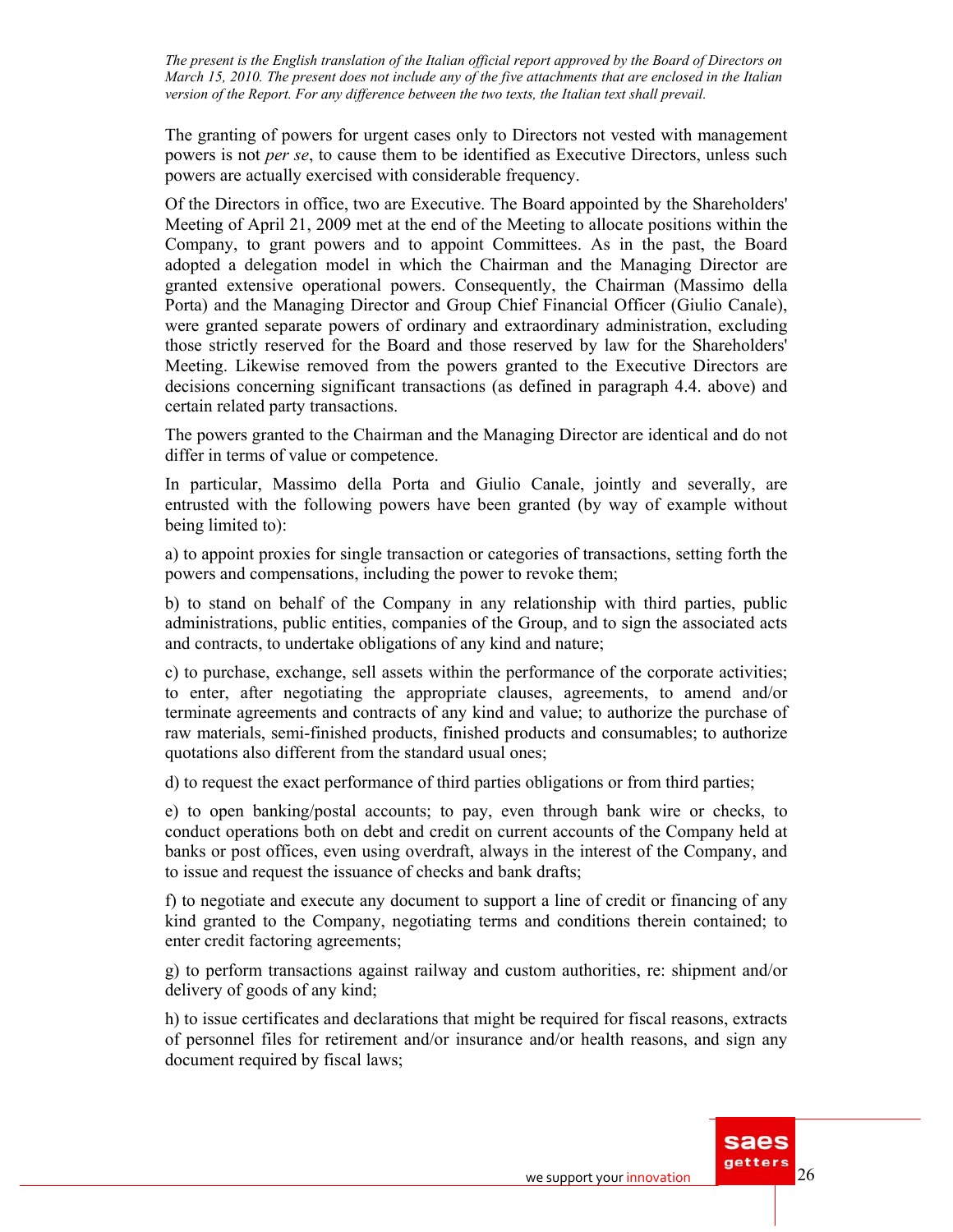i) to hire and terminate personnel of any qualification, including managers; to sign any associated contracts and establish hiring conditions as any following treatment;

j) to stand on behalf of the Company in front of any Italian or foreign authorities; to stand on behalf of the Company, either as plaintiff or defendant, in any civil, criminal or administrative court, in any kind of proceedings; to appoint and revoke attorneys, technical consultants and to confer them any power;

k) to stand on behalf of the Company in front of the Banca d'Italia, Consob or Borsa Italiana S.p.A., with the authority to settle any matter;

l) to settle any claim or litigation with third parties, to appoint arbitrators or similar and to enter the arbitral award and/or settlement agreement;

m) to stand on behalf of the Company in any liquidation or dissolution or judicial management established on/entered by third parties.

The Board decided not to set any limit on powers deeming it sufficient to refer significant transactions to the Board and observing that, historically, as was also the case during the Financial Year, the mandated Directors exercised the powers granted to them prudently and exclusively for the ordinary management of Company activities, on which the Board was kept informed in a regular and timely manner.

Executive Directors are required to report systematically to the Board of Directors and to the Board of Auditors on the exercise of their powers, by providing adequate information on actions performed and, in particular, on any uncommon, atypical or unusual transactions performed in the exercise of their powers. During the Financial Year, the authorised bodies regularly reported to the Board, in the first practical meeting, on the activity performed in the exercise of the powers granted to them.

### **4.5.2. Chairman**

The Chairman, Massimo della Porta, coordinates and organises the Board's activities, is responsible for its orderly functioning, acts as liaison between Executive and nonexecutive Directors, sets the agenda, chairs Board meetings and makes every effort to ensure that Board members receive, reasonably in advance of the date of the meeting (except for cases of necessity and urgency), the necessary documentation and information to enable the Board to discuss in an informed manner the matters referred for its examination and approval.

The Chairman of the Board is also Chief Executive Officer, but he is not the only responsible for the management of the Company, since it shares this task with the Managing Director Giulio Canale. Both of them have been candidated to the directorship in a slate submitted by the majority shareholder (S.G.G. Holding S.p.A.).

In accordance with principle 2.P.5. of the 2006 Code, it is acknowledged that the Board has decided to delegate to the Chairman the same powers entrusted to the Managing Director so to enable Massimo della Porta, who had been Managing Director in the term 2006-2008, to continue to contribute actively to the management of the Company and to give strategic guidance as always done as Managing Director in the previous Board appointments (starting from April 29, 1997). The powers given and the coincidence of

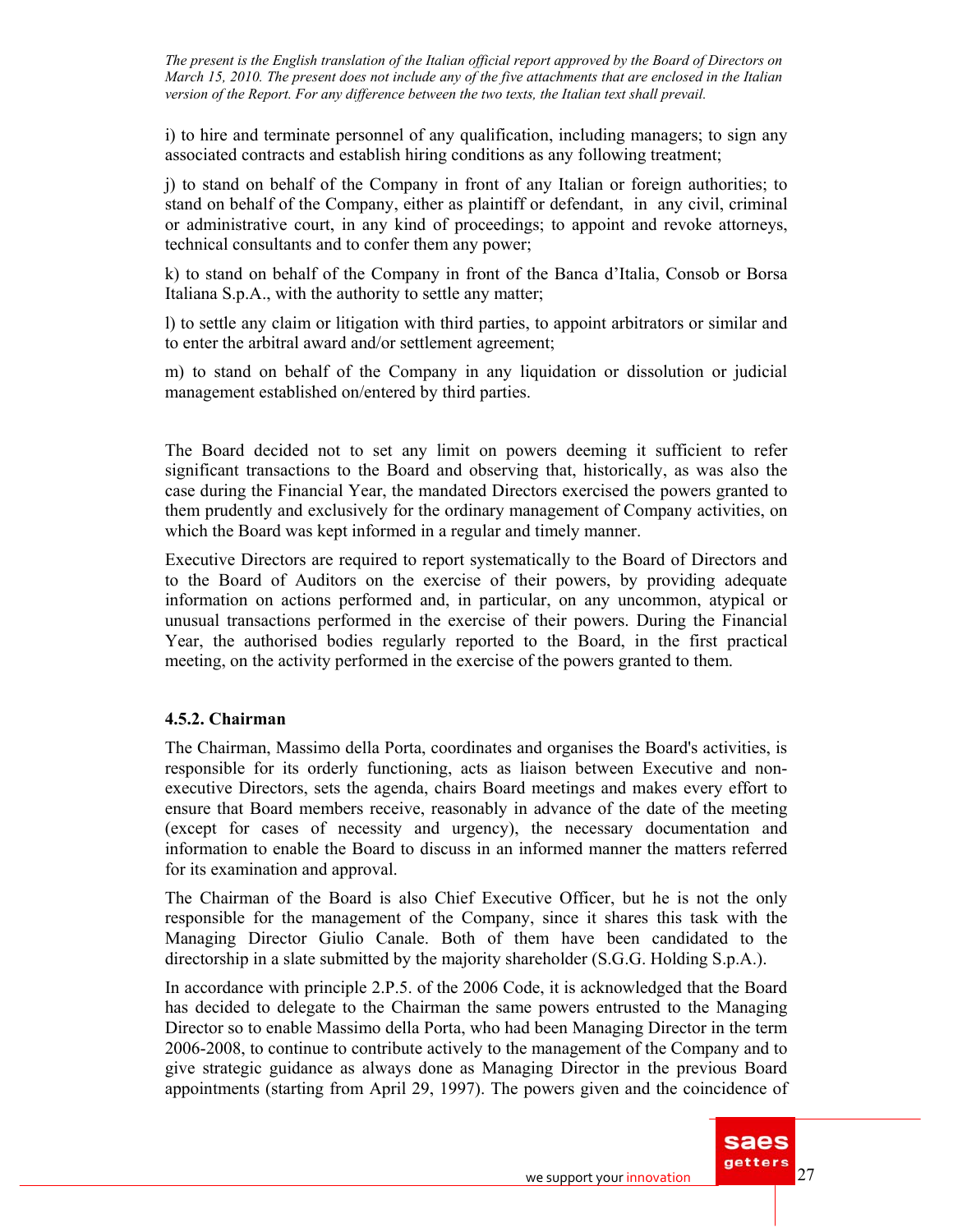offices in Massimo della Porta is deemed coherent with the simple organisational structure of the Company.

SAES Getters Corporate Governance Code stipulates that, if the Chairman of the Board also has operational powers, the Board must consider whether to appoint an Independent Director as "lead independent director" in order to reinforce the characteristics of impartiality and balance that are required from the Chairman of the Board.

To this end, the Board on April 21, 2009, deemed opportune to appoint Adriano De Maio as "lead independent director" and in the same date informed the market of such appointment according to the conditions set out in article 66 of the Issuers Regulation.

### **4.6. INDEPENDENT DIRECTORS**

#### **4.6.1. Non-Executive and Independent Directors**

The current Board (as appointed by the Shareholders on April 21, 2009) is made up of eleven (11) members, of which two (2) Executives and nine (9) non executive, three (3) of which qualify as Independent Directors, in other words they do not hold nor have they recently held, not even indirectly, relations with the Company or with entities connected to the Company, which might compromise their independence of judgment.

Concerning principle 3.P.1. and application criterion 3.C.3. of 2006 Code, the Company believes that three (3) is the correct number of Independent non-executive Directors to have on the Board.

It also considers that with this composition, the number, expertise, time availability and authority of the non-executive directors is such that it enriches Board discussion and guarantees that their judgment can have a significant weight in the making of considered and informed Board decisions.

Non-executive Directors bring their specific expertise to Board discussions, contributing to the taking of balanced decisions, meeting the Company's interests and paying particular attention to areas where conflicts of interests may exist.

Pursuant to application criterion 3.C.1. of 2006 Code, the Board assesses the independence of its non-executive members more on the basis of substance than form. Moreover, in principle, as part of this assessment, the Board will tend to consider that a Director is not Independent, generally speaking, in the following non-absolute situations:

a) if he/she holds, directly or indirectly, including through controlled companies, trusts or intermediaries, shareholdings to such an extent that the Director is able to exercise control or significant influence over the Company, or if he participates in Shareholders' agreements through which one or more individuals can exercise control or significant influence over the Company;

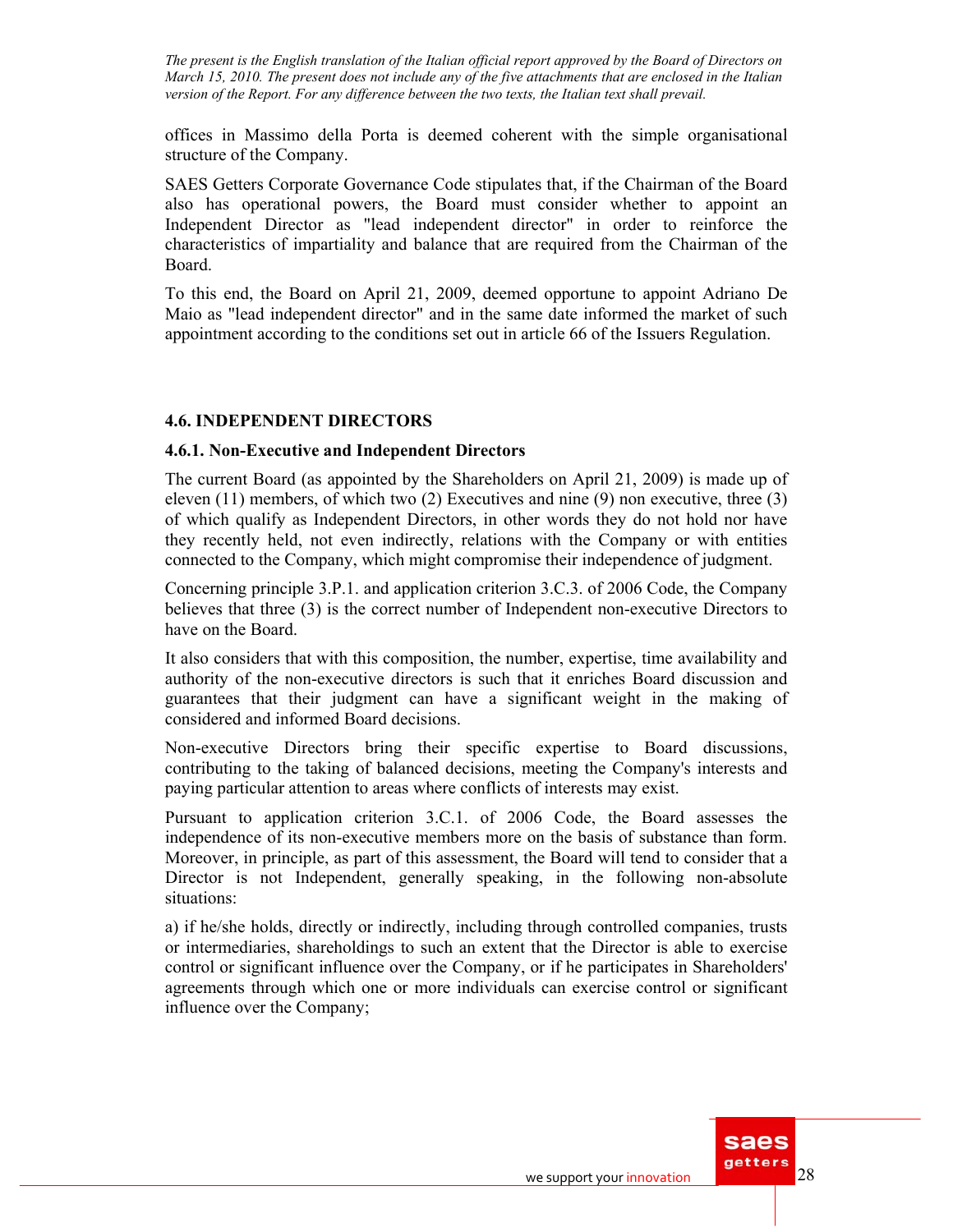b) if he/she is, or has been in the past three years, a relevant representative<sup>5</sup> of the Company, of a subsidiary having strategic importance or of a company under joint control with the Company, or of a company or entity which, together with others through a Shareholders' agreement, controls the Company or is able to exercise a significant influence over the latter;

c) if he/she has, or had in the preceding fiscal year, directly or indirectly (e.g. through controlled companies or companies of which he/she is a relevant representative, or in the capacity as partner of a professional firm or of a consulting company) a significant commercial, financial or professional relationship<sup>6</sup>:

- with the Company, a subsidiary thereof, the controlling company, or with any of their important representatives;

- with an individual or entity which, together with others through a Shareholders' agreement, controls the Company or with their important representatives;

or if he/she is, or has been in the past three years, an employee of one of the aforementioned entities;

d) if he/she receives, or has received in the preceding three fiscal years, from the Company of from a subsidiary or controlling company, a significant additional remuneration compared with the "fixed" emolument for a non-executive Director of the Company, including through participation in company *performance*-related incentive schemes, including share-based schemes;

e) if he/she has been a Director of the Company for more than nine years in the last twelve years;

f) if he/she holds the post of Executive Director in another company in which an Executive Director of the Company holds a post of Director;

g) if he/she is a shareholder or Director of a company or entity belonging to the network of the company responsible for the financial auditing of the Company;

h) if he/she is a close relative of a person who is in one of the situations described in the previous points and, in particular, where he/she is the non-legally separated spouse, cohabitant *more uxorio*, relative or in-law, within the fourth degree, of a Director of the

 $\overline{a}$ 

<sup>&</sup>lt;sup>6</sup> The relationships above are considered to be important if they satisfy the conditions set out in the Borsa Italiana S.p.A. Market Instructions on 1 December 2006, in other words if: "(i) the commercial or financial relations exceed 5% of the turnover of the supplier firm or beneficiary firm; or (ii) the professional services exceed 5% of the income of the Director or EUR 100,000" (as subsequently amended and supplemented).



 $<sup>5</sup>$  In compliance with application criterion 3.C.2. of 2006 Code, the legal representative, the Chairman of</sup> the Board of Directors, the executive Directors and executives with strategic responsibilities (meaning the managers that can take management decisions that can influence the Company evolution and future prospects) must be considered as "relevant representatives" of the Company. In the Financial Year, the following are considered executives with strategic responsibilities: Filippo Cutillo (Corporate Human Resources Manager), Giancamillo Mazzeri (Corporate Strategic Marketing Manager), Fabrizio Doni (Corporate Operations Manager), Patrizia Carrozza (Group Legal General Counsel), Marco Amiotti (Group Business Development Manager) and Nicola Di Bartolomeo (SMA Medical Business Unit Manager).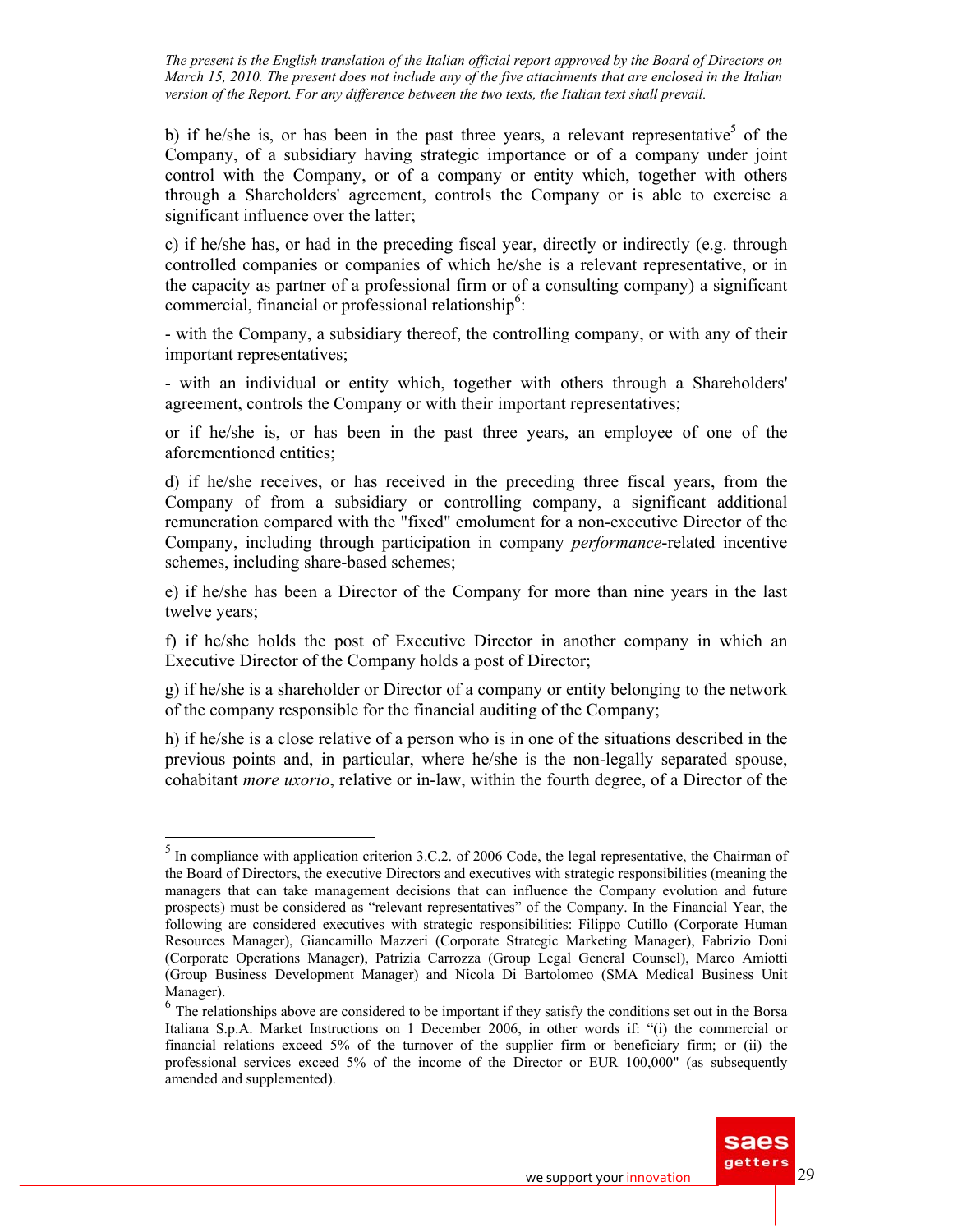Company, of the subsidiary companies or controlling company, or companies subject to joint control, or of individuals who are in the situations indicated in the previous points.

The examples listed above are not restricted. The Board must, in its assessment, take into consideration all circumstances which might appear likely to compromise the independence of the Director.

*Assessment.* Independent Directors agree to promptly notify the Board if an event occurs which may affect their "Independent" status.

The independence of Directors and the relations which could or appear to compromise the independence of judgment of that Director are assessed annually by the Board, on the basis of the information supplied by each of the individuals concerned or otherwise available to the Company. The outcome of the Board's assessments is disclosed to the market in a timely manner at the time of appointment and in the Corporate Governance report.

Where the Board deems that the independence requirement concretely exists, even in the presence of abstractly non-independent situations, the Board will provide appropriate information to the market on the outcome of the assessment, without prejudice to the Board of Auditors' check on the adequacy of the respective reasons.

This does not affect the predominance of more restrictive legislative or by laws provisions which stipulate that the Director must step down if he no longer satisfies certain independence requirements.

Pursuant to principle 3.P.2. and to application criterion 3.C.4. of 2006 Code, in the meeting of February 18, 2010, as every year, the Board assessed the degree of independence of its Directors in the light of article 3 of the SAES Getters Corporate Governance Code and in accordance with existing legislation (article 147*-ter* of the Consolidated Finance Act) and, on the basis of the requirements set by article 148, third paragraph, of Consolidated Financial Act (as recalled in article 147*-ter* paragraph 4of the Consolidated Finance Act) confirmed that the Directors Adriano De Maio, Roberto Orecchia and Andrea Sironi were "Independent".

The Board did not need to use additional or different criteria, since there were not situations falling, even also theoretically, in the cases listed by the Code as symptoms of independence failure. The three Directors filed specific declarations to this extent ahead of the Shareholders Meeting. The Board of Directors as soon as possible after the Shareholders Meeting confirmed the qualification of the three Directors as Independent and let the market know accordingly on the same day (April 21, 2009).

Also to the extent of application criterion 3.C.5. of 2006 Code, the Board of Auditors verified the correct application of the criteria adopted by the Board of Directors to assess the independence of its members, taking note of the declarations made by the individuals concerned.

*Meetings.* Following application criterion 3.C.6. of 2006 Code, the Independent Directors generally meet once a year without the presence of the other Directors, where they deem it appropriate (including in the light of the number attending meetings of the Board and of the various Committees). The meeting can take place informally and even by means of audio or video conference.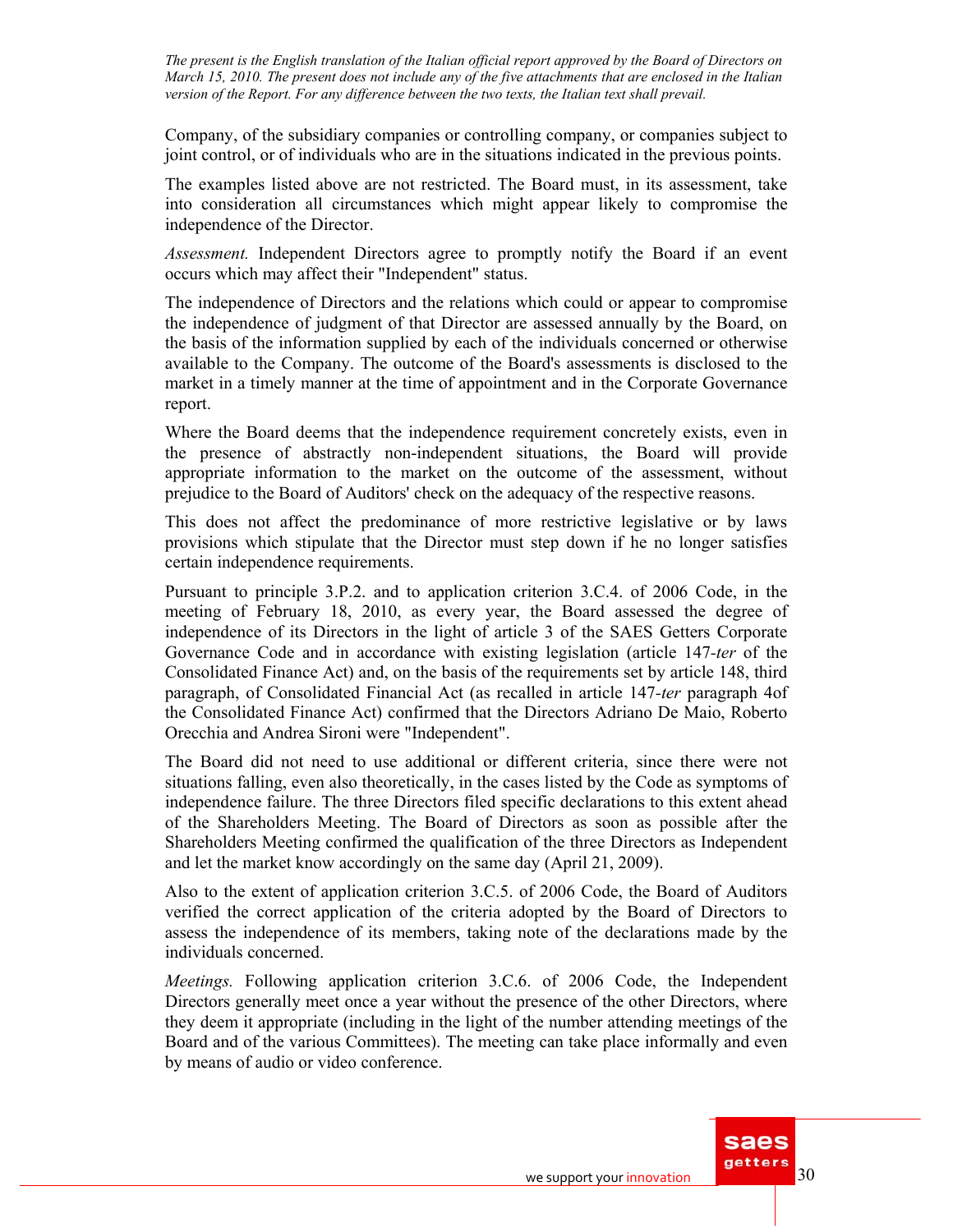During the Financial Year, the Independent Directors did not deem it necessary to meet without the presence of the other Directors, having considered the quality of the information received from the authorised bodies and their active participation in the Board and in the Committees, which allowed them to deepen adequately the issues they are requested usually to focus on.

*Number.* Where the Shareholders' Meeting decides to change the number of Board members, it is advisable that the following proportions be maintained:

- Board comprising up to eight (8) members: at least two (2) Independent Directors;

- Board comprising nine (9) to fourteen (14) members: at least three (3) Independent Directors;

- Board comprising more than fourteen (14) members: at least four (4) Independent Directors.

### **4.6.2. Lead Independent Director**

As explained in paragraph 4.5. above, given the fact that the Chairman of the Board is entrusted with delegated powers, although not being the sole or main person responsible for the management of the Company, but being the Chief Executive Officer, the Board, in view of application criterion 2.C.3. of 2006 Code, on April 21, 2009, deemed appropriate to appoint the Independent Director Adriano De Maio as "lead independent director". The lead independent director represents a reference and coordination point for the requests and contributions of non-executive Directors (and in particular of the Independent Directors), for a better contribution to the activity and operation of the Board. The lead independent director works (as he has worked in the Financial Year) with the Chairman in order to guarantee that the information flows to the Directors are complete and timely. The lead independent director is granted, *inter alia*, the power to convene, at his own initiative or at the request of other Directors, special meetings involving only Independent Directors to discuss subjects deemed to be of interest regarding the functioning of the Board of Directors or the Company's operations.

Adriano De Maio is Chairman of both the Committees established within the Board (Audit and Compensation Committees).

# **4.7. BOARD'S INTERNAL COMMITTEES**

For a more effective performance of its duties, the Board has established - by resolution - an internal Audit Committee and Compensation Committee, with the functions described below.

The eldest Board member of each Committee reports periodically to the Board on the work of that Committee.

Both Committees exclusively comprise non-executive Directors, the majority of whom are Independent.

The following table shows the composition of Committees established within the Board (taking into account that the Company has neither Executive Committee nor the Appointment Committee).

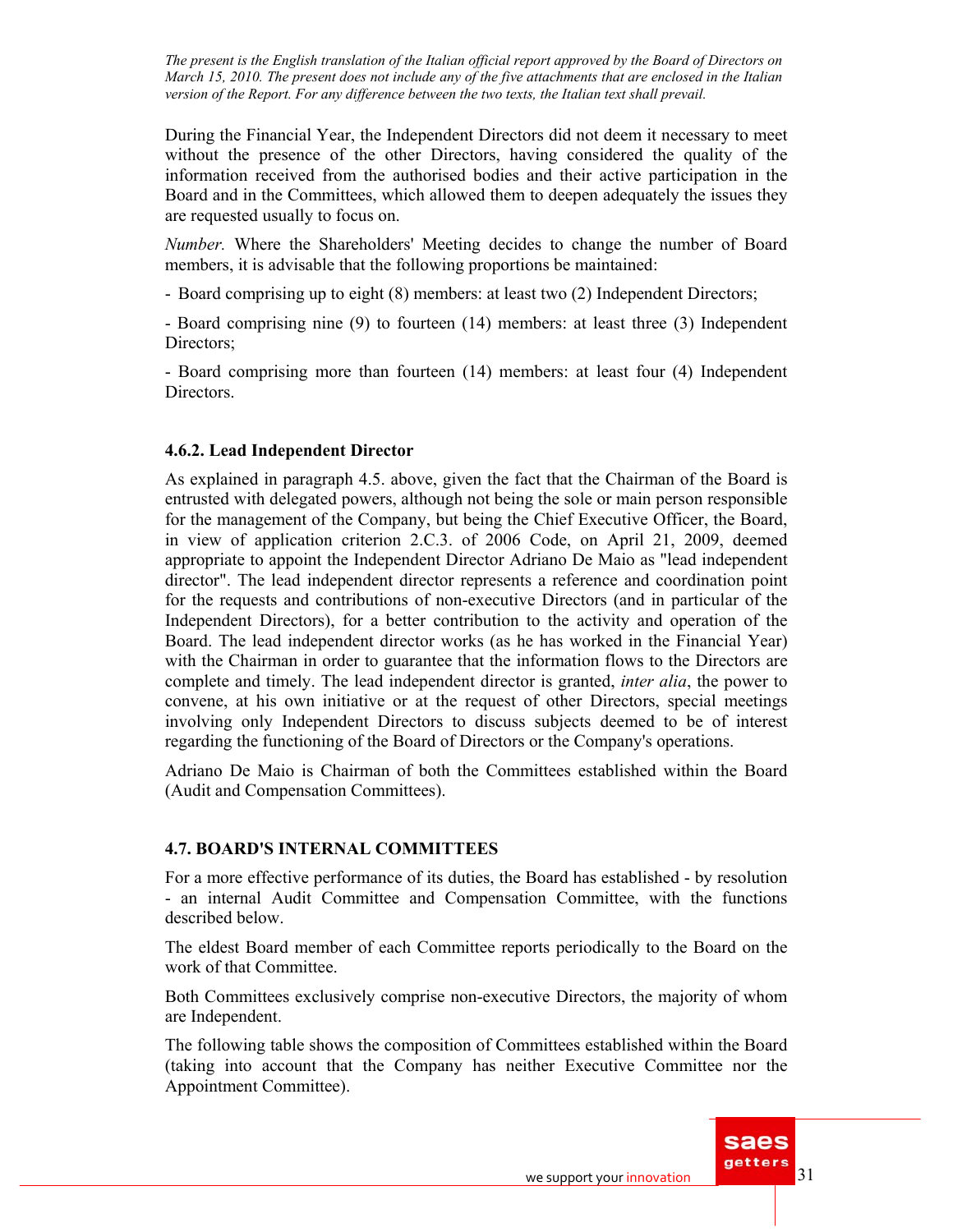| <b>Name</b>          | <b>Title</b>                                      | Compensa-tion<br>Committee <sup>7</sup> | $\frac{0}{0}$<br>attendance | <b>Audit</b><br>Committee <sup>8</sup> | $\frac{0}{0}$<br>attendance |  |
|----------------------|---------------------------------------------------|-----------------------------------------|-----------------------------|----------------------------------------|-----------------------------|--|
| Massimo della Porta  | $\overline{\text{Chairman}}$                      |                                         |                             |                                        |                             |  |
| Giulio Canale        | Managing Director<br>& Chief Financial<br>Officer |                                         |                             |                                        |                             |  |
| Stefano Baldi        | Non executive<br>director                         | M                                       | 100                         |                                        |                             |  |
| Adriano De Maio      | Independent<br>director                           |                                         | 100                         | C                                      | 100                         |  |
| Giuseppe della Porta | Non executive<br>director                         |                                         |                             |                                        |                             |  |
| Andrea Dogliotti     | Non executive<br>director                         |                                         |                             | M                                      | 100                         |  |
| Andrea Gilardoni     | Non executive<br>director                         |                                         |                             |                                        |                             |  |
| Pietro Mazzola       | Non executive<br>director                         |                                         |                             |                                        |                             |  |
| Roberto Orecchia     | Independent<br>director                           |                                         |                             |                                        |                             |  |
| Andrea Sironi        | Independent<br>director                           | M                                       | 100                         | M                                      | 100                         |  |
| Gianluca Spinola     | Non executive<br>director                         |                                         |                             |                                        |                             |  |

The Board makes every effort to ensure that there is appropriate rotation within the Committees, unless for any reason it is deemed appropriate to confirm one of more Directors beyond the prescribed terms of office.

This does not affect the Board's right to establish one or more additional internal Committees with propository and consultative functions which will be specifically defined in the Board resolution that establishes such Committees.

The Company reports that, in the Financial Year, the Compensation Committee met twice (with a 100% attendance of its members), while the Audit Committee met four times (with a 100% attendance of its members).

The Directors who are part of the Audit Committee receive additional compensation set by the Shareholders' Meeting for that role (i.e. an individual remuneration equal to Euro 9,000.00 for each member, Euro 16,000.00 for the Chairman).

The Directors who are part of the Compensation Committee receive additional compensation set by the Shareholders' Meeting for that role. The Shareholders for the first time on April 21, 2009 established a compensation for this Committee (i.e. an individual remuneration equal to Euro 4,000.00 for each member, Euro 7,000.00 for the Chairman); prior to April 21, 2009 no compensation was set for the members of such Committee.

 $\overline{a}$ 



 $7$  C/M if Chairman or Member.

<sup>8</sup> C/M if Chairman or Member.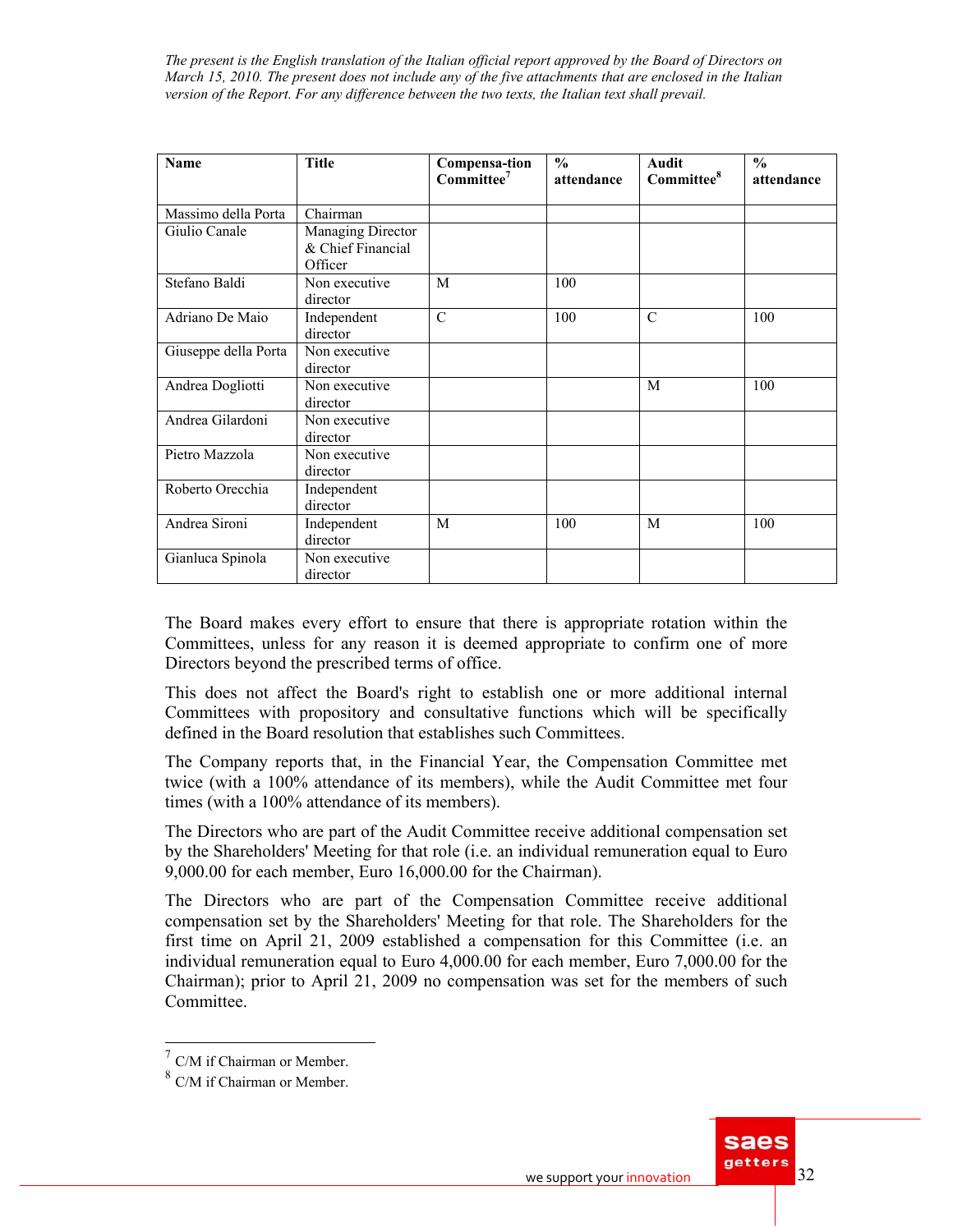With reference to application criterion 5.C.1. lett. d) of 2006 Code, it's worth clarifying that the existing Committees (Compensation Committee and Audit Committee) are not endowed with a predefined budget but have unlimited disbursement powers, even though with a duty to report to the Board.

### **4.7.1. Audit Committee**

Please refer to paragraph 6.5. (Internal Control System).

### **4.7.2. Appointment Committee**

Referring to principle 6.P.2. of 2006 Code, the Board did not consider it necessary, given the composition of the Company's Shareholders and not having experienced difficulties in gathering proposed appointments from Shareholders, to establish an internal Committee to propose appointments for the position of Director.

### **4.7.3. Executive Committee**

As anticipated in paragraph 4.4., the Board has not appointed an Executive Committee.

### **4.7.4.Compensation Committee**

 $\overline{a}$ 

Pursuant to principle 7.P.3. of the 2006 Code, the Board has established an internal Committee to determine remuneration and any stock option or share allocation plans (Compensation Committee).

This Committee comprises three (3) non-executive Directors, Stefano Baldi, Andrea Sironi and Adriano De Maio, the majority of whom are Independent. For details, refer to the table above and to the one enclosed as Appendix 1.

In the Financial Year, the Committee met twice (with an average meeting duration of 45 minutes) to discuss, among other things, the proposal to give a career award to the founder Paolo della Porta; the assessment and proposal for contracts and compensation for the Executive Directors for the three year term 2009-2011; the measurement of the 2008 targets set forth the Executive Directors; evaluation of the compensation for the lead independent director.

All the directors attended all the meetings of the Committee.

The Compensation Committee, which works in substantial compliance of the application criteria 5.C.1. and 7.C.3. of 2006 Code:

- submits proposals to the Board concerning the remuneration of the Chairman and of the Managing Director and of those who hold particular posts, monitoring the application of the decisions taken by the Board;

- evaluates the criteria adopted for the remuneration of executives having strategic responsibilities<sup>9</sup>, monitors their application on the basis of the information provided by

<sup>&</sup>lt;sup>9</sup> Meaning the managers that can take management decisions that can influence the Company evolution and future prospects. In the Financial Year, these managers can be identified as Filippo Cutillo (Corporate

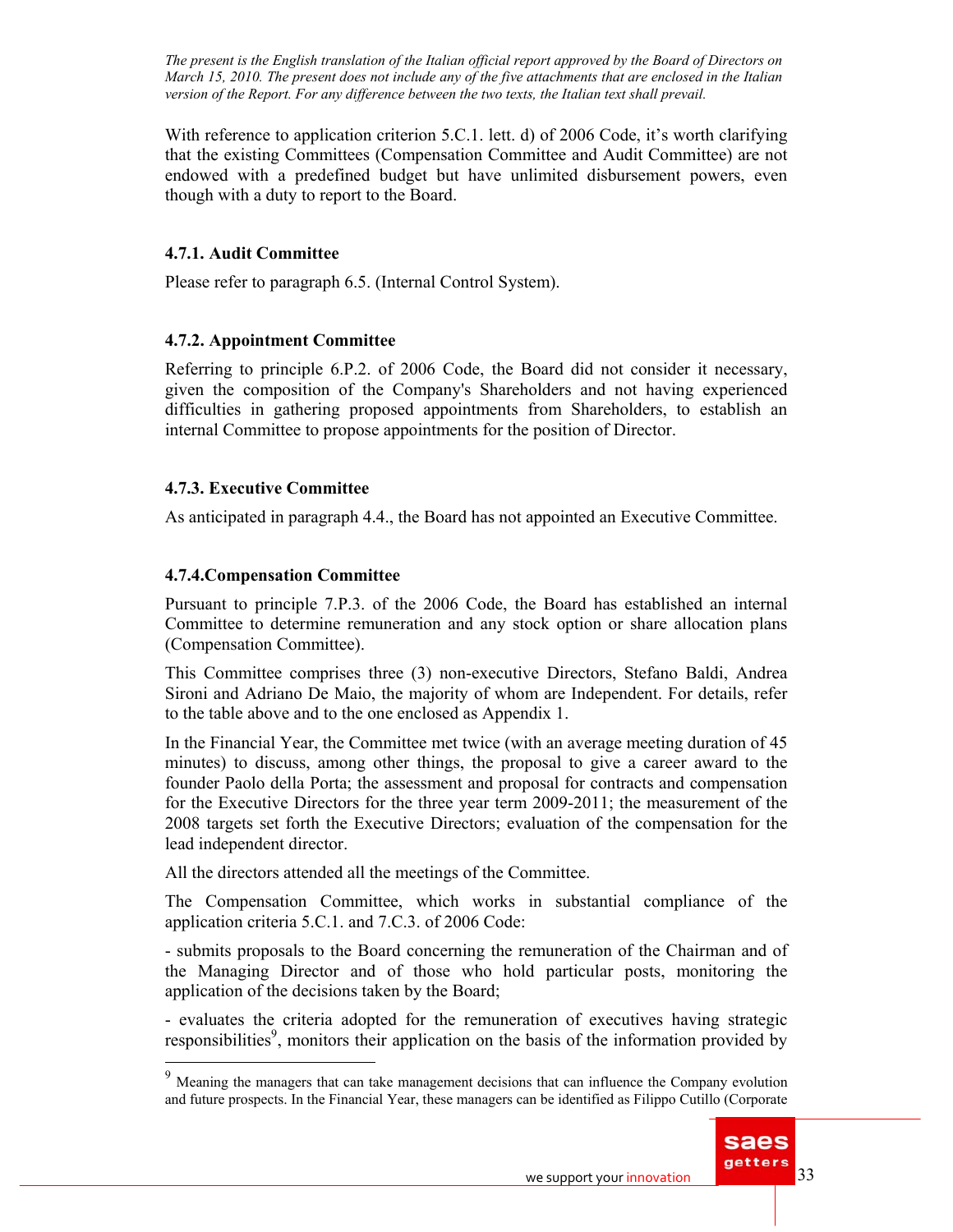the Executive Directors and makes general recommendations on the matter to the Board.

It is the responsibility of the Executive Directors to define the policies and levels of remuneration for the managers with strategic responsibility and to establish their targets which, if reached, will allow them to benefit from the incentive system. The Compensation Committee has also the duty of proposing the introduction of incentive schemes to the Board.

In the performance of its duties, the Compensation Committee has the right to access Company information and access the units necessary to perform the duties allocated and to make use of external advisors at the Company's expenses. The Compensation Committee did not deem necessary to avail itself of these opportunities during the Financial Year.

The Compensation Committee is chaired and meets at the initiative of the eldest member, who calls Committee meetings without any formality (even orally) and without the need for prior notice. Individuals who are not members of the Committee may be invited to attend meetings, in relation to individual items on the agenda. No Director may take part in Compensation Committee meetings in which proposals are discussed regarding the remuneration of the Board.

The proceedings of Committee meetings are recorded in minutes. The eldest member of the Compensation Committee reports periodically to the Board on the Committee's work.

No meeting of the Committee has been scheduled for 2010 yet. Up to the date of the present Report, no meeting has been held.

### **4.8. REMUNERATION OF DIRECTORS**

The Shareholders' Meeting of April 21, 2009 resolved, pursuant to article 18 of the Bylaws, to set the total compensation for the Board for the Financial Year and for subsequent years, until otherwise decided, in the annual overall amount of EUR 120,000.00. In the first meeting held after the Shareholders' Meeting, the Board resolved upon the split of the total consideration to which each member of the Board is entitled.

The remuneration of the Executive Directors and those vested with particular duties is set by the Board, in the absence of those directly concerned (following application criterion 7.C.4. of 2006 Code), upon proposal of the Compensation Committee, having consulted with the Board of Auditors.

On April 21, 2009, in the first meeting held after the Shareholders' Meeting, the Board resolved upon the compensation of the Chairman and the Managing Director, taking into account the proposal made by the Compensation Committee and after consulting

Human Resources Manager), Giancamillo Mazzeri (Corporate Strategic Marketing Manager), Fabrizio Doni (Corporate Operations Manager), Patrizia Carrozza (Group Legal General Counsel), Marco Amiotti (Group Business Development Manager) and Nicola Di Bartolomeo (SMA Medical Business Unit Manager).

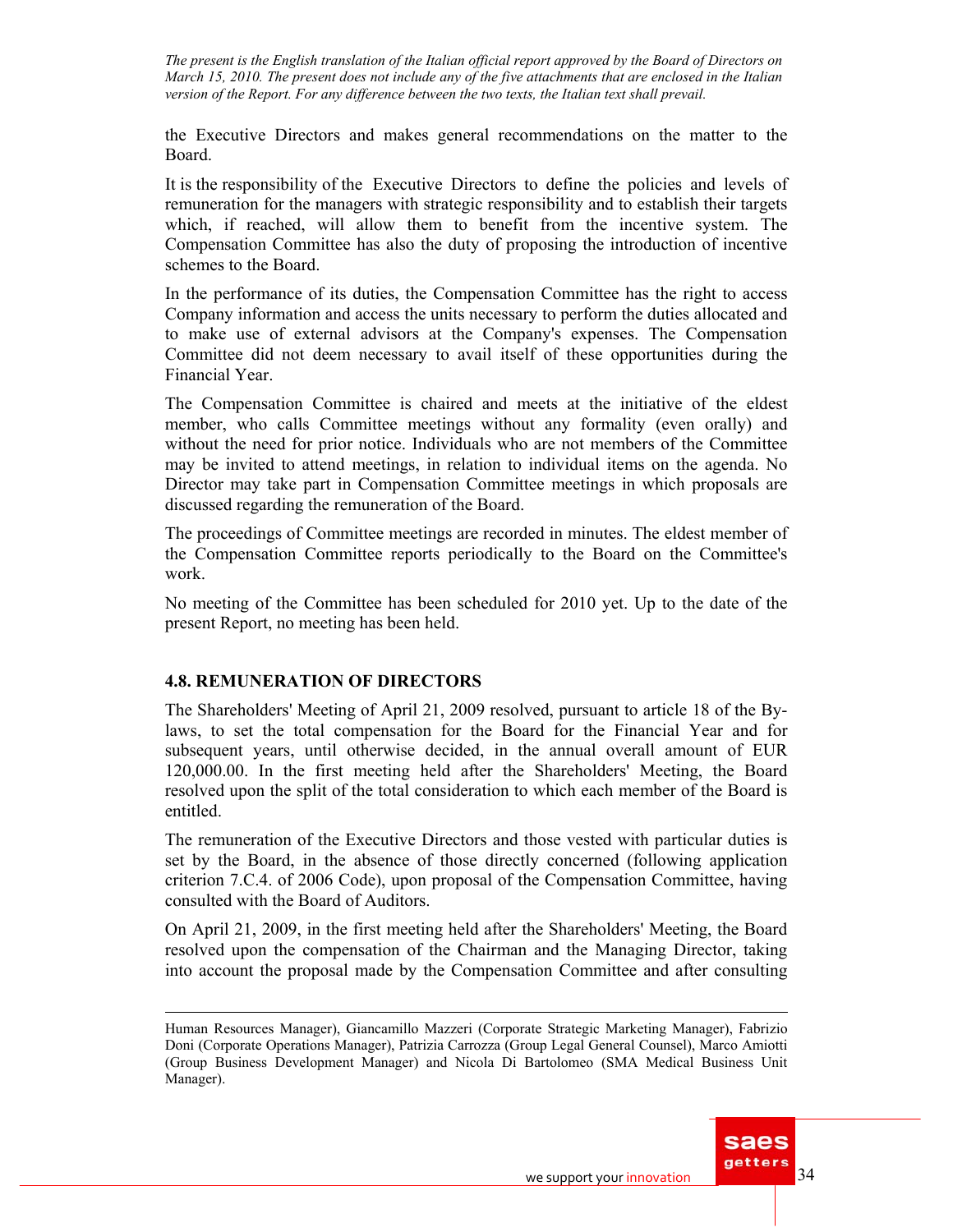the Board of Auditors. The fixed remuneration of the Chairman and the Managing Director is set in proportion of the powers entrusted to them.

For the information on the compensation received by Directors and on the cumulative remuneration received by executives with strategic responsibilities<sup>10</sup> during the Financial Year, please refer to the specific information included in the included in the Notes to the 2009 Financial Statements. Please refer to paragraph 2.7. for the information about the severance due to the Executive Directors in case of termination of the relationship.

The remuneration of the Executive Directors and top managers (including executives with strategic responsibilities) is made of a fixed portion and a variable one, substantially linked to the corporate results achieved and to the achievement of individual targets.

The Company has not adopted stock option plans<sup>11</sup>.

As per principles 7.P.1. and 7.P.2. of the 2006 Code, the remuneration of Directors is established in a sufficient amount to attract, retain and motivate Directors endowed with the professional qualities necessary for managing the Company successfully.

The remuneration of Executive Directors is structured in such a way as to align their interests with the priority objective of creating value for Shareholders over the medium to long term.

As a rule, the Board, in determining the total compensation for Executive Directors, stipulates that, complying with application criterion 7.C.1. of 2006 Code, part of the latter is linked to the economic results achieved by the Company and, where applicable, to the achievement of specific targets previously identified by the Board.

It is the Board's duty, upon proposal of the Compensation Committee, to establish whether to make extensive use of such remuneration systems and to define the targets for Executive Directors.

Pursuant to application criterion 7.C.2. of 2006 Code, the remuneration of nonexecutive Directors is proportional to the commitment assumed by each of these, taking into consideration any participation in one or more Committees, and is not linked to the economic results achieved by the Company. Non-executive Directors are not involved in any share-based incentive schemes.

 $\overline{a}$ 

By the time of the assignment Paolo della Porta was no longer director of the Company or of its controlled companies, or employee or manager of the Company. For further details please refer to the separate Directors' Report issued on March 17, 2009, or to the information document prepared pursuant to article 84*-bis* of Issuers Regulation, both available on the website www.saesgetters.com (section Investor Relations/Corporate Documents).



 $10$  See note 9.

<sup>&</sup>lt;sup>11</sup> For clarity's sake, it is worth reminding that, on April 21, 2009, the Shareholders approved the proposal of ordinary shares free assignment to the founder Paolo della Porta, in addition to a cash amount that can enable Paolo della Porta to pay the related taxes, as special career acknowledgement.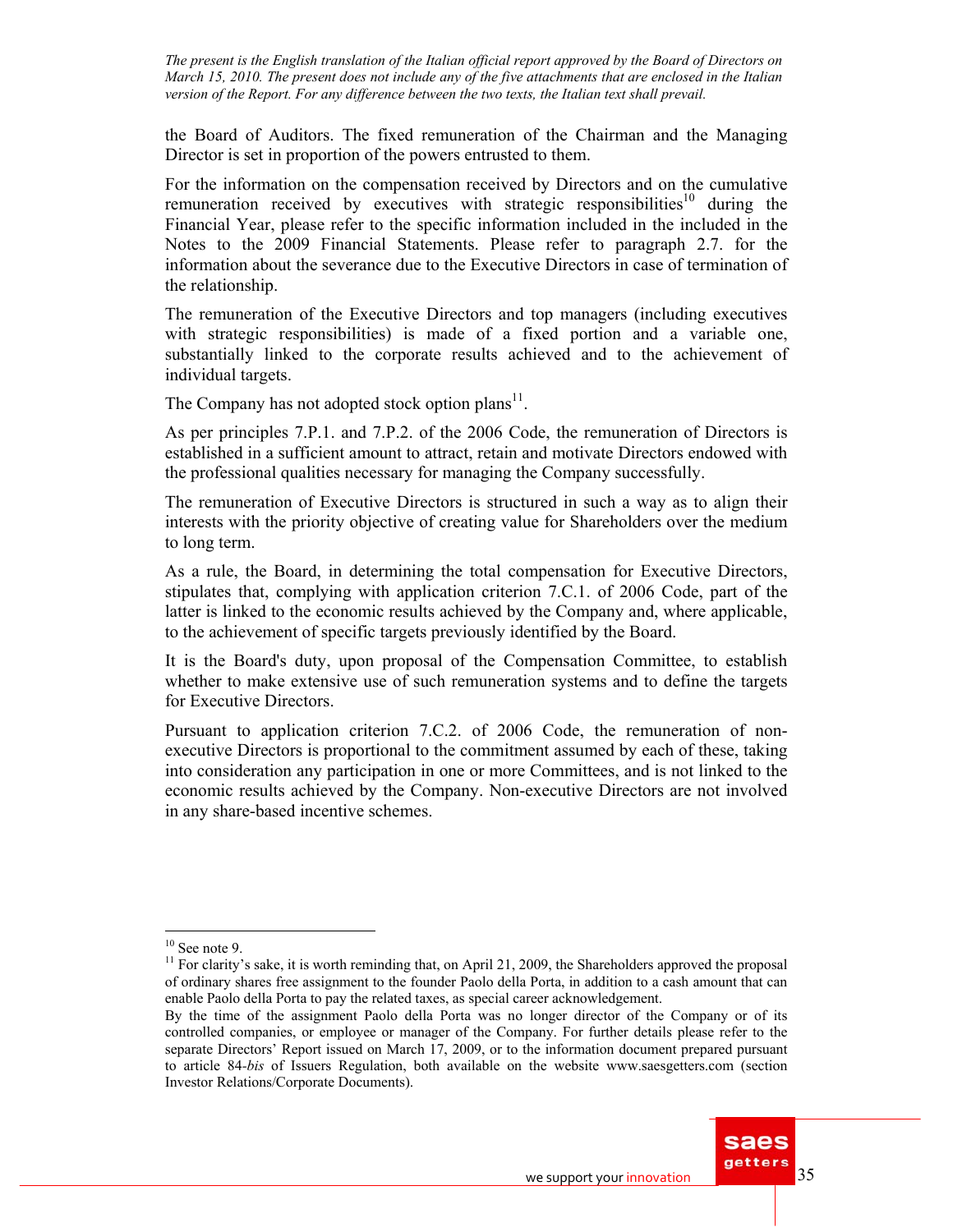### **4.9. HONORARY CHAIRMAN**

According to the Articles of Association, the Board of Directors may appoint, in addition to its members, an Honorary Chairman, who, if appointed, shall last for the duration of the Board of Directors and may be re-elected.

The Honorary Chairman is invited to attend either the Board of Directors' meetings and the Shareholders' Meetings. No power can be delegated to the Honorary Chairman by the Board.

On April 21, 2009 the Board appointed the founder and former Chairman of the Board Paolo della Porta as Honorary Chairman. No compensation is due to the Honorary Chairman for the office.

# **5. HANDLING OF COMPANY INFORMATION**

On March 24, 2006, the Board took measures to conform to the new provisions of the Consolidated Finance Act, the Issuers Regulation, as supplemented by Consob resolution no. 15232 of November 29, 2005, and the Regulations for Markets Organised and Managed by Borsa Italiana S.p.A. and the respective Instructions, as amended following the Savings Law, to incorporate the EU directive on market abuse, by introducing ad hoc internal procedures or by modifying and updating existing procedures.

More specifically, the Board adopted:

- the *Procedure for the Handling of Inside Information:* even to the extent of application criterion 4.C.1. of 2006 Code, defines the conduct that Directors, Auditors, employees and managers must adopt in relation to the internal handling and market disclosure of inside information, in other words information of a precise nature which has not been made public, relating, directly or indirectly, to one or more issuers of financial instruments or to one or more financial instruments, which, if it was made public, would be likely to have a significant effect on the prices of those financial instruments.

The above procedure, available on the Company's website (section Investor Relations /Corporate Governance/Inside Information), is drawn up in order to ensure that information about the Company is disclosed with full and complete respect for the principles of correctness, clarity, transparency, timeliness, widespread and consistent dissemination to guarantee equality of treatment, completeness, intelligibility and continuity of information, in a complete and adequate form and through institutional channels and in compliance with the procedures established by the Company, and in order to guarantee that the internal handling of information is done, in particular, with respect for the duties of confidentiality and lawfulness;

- the *Insiders Register*: created with effect from April 1, 2006, identifies individuals who, by virtue of their working or professional activities or by virtue of the duties performed, have access to the information indicated in article 114, paragraph 1, of the Consolidated Finance Act, in accordance with article 115*-bis* of the Consolidated Finance Act and articles 152*-bis*, 152*-ter*, 152*-quater*, 152*-quinquies* of the Issuers Regulation.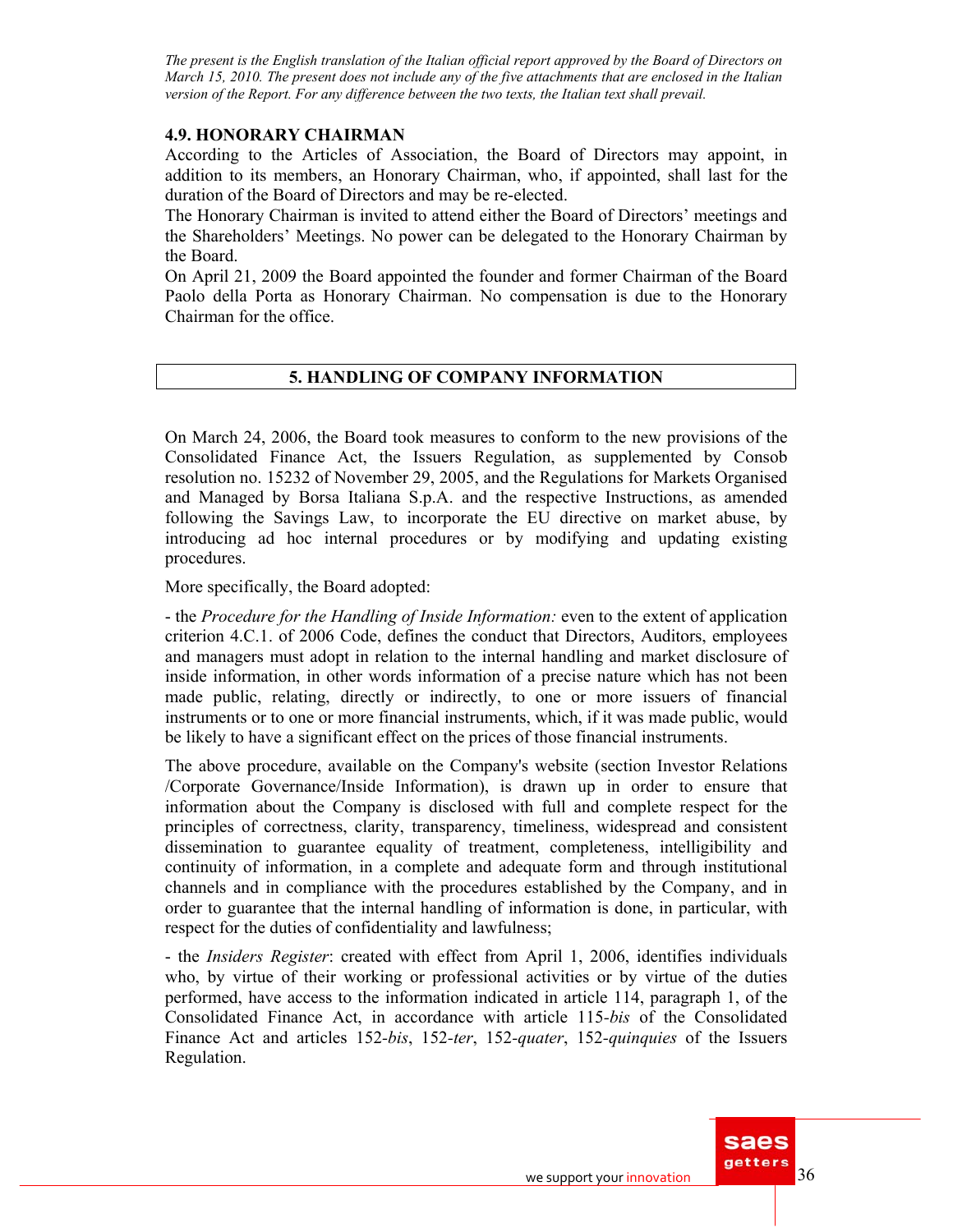The Board has moreover approved a *Code of Conduct for Internal Dealing* which sets out the disclosure obligations that Significant Persons and/or Persons Closely Associated with Significant Persons, as identified in the Code, are required to observe, in relation to transactions that they carry out involving the Company's financial instruments or other associated financial instruments. The Internal Dealing Code also sets out the obligations that the Company is required to satisfy in relation to the market with regard to transactions involving financial instruments carried out by Significant Persons and by Persons Closely Associated with Significant Persons. The Internal Dealing Code makes provision for "black-out periods", i.e. predetermined periods (the 15 calendar days before Board meetings called to approve the period accounts) during which the persons subject to the Code's provisions are not permitted to perform transactions involving SAES Getters financial instruments or associated financial instruments.

The Board of Directors on August 28, 2008, agreeing with a proposal of the Managing Directors (at the time Massimo della Porta and Giulio Canale), with reference to the meetings of the Board called to approve quarterly reports, half year report and yearly Financial Statements, decided to extend the black out period set for in section 8.1. of the Internal Dealing Code until the 24 hours following the issuance of the press release, amending accordingly the Internal Dealing Code.

The Board reserves the right to make, upon proposal of the Executive Directors, including by granting special powers, all the changes or amendments to procedures deemed necessary as a result of legislative or regulatory changes or which are simply appropriate.

During the Financial Year, the transactions carried out by Significant Persons were disclosed to the market and to the competent authorities. The related filing models and the Code of Conduct for Internal Dealing are available on the Company's website (section Investor Relations/Corporate Governance/Internal Dealing).

Also in compliance with principle 4.P.1. of 2006 Code, Directors and Auditors are required to keep confidential the documents and information acquired in the performance of their duties and to follow the procedures adopted for the internal handling and external disclosure of such documents and information.

Information externally disclosed must be uniform and transparent. The Company must portray itself accurately and coherently in its communication with the mass media. Dealings with the mass media are reserved exclusively for the Chairman and for the Managing Director, or for the delegated Company units.

# **6. INTERNAL CONTROL SYSTEM**

Pursuant to principles 8.P.1. and 8.P.2. of 2006 Code, the Internal Control System is defined as the set of rules, procedures and organisational structures through which the Company is managed soundly and correctly and consistently with the established goals, through an adequate identification, measurement, management and monitoring of the main risks.

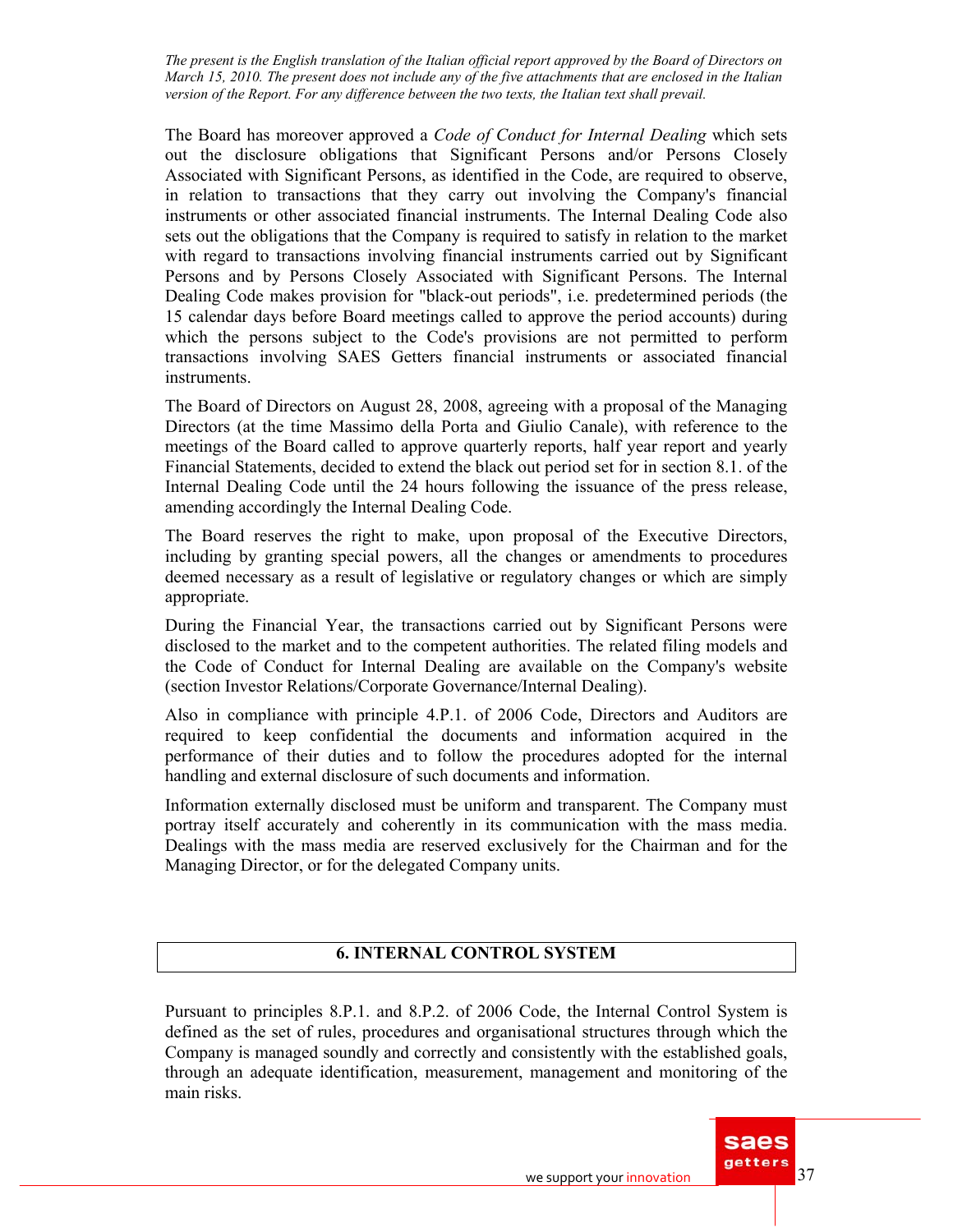An effective Internal Control System helps to guarantee the safeguarding of the Company's assets, the efficiency and effectiveness of business transactions, the reliability of financial information and compliance with laws and regulations.

The Internal Control System is maintained by the following players, which are involved at different stage or for different reason in the governance and control system. Each player has a specific task as defined in the SAES Getters Corporate Governance Code and below described:

- the Board of Directors;
- the Managing Director;
- the Board of Auditors;
- Oversight Committee;
- Audit Committee;
- Internal Control Officer:
- Internal Audit.

Moreover, other players are involved for various reasons and with different accountability level in managing the Internal Control System, like:

- the Officer Responsible for the preparation of corporate financial reports pursuant to Decree no. 262/05;

- the audit firm;
- other functions involved with the Internal Control (quality, safety, etc…);

- other bodies required by different laws (like ISO certification bodies).

The Board deems that the current framework of the subjects involved within the governance and control system and the interactions amongst them are able to ensure a high level of trust on the ability of the implemented Internal Control System to meet its goals. Such evaluation, being referred to the overall Internal Control System is limited by the inner nature of the System. Even if well designed and thought, in fact, the Internal Control System can only ensure meeting the corporate targets with reasonable likelihood.

We report hereinafter some information associated with the main features of the risk management and Internal Control Systems in force with reference to the process for administrative and accounting information, also consolidated.

### **6.1. THE ADMINISTRATIVE AND ACCOUNTING CONTROL SYSTEM, WITH REFERENCE TO ADMINISTRATIVE AND ACCOUNTING INFORMATION**

#### *Premises*

The law evolution of the last few years came to rule upon different aspects of the Internal Control System and the associated proliferating of control models and of bodies called to provide for the reliability of such models.

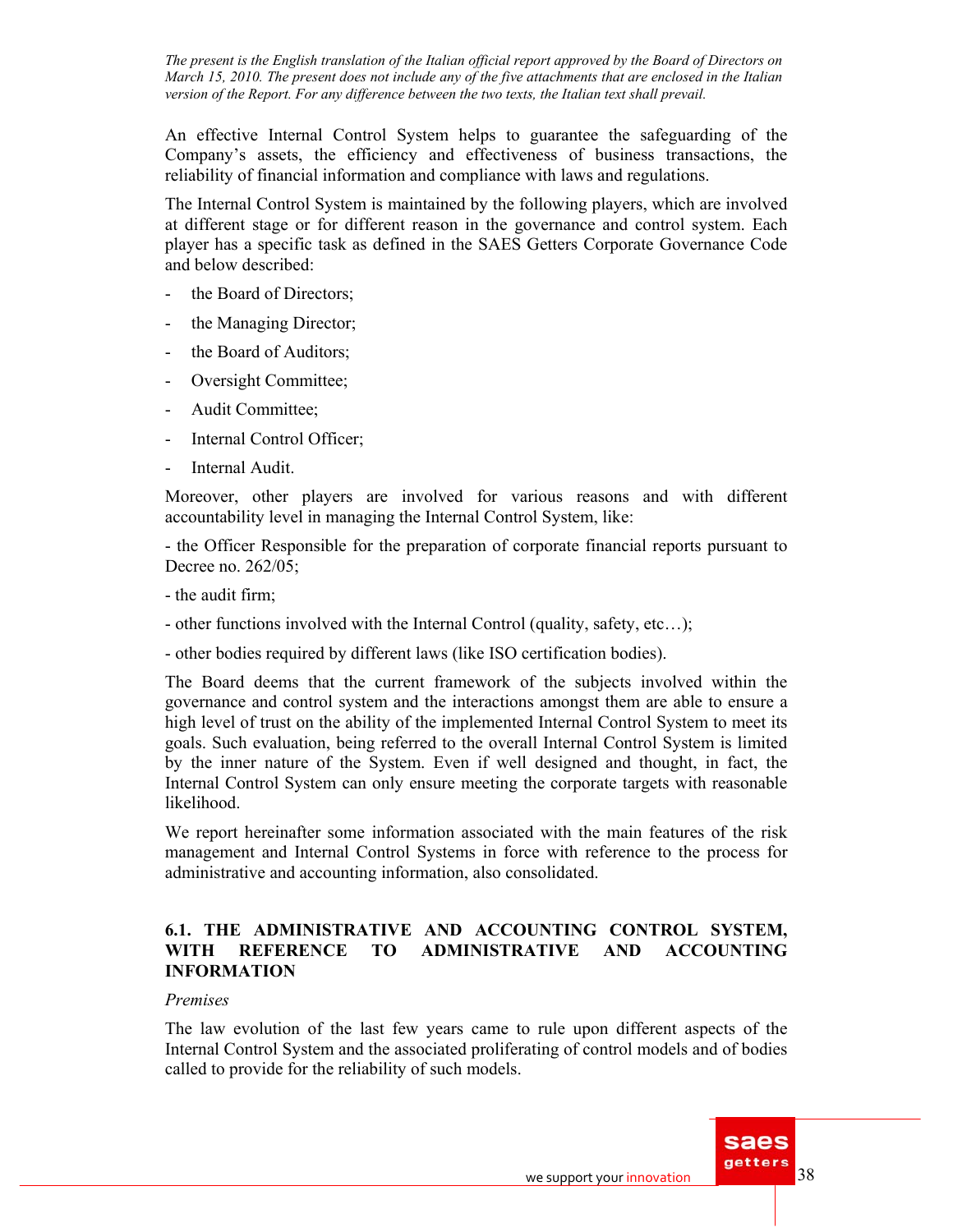In this framework, the Administrative and Accounting Control Model (hereinafter also "**Control Model**") has to be considered, as a document describing the Internal Control System with specific reference to the financial information flow.

The Internal Control System with specific reference to the financial information flow interacts with the more general risk management and control system: both are pillars of the SAES Getters Group Internal Control System and contribute to the achievement of the goals above described.

Specifically, as to the financial information flow, the System aims at ensuring:

- the reliability of the information, its correctness and compliance with the accounting principles and the law requirements;

- the accuracy of the information, its being neutral and precise;

- the trustworthiness of the information, which needs to be clear and complete so to allow investors informed investment decision;

- prompt availability of the information, meaning its being available for the disclosure deadlines set forth by relevant laws and regulations.

The task of monitoring the level of implementation of the above mentioned Control Model is entrusted by the Board of Directors to the Officer Responsible for the preparation of corporate financial reports (hereinafter also the "**Accounting Officer**") and to the Managing Director.

The guidelines taken as reference in designing, implementing, monitoring and updating the Control Model, even if not expressly indicated, are the guidelines established in the CoSo Report<sup>12</sup>. Please make reference to following paragraphs 6.2. and 6.9. for the specific features of the Control Model and the tasks entrusted to the Accounting Officer.

Also to the extent to ensure the integration of the Internal Control System for the financial information flow with the more general corporate risks Internal Control System, the Accounting Officer has to work closely with the Internal Audit Department; from time to time the Accounting Officer requires the Internal Audit to perform regular independent tests to assess the compliance with the accounting administrative procedures.

These tests, by selecting specific processes amongst the ones deemed relevant pursuant to the risk assessment procedure described below, are always included in the more general testing performed by the Internal Audit Department while auditing the SAES Getters Group subsidiaries.

# **6.2. THE ADMINISTRATIVE AND ACCOUNTING CONTROL MODEL**

 $\overline{a}$ 

On May 14, 2007, the Board of Directors of the Company approved the Administrative and Accounting Control Model, the adoption of which is aimed at ensuring compliance with the provisions of Law No. 262 of December 28, 2005 (hereinafter also the "**Savings Law**"), defining specifically obligations pertaining to the preparation of

 $12$  Report made by the Treadway Commission of the Committee of Sponsoring Organisations (CoSo) of 1992, which is considered as best practice benchmark for designing the Internal Control Systems and of the Enterprise Risk Management Framework published in September 2004.

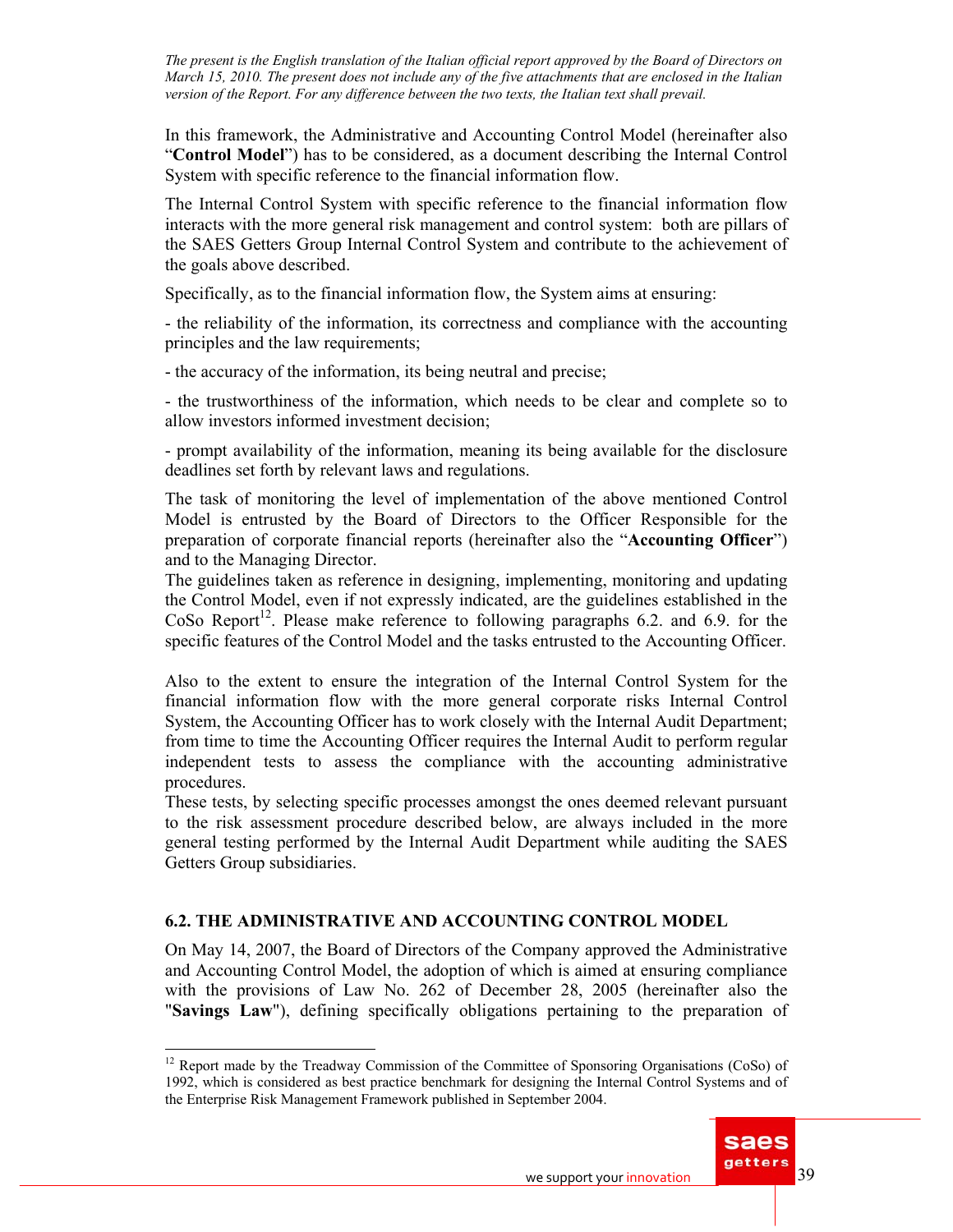corporate accounting documents and all documents and communications of a financial nature disclosed to the market.

The Control Model provides a set of rules and Company procedures in order to ensure that, through proper identification and management of the major risks associated with the preparation and disclosure of financial information, the corporate objectives of truthfulness and correctness of the financial information are met.

### *6.2.1. Control Model Elements*

The Control Model's main features are:

- general control environment;
- administrative-accounting risk assessment;
- administrative-accounting manuals and procedures,

strictly interrelated and subject to a continuous update and periodic evaluation.

The general control environment is the foundation of any efficient Internal Control System. The documents that describe its main features are: the Code of Ethics and Business Conduct, SAES Getters Corporate Governance Code, the organisational chart, the organisational communications, powers and proxies system.

The administrative-accounting risk assessment is the process aiming to the identification and evaluation of the risks associated with the accounting and financial information, either with regard to unintentional mistakes and possible fraud risks. The risk assessment is carried out at each subsidiary level and at each relevant process level. Criteria established by Legislative Decree no. 61/2001 are followed to determine the materiality sensitivity.

The assessment is repeated and updated, yearly, by the Accounting Officer, supported by Internal Audit Department, subsequently shared with the Managing Director; it encompasses:

- identification, through quantity (dimensions) and quality (relevance) criteria, of the Financial Statements item/financial information that may have high volatility or error risks, with reference to the Financial Statements of the Company, the consolidated Financial Statements, the Financial Statements of the subsidiaries;
- identification, for each relevant Financial Statements item/financial information, of the underlying process/accounting flow and of the associated controls;
- communication to the involved departments of intervention areas whose controls efficiency and effectiveness need to be monitored.

If, in any selected risk area, further to the periodical risk assessment, the control activities resulted to be not properly documented or formalized, the head of the department in charge of the process or of the accounting flow, would be in charge, with the assistance of the Accounting Officer and, if needed, of the Internal Audit, to provide and file adequate documents in order to ensure the evaluation of the controls existing within the area inquired.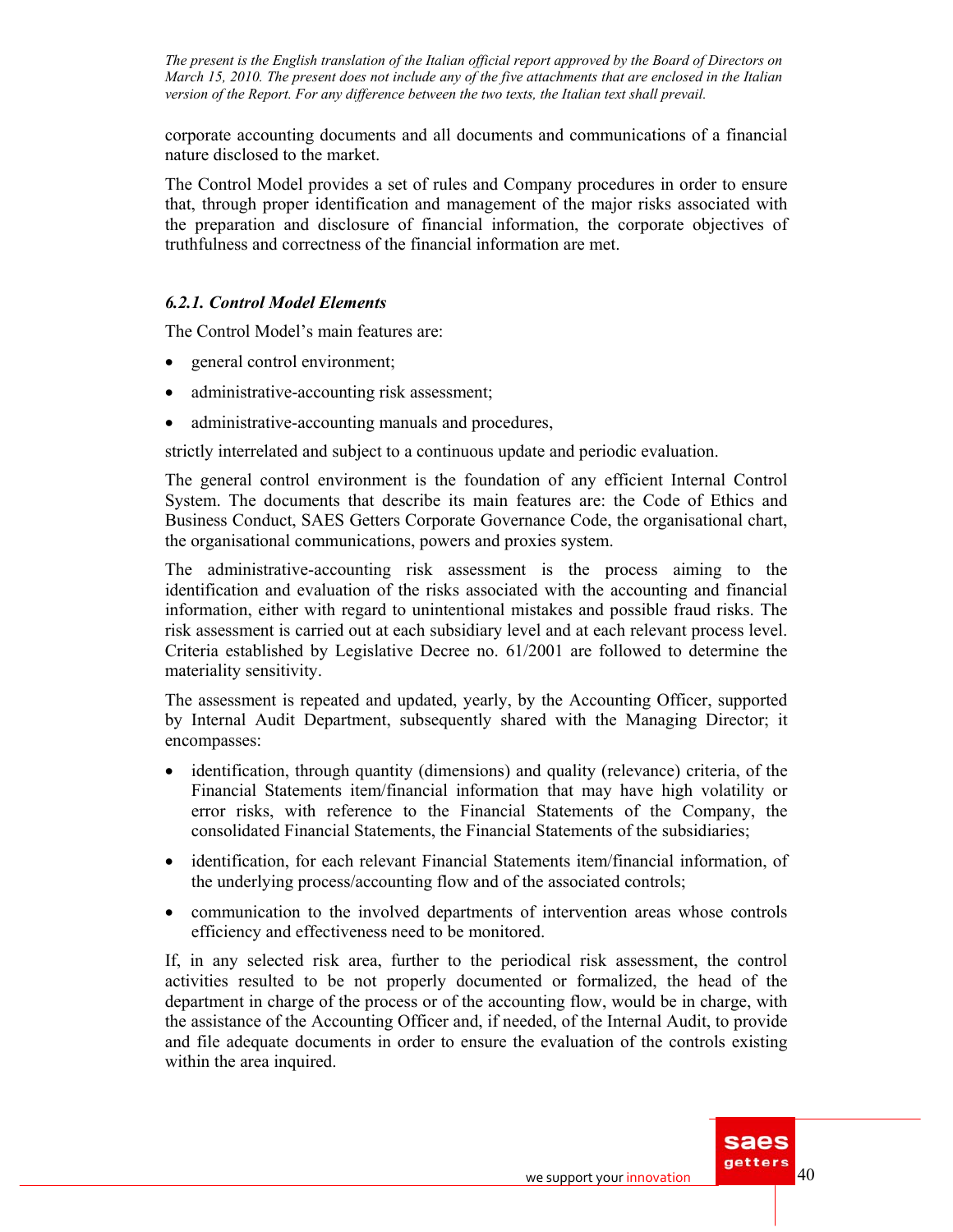The body of SAES Getters manuals and of the administrative-accounting procedures is given essentially by the following:

- *Group Accounting Principles*: document which aims at promoting the development and application of uniform criteria within SAES Getters Group as to tracing, classification and measurement of business facts;
- *IAS (International Accounting Standard) Operational Instructions* enclosed to Group Accounting Principles, ruling most relevant issues concerning the international accounting principles application into SAES Getters Group;
- *Administration and Accounting Procedures:* procedures that define responsibilities and control rules to follow in handling administrative-accounting issues, with specific reference to periodic accounting closures;
- *Administrative and Accounting Control Matrixes*: they describe control activities to be carried out for each administrative and accounting process to meet the Financial Statements assumptions; the controls therein described represent the operation of the control principles (for single process) set forth within the Administration and Accounting Procedures;
- *Accounting and financial closing timetable*: it is a document which is monthly updated and circulated and is used to define the schedule for the accounting closure process, Financial Statements, Reporting Package and consolidated Financial Statements;
- *SAES Getters operational instructions*: they define the responsibilities, the activities and technicalities, in terms of authorization, execution, control, formalization and data entry, with regards to areas that are deemed relevant.

# *6.2.2. Evaluations about the adequacy and functionality of the Control Model*

The head of the departments and of the subsidiaries which are involved in the accounting financial information definition and management, are accountable for the proper working and the update of the administrative and accounting Internal Control System as to all the processes and the flows up to them, and they have to keep verifying the correct operation of the administrative and accounting procedures, their adequacy and the update of the control matrixes.

Moreover, the administrative and accounting Internal Control System is subject to independent testing performed by Internal Audit Department to assess the adequacy of the framework and efficiency of the controls into being. The testing activity must be carried out on the basis of the general Audit plan, as checked by the Internal Control Officer and approved by the Audit Committee.

The Accounting Officer is also in charge of regularly monitoring the adequacy and functioning of the administrative and accounting Internal Control System, on the basis of the reports received from the head of each functions and of the subsidiaries, together with the Internal Audit reports.

The Accounting Officer also has the duty to inform the Managing Director, the Board of Directors and the other control bodies, in addition to the audit firm, about the outcome of the assessment made and about the monitoring on the implementation of the Internal

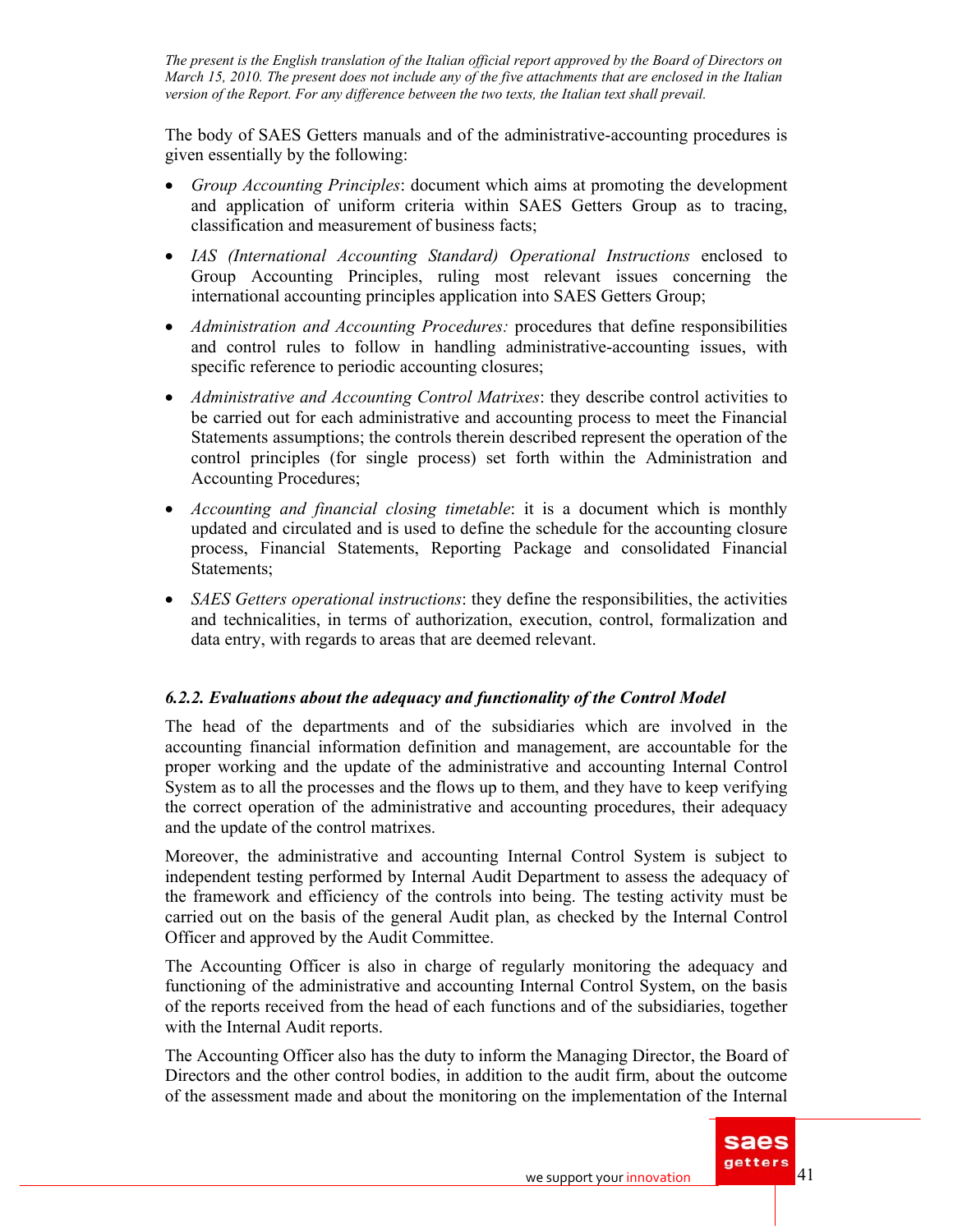Control System. To this extent, he has to point out to the Managing Director any anomaly that can negatively affect their joint representation on the financial information.

The Accounting Officer provides the Board of Directors with regular reports on the controls performed and their outcome, on the evolution of the Control Model: these reports are used as reference for the qualitative description enclosed to the official representations to the half year consolidated Financial Statements, of the annual consolidated Financial Statements and the annual report.

All the documents related to the control activities performed and their outcome are made available to the audit firm for its own use.

# **6.3. ADMINISTRATIVE AND ACCOUNTING CONTROL SYSTEM OF SUBSIDIARIES**

As per the Control Model, the Accounting Officer, with the support of the Group Consolidation and Reporting Manager, ensures the dissemination and the updating of the control rules of the subsidiaries, so that they are in line with the Group principles.

The individuals in charge of the definition and management of the accounting financial information for the subsidiaries i.e. the local administration officers and/or financial controllers, together with their General Manager, are in charge of:

- ensuring that the activities and the existing controls within the financial information feeding process are in line with principles and objectives that are set at Group level;
- keep on monitoring the controls so identified, to make sure they are efficiently operating;
- evaluate on semester basis, the status of the administrative and accounting Internal Control System, also through:
	- o financial audit report released by Internal Audit Department,
	- o internal representation made by any department;
- promptly inform, and however on regular basis, the Managing Director or the Accounting Officer about:
	- o relevant changes within the Internal Control System in order to plan specific control activities to be implemented,
	- o any inconsistency or other recognition that may cause significant errors in the accounting information.

Given the limited size of the control structure of most of the subsidiaries, the Company decided not to issue specific procedures to cover the processes that affect the accounting information feeding for such detailed control matrixes, whose testing is entrusted to the administration officers/financial controllers of each controlled company.

The Accounting Officer, supported by the Internal Audit, on the basis of the remarks made by the administration officers/financial controllers of the subsidiaries, makes sure that the matrixes are regularly updated, so to have a reliable basis for testing the

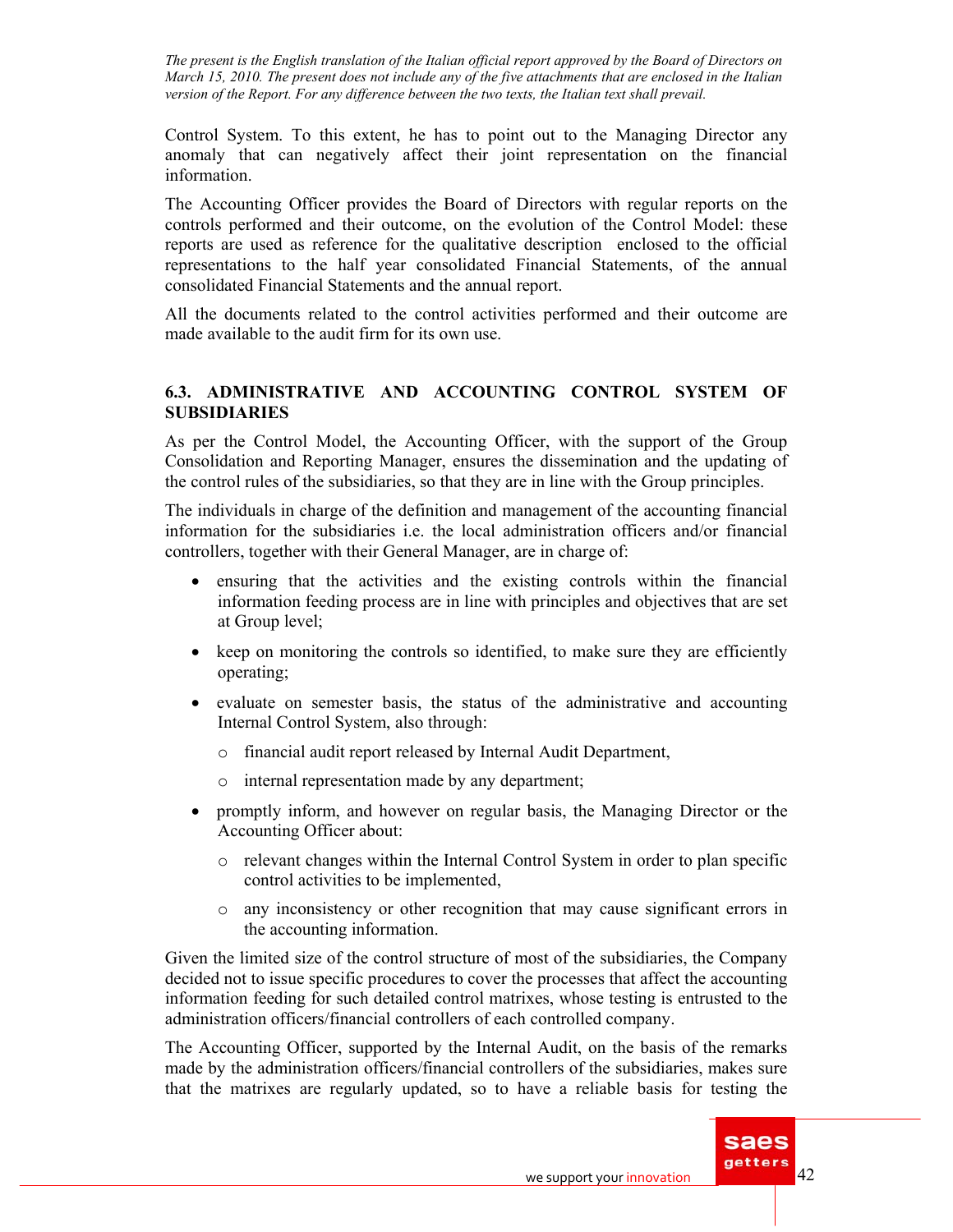adequacy and efficiency of the administrative and accounting Internal Control System at subsidiary level.

The subsidiaries' filling out the matrixes is preparatory for the release of an internal "representation letter" that each general manager, together with the administration officer/financial controller has to send to the Accounting Officer on semester basis.

### **6.4. BOARD OF DIRECTORS**

Following principle 8.P.3. of 2006 Code, the Board of Directors evaluates the adequacy of the Internal Control System with reference to the characteristics of the Company.

The Board of Directors, with the assistance of the Audit Committee:

a) defines the guidelines of the Internal Control System, so that the main risks concerning the Company and its subsidiaries are correctly identified, adequately measured, managed and monitored; it also determines the criteria to establish whether such risks are compatible with a sound and correct management of the Company;

b) identifies the Managing Director as the Director responsible for supervising the functionality of the Internal Control System; on April 21, 2009, the Board decided to identify Giulio Canale as Director responsible for supervising the functionality of the Internal Control System with the duties described under article 8.3. of the SAES Getters Corporate Governance Code;

c) evaluates, at least on an annual basis, the adequacy, efficiency and effectiveness of the Internal Control System;

d) describes, in the Corporate Governance Report, the essential elements of the Internal Control System, expressing its evaluation on the overall adequacy of the same.

Pursuant to principle 8.P.3. of 2006 Code, the Board of Directors ensures that its evaluations and decisions relating to the Internal Control System, the approval of the annual Financial Statements and the half yearly reports and the relations between the Company and the audit firm are supported by adequate investigative work.

Moreover, the Board, upon proposal of the Managing Director, in his capacity as Director responsible for supervising the functionality of the Internal Control System and after consulting with the Audit Committee, appoints and dismisses one or more Internal Control officers and defines their remuneration in line with Company policies.

The Board of Directors exercises its duties in relation to the Internal Control System taking into due consideration the reference models and best practices existing both nationally and internationally. Particular attention is paid to the Organisation and Management Model adopted pursuant to Legislative Decree no. 231 of June 8, 2001 (as defined in paragraph 6.10. below).

# **6.5. MANAGING DIRECTOR**

On April 21, 2009, the Board identified the Managing Director Giulio Canale as the Director responsible for supervising the functionality of the Internal Control System and, in particular, with reference to application criterion 8.C.5. of 2006 Code, he: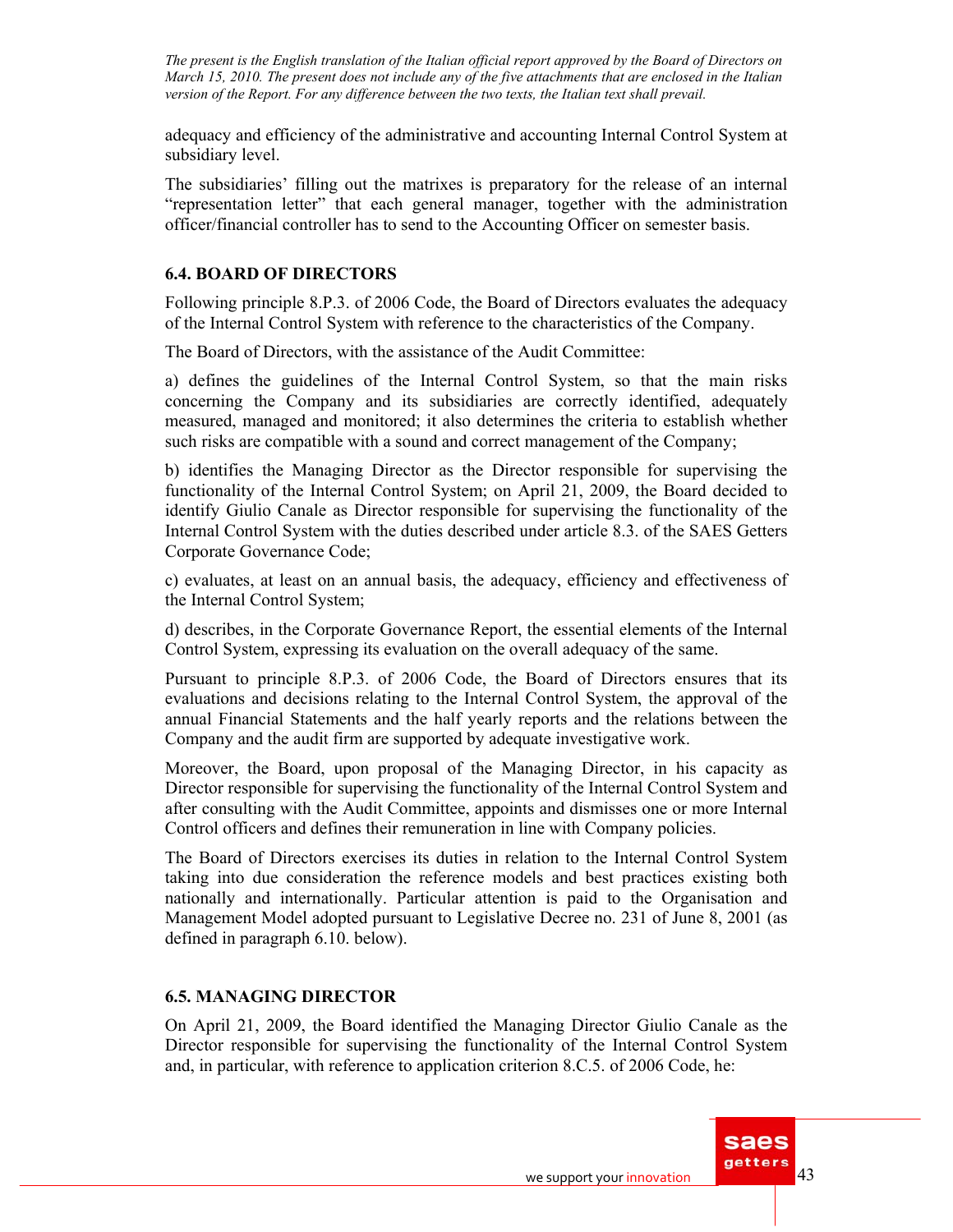a) identifies the main business risks, taking into account the characteristics of the activities carried out by the Company and its subsidiaries, and submits them periodically to the review of the Board;

b) implements the guidelines defined by the Board of Directors, by designing, establishing and managing the Internal Control System and by constantly monitoring its overall adequacy, efficiency and effectiveness; moreover, he brings the system into line with changes taking place in operating conditions and in the legislative and regulatory framework;

c) makes proposals to the Board regarding the appointment, dismissal and remuneration of one or more Internal Control Officers.

The Managing Director, with the assistance of the Internal Audit Department, regularly checked upon the Internal Control System in the Financial Year. The identification of the main corporate risks is disclosed in the annual report included in the 2009 Financial Statements. However, it is worth noting that, with reference to application criterion 8.C.5. of 2006 Code and the restructuring process that was launched during the Financial Year, the Managing Director, in his capacity as the Director responsible for supervising the functionality of the Internal Control System, although regularly checking the overall adequacy, efficiency and functionality of the Internal Control System and keeping the main risks identification running, did not deem appropriate to submit them to the Board of Directors; in fact, a new identification of the main corporate risks will be performed at the end of the restructuring process that will be completed in 2010. The outcome of this assessment will be submitted to the Board.

### **6.6. INTERNAL CONTROL OFFICER**

The Internal Control Officer is appointed by the Board, upon proposal of the Managing Director (in his capacity as Director responsible for supervising the functionality of the Internal Control System) and after consulting with the Audit Committee.

The Board, in its meeting of April 21, 2009, upon proposal of Giulio Canale, having obtained the favourable opinion of the Audit Committee, taking into account the application criterion 8.C.7. of 2006 Code, appointed Claudio Vitacca, who is the Head of the Internal Audit Department, in the position of Internal Control Officer.

With reference to application criterion 8.C.1. of 2006 Code, the Board of Directors did not deem necessary to define an additional compensation for Claudio Vitacca for this particular office, on the top of the compensation he already receives as employee and Head of the Internal Audit Department. This compensation is in line with the corporate HR policies normally applied.

The Internal Control Officer is not responsible for any operational division and does not report hierarchically to any head of operational divisions (including the administration and finance division).

The Officer acts in substantial compliance of application criterion 8.C.6. of 2006 Code. He is responsible for ensuring that the Internal Control System is always adequate, fully operating and effective.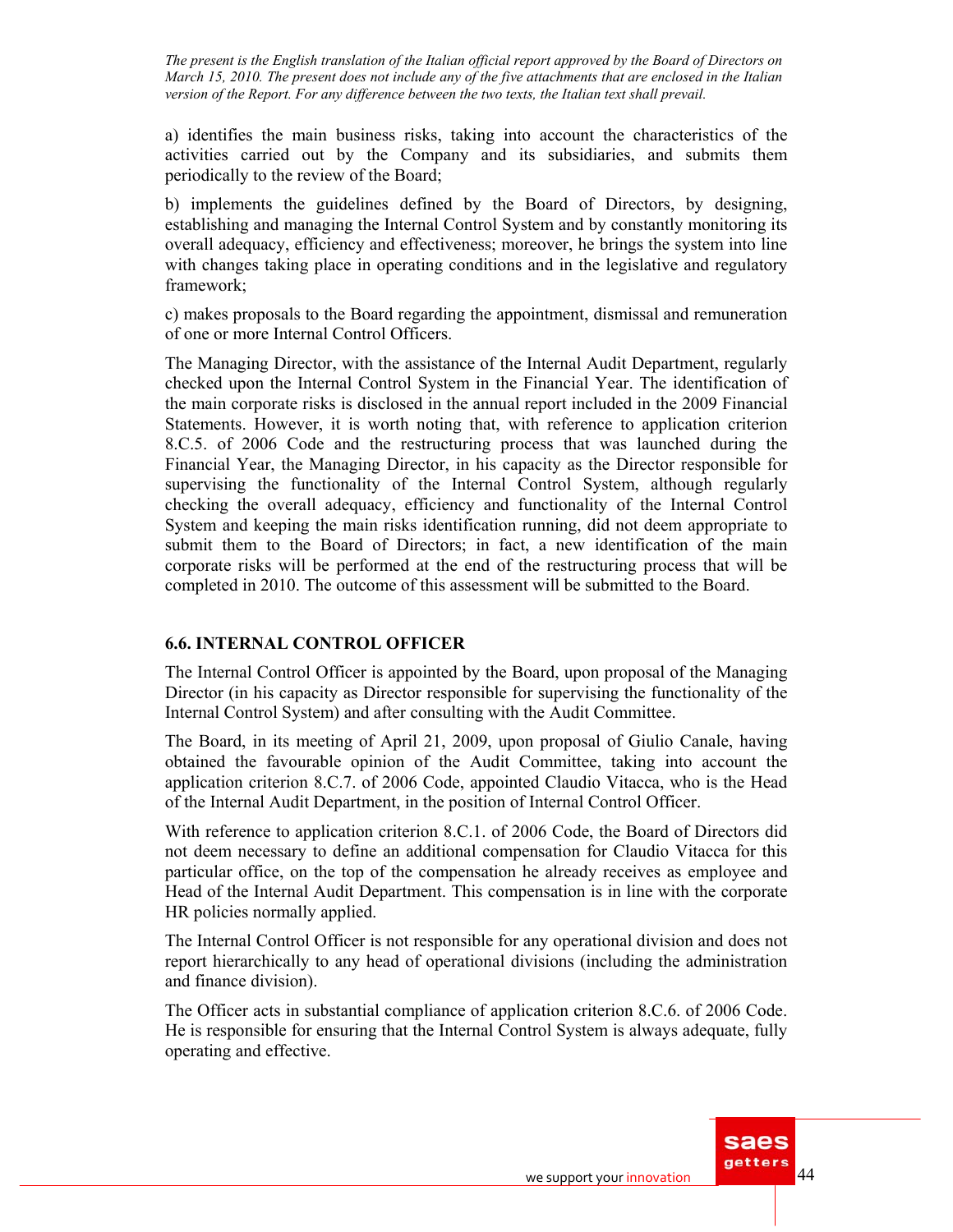The Officer has direct access (and had access during the Financial Year) to all relevant information for the performance of his duties and has adequate means at his disposal to carry out the duties assigned to him.

The Officer reports on his work to the Managing Director responsible for supervising the functionality of the Internal Control System as well as to the Audit Committee and to the Board of Auditors.

In particular, the Officer reports (as he did in the Financial Year) about the procedures according to which risk management is performed, as well as about compliance with the plans defined to minimise risks and express his opinion on the suitability of the Internal Control System in achieving an acceptable overall risk profile.

Individuals from outside the Company can be appointed to the role of Internal Control Officer, provided, however, that they adequately meet the requirements of professionalism and independence. In this case, the adoption of such an organisational choice, with a satisfactory explanation of the relevant reasons, is disclosed to the Shareholders and to the market in the Corporate Governance Report.

During the Financial Year, the Internal Control Officer, as head of the Internal Audit Department, implemented the audit plan as approved by the Audit Committee, performing, among other things, general audit review activities at the US companies of the Group, at some departments of the Company and of SAES Advanced Technologies S.p.A. Moreover, he monitored the implementation level of the recommendations contained in any previous audit report aiming at reinforcing the Internal Control System. The Officer also periodically reported to the Audit Committee, to the Managing Director on the capability of the Internal Control System of meeting an acceptable risk profile.

The annual budget allocated for the Internal Control Officer is of about EUR 10,000.00. This budget can be increased upon recurring specific needs.

# **6.7. INTERNAL AUDIT**

Also pursuant to application criterion 8.C.7. of 2006 Code, an independent Internal Audit Department is operating as part of the Company's Internal Control System. This unit is structured to:

- assess the adequacy of operational and administrative internal procedures, in terms of effectiveness, efficiency and cost-effectiveness, to check if those procedures are actually observed; and

- provide assistance and consultancy to the Board, to the Managing Director for the purposes of identifying, preventing and managing financial and operational risks as means of safeguarding the Company's assets.

In general, Internal Audit supports the Board, the Managing Director (in his capacity as Director responsible for supervising the functionality of the Internal Control System), the Audit Committee, the Oversight Committee, the Accounting Officer in the performance of their duties and carries out any checks requested by the Board of Auditors.

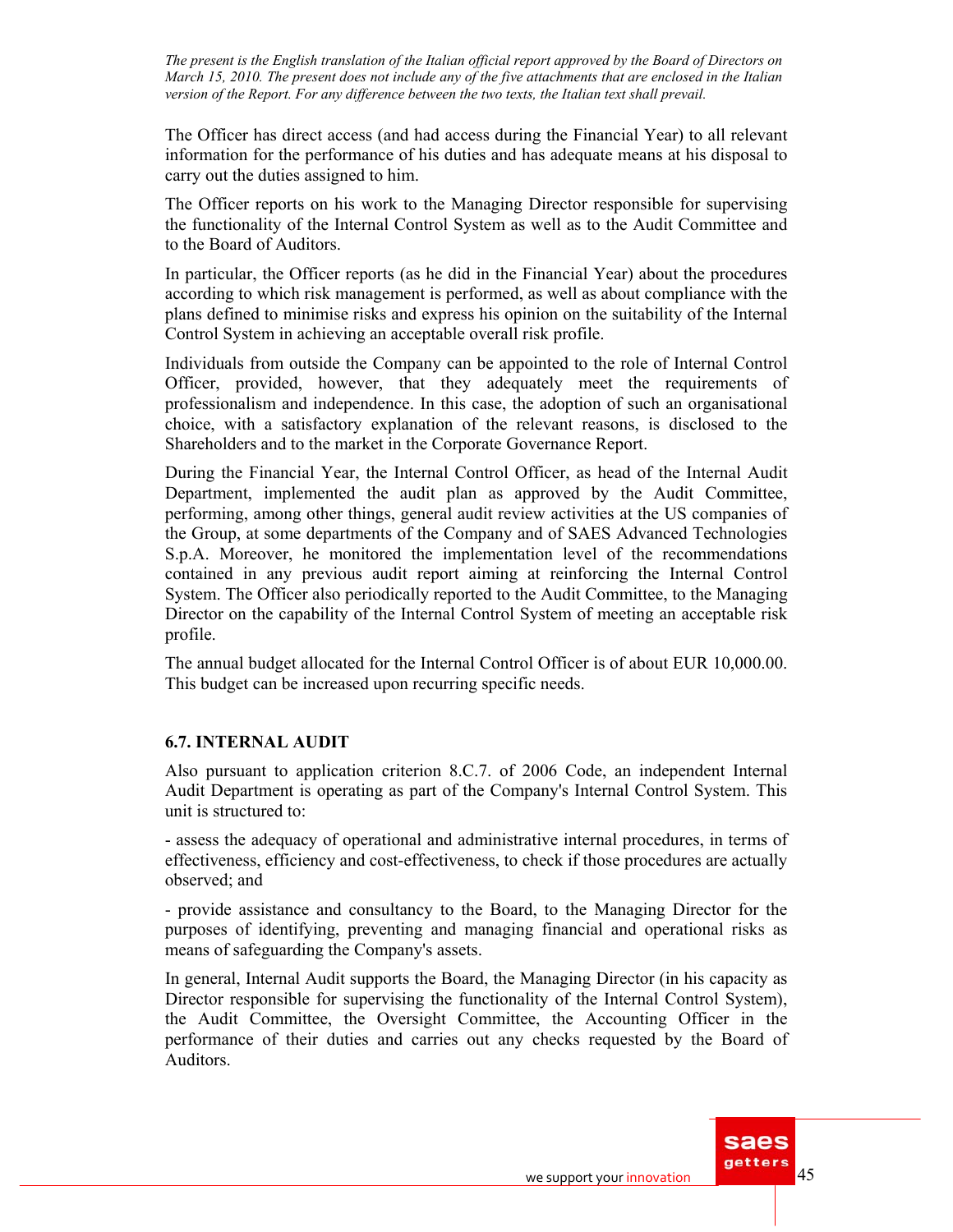Following application criterion 8.C.8. of the 2006 Code, the Internal Audit function may be entrusted, as a whole or in part, to persons outside the Company, provided, however, that they adequately meet the requirements of professionalism and independence. The adoption of such an organisational choice, with a satisfactory explanation of the relevant reasons, should be disclosed to the Shareholders and the market in the Corporate Governance Report.

Nonetheless, the Internal Audit Department is currently carried out by internal resources (and namely Mr Claudio Vitacca, who has been appointed as Internal Control Officer too, as above specified).

### **6.8. AUDIT COMMITTEE**

*Composition and Functioning*. In light of principle 8.P.4. of 2006 Code, the Board has established an Internal Control Committee (Audit Committee) comprising three (3) nonexecutive Directors, the majority of whom are Independent. On April 21, 2009, the Board appointed Adriano De Maio, Andrea Sironi and Andrea Dogliotti as members of the Audit Committee. For details, please refer to the table in opening of paragraph 4.7. above and to the one enclosed under Appendix 1.

At least one member of the Committee has adequate experience in accounting and financial matters. This member is Andrea Sironi, namely.

The Audit Committee is chaired and meets at the initiative of the eldest member, who calls Committee meetings without any formality (even orally) and without the need for prior notice. The proceedings of Committee meetings are recorded in minutes. The Chairman of the Board of Auditors or another auditor designated by the Chairman of that Board takes part in the Committee's work. At the invitation of the Committee, the head of the Internal Audit Department attends all the Committee meetings.

The Committee carries out its duties, listed below, in coordination with the Board of Auditors, with the Company's Internal Audit Department, with the Internal Control Officer and the Managing Director (in his capacity as Director responsible for supervising the functionality of the Internal Control System).

In the performance of its duties, the Audit Committee has the right to access Company information and access the units necessary to perform the duties allocated and can make use of external advisors at the Company's expense. The Audit Committee did not deem necessary to avail itself of these opportunities during the Financial Year.

Individuals who are not members of the Committee may be invited to attend meetings, in relation to individual items on the agenda. The eldest member of the Audit Committee reports periodically to the Board on the Committee's work.

*Duties of the Audit Committee.* The Audit Committee, which acts in substantial compliance with application criteria 5.C.1. and 8.C.1. of the 2006 Code:

a) assists the Board in defining the guidelines for Internal Control System and in carrying out the periodical assessment of its adequacy and effectiveness;

b) at the request of the Managing Director (in his capacity as Director responsible for supervising the functionality of the Internal Control System), expresses opinions on

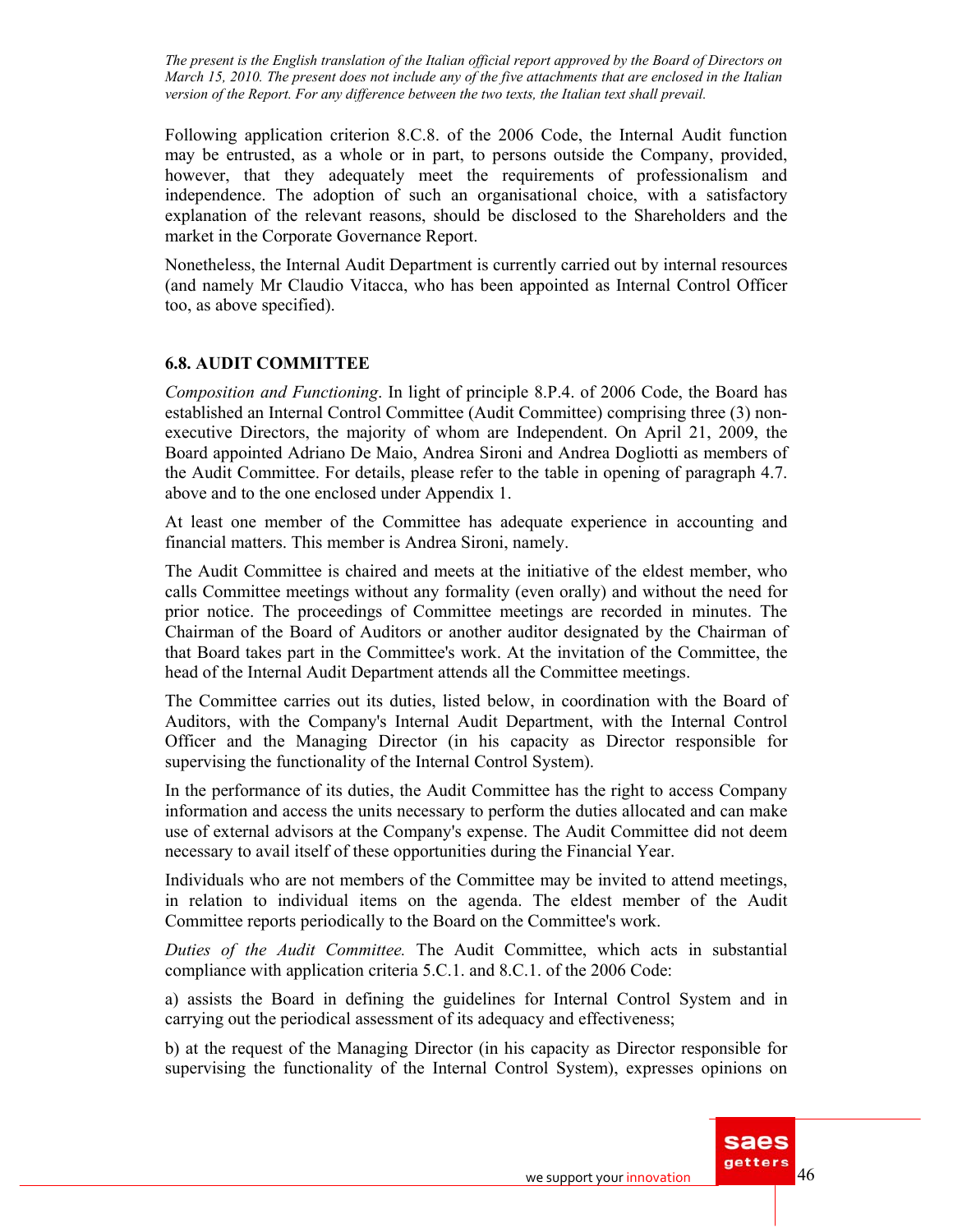specific aspects of the identification of the principal business risks as well as on the design, implementation and management of the Internal Control System;

c) reviews the work plan prepared by the Internal Audit Department, as endorsed by the Internal Control Officer and their periodic reports;

d) evaluates, together with the Accounting Officer and with the audit firm, whether accounting principles are being used correctly and consistently for the purposes of preparing the consolidated Financial Statements;

e) evaluates any comments arising from the periodic reports submitted by the Internal Control Officer and from the notifications of the Board of Auditors and of its individual members;

f) reports to the Board, on the activity carried out and the adequacy of the Internal Control System, at least once every six months, at the time of approving the annual accounts and half-yearly report;

g) expresses opinions on certain related party transactions (as better explained in paragraph 4.4.1.);

h) performs any additional duties that might be assigned to it by the Board.

During the Financial Year, the Audit Committee met four times, every three months. The average duration of each meeting is of about one hour. All the members of the Committee and the Internal Control Officer attended all the meetings. For financial year 2010 five meetings are scheduled. One meeting took already place on February 18, 2010.

During the Financial Year, the Audit Committee:

- assisted the Board in determining the guidelines for the Internal Control System, in the periodic assessment of its adequacy and effective functioning;

- monitored the advancing of the audit plan as prepared by the Internal Audit Department and the implementation of the recommendations issued from time to time;

- evaluated together with the Accounting Officer and the audit firm whether accounting principles have being used correctly and consistently for the purposes of preparing the consolidated Financial Statements;

- reported to the Board (on March 13, 2009 and August 27, 2009) on the activities performed and the adequacy of the Internal Control System.

The Audit Committee carried out its own activities also through contacts with the audit firm, the Chairman of the Board of Auditors, Internal Control Officer and the Head of the Internal Audit Department.

### **6.9. OFFICER RESPONSIBLE FOR THE PREPARATION OF CORPORATE FINANCIAL REPORTS**

On April 21, 2009, the Board appointed and confirmed Michele Di Marco, Administration, Finance & Control Manager, as Officer Responsible for the preparation of corporate financial reports, after obtaining the opinion of the Board of Auditors, in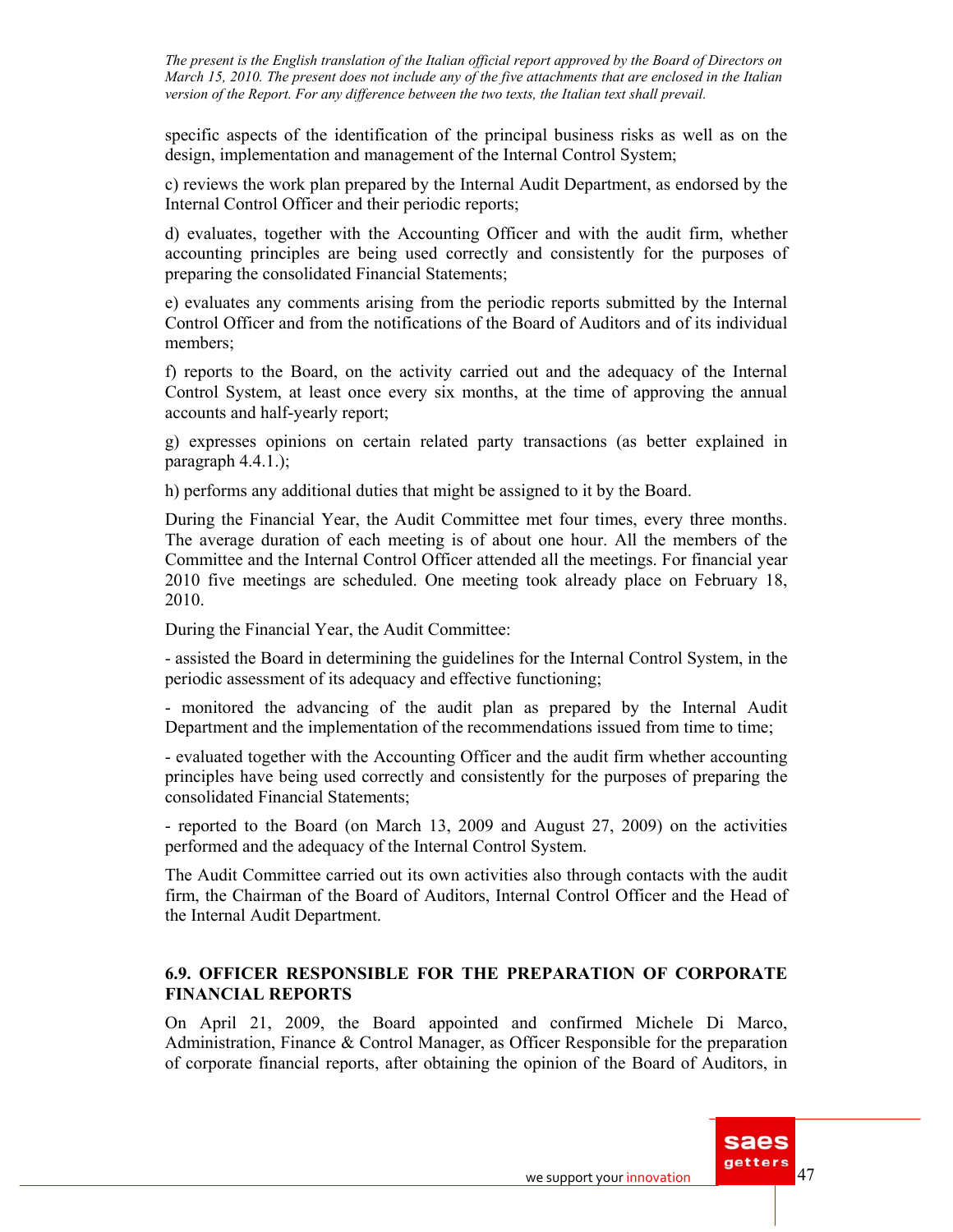accordance with new article 154*-bis* of the Consolidated Finance Act, introduced by the Savings Law.

Pursuant to article 24 of the By-laws, introduced by resolution of the Extraordinary Shareholders' Meeting of June 29, 2007, the Accounting Officer must meet the requirements of professionalism characterised by qualified experience of at least three years in the performance of administrative, accounting and/or auditing activities, or in the performance of management or consultancy duties on financial, administrative, accounting and/or auditing matters, in listed companies and/or related groups of enterprises, or companies, entities and enterprises of substantial size and importance, also with regard to the function of preparing and auditing accounting records and corporate documents.

The term of office of the Accounting Officer expires at the end of the term of office of the Board which appointed him (approval of the 2011 Financial Statements). He is eligible for re-election. Mr. Di Marco was appointed Accounting Officer on June 29, 2007.

The Accounting Officer is vested with independent powers of expenditure and signature. The Board ensures that Mr. Di Marco has adequate powers and resources to carry out the duties allocated to him under the same article 154*-bis* of the Consolidated Finance Act, those allocated by the Board at the time of appointment and that administrative and accounting procedures are being properly followed.

On May 14, 2007, the Board approved a document describing the Control Model adopted by the Company, as described in paragraph 6.2., in order to better guarantee reliability of the financial information disclosed to the market and the activities of the Accounting Officer. In particular, the document:

- describes the components of the Control Model;
- sets out responsibilities, resources and powers of the Accounting Officer;
- sets out rules of conduct, roles and responsibilities of the Company's organisational structures involved in any way;
- defines the process of certifying financial information (formally and internally).

# **6.10. ORGANISATIONAL MODEL PURSUANT TO LEGISLATIVE DECREE 231/2001**

The Legislative Decree no. 231 of June 8, 2001, on "*Regulations governing the administrative responsibility of legal persons, companies and associations and of bodies without legal personality*" introduced into the Italian legal order a system of administrative responsibility applicable to companies in relation to specifically established crimes committed in their interest or to their advantage by Directors, managers, employees.

In its resolution of December 22, 2004, the Board approved and adopted its "organisational, management and control model" within the meaning of and in accordance with Legislative Decree no. 231/2001 (hereinafter also the "**231 Model**") and, at the same time, "the Code of Ethics and Business Conduct" which forms an integral part thereof. The General Part of the 231 Model and the Code of Ethics and

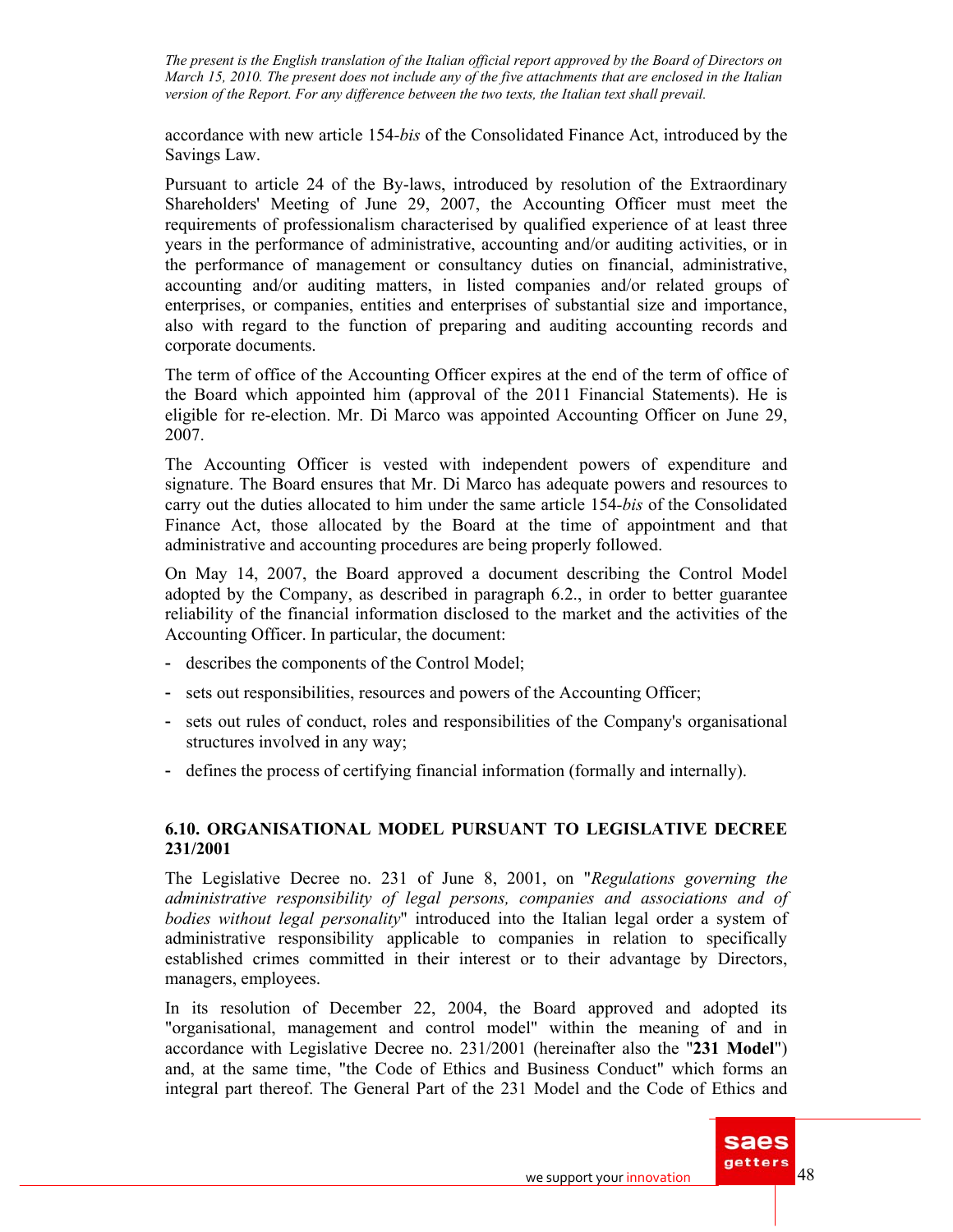Business Conduct are available on Company website, www.saesgetters.com (Section Investor Relations/Corporate Governance).

In its resolution of February 13, 2007, the Board updated the 231 Model in the light of the entry into force of the implementing provisions for the EU rules governing the prevention of market abuse, and as part of the periodic check pursuant to article 7, paragraph 4, letter a) of Legislative Decree no. 231/2001.

The Board with the resolutions dated March 18, 2008 and April 23, 2008 updated the 231 Model also in order to bring this into line with the statutory amendments introduced in 2007 aimed at extending the range of crimes covered by Legislative Decree no. 231/2001. In particular, the following crimes have been introduced:

- crimes of receiving, laundering and using money, goods or assets of illegal origin (article 25-*octies* Legislative Decree no. 231/2001) introduced by Legislative Decree of November 16, 2007 implementing the III anti-money-laundering Directive 2005/60/EC.
- article 9 of Law no. 123 of August 3, 2007 inserted article 25-*septies* into Legislative Decree no. 231/2001, concerning crimes associated with the violation of safety and accident prevention rules. Reference is made to hypotheses of culpable crime of homicide and serious or very serious personal injuries committed as a result of the infringement of rules governing accident prevention and the protection of health and safety at work.

On May 8, 2008 the Board updated the Code of Ethics and Business Conduct of the Company.

The Company in the last three months of the Financial Year started a project to review and update the 231 Model, to be compliant to Legislative Decree no. 231/2001 after the broadening of the range of crimes therein relevant. In particular, the following crimes have been introduced:

- article 24-*ter* organized crime Law July 15, 2009, no. 94;
- article 25-*bis* crimes against industry and commerce- Law July 23, 2009, no. 99;
- article 25-*novies* crimes related to the copyright infringement Law 23 July 2009, no. 99,

and also the crime of induction not to make declarations or to render false declarations to the public authority – Law August 3, 2009 no. 116.

For this purpose, all the activities related to each corporate department has been reexamined to verify, in particular, whether there are activities that might be relevant according to Legislative Decree no. 231/2001, as updated, and assess whether the control measures in place to prevent crimes are adequate.

The Board of Directors will approve the 231 Model as updated in one of the next Board of Directors Meeting.

The adoption of the 231 Model, has been undertaken by the Board, in the belief that the creation of an "organisational, management and control model" may represent not only an effective way of raising the awareness of all those who work on behalf of the Company with regard to the correct and consistent behaviours that they must adopt in the performance of their duties but also a necessary mean for preventing the risk of

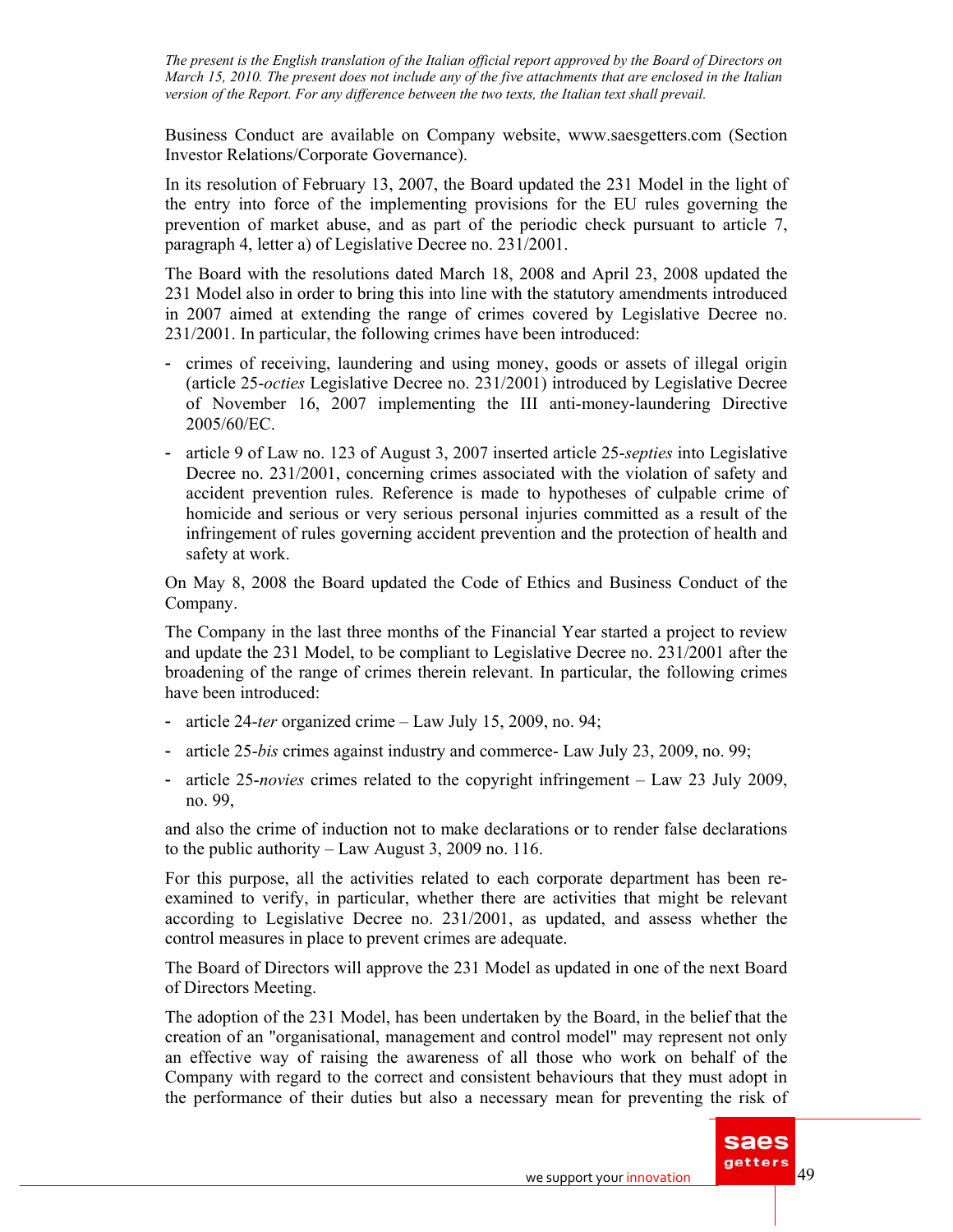commission of the crimes specified in that Decree. With the adoption and implementation of the 231 Model, the Company reasonably trusts it will get the exemption from penalties in case of criminal proceeding relevant under the Legislative Decree no. 231/2001.

The document describing the 231 Model, is divided in a "*General Part*" in which, after a brief description of the essential contents of the Decree no. 231/2001, is explained the activity executed for the definition of the 231 Model and the main elements are illustrated, and in *"Special Parts"* written for the different type of crimes defined by the Decree which might be in theory relevant to the Company.

The Board also deemed it important to adopt the Code of Ethics and Business Conduct in order to clearly define all of the values that SAES Getters Group recognises, accepts and shares and all of the rules of conduct and principles of legality, transparency and correctness to be followed in the performance of its activities and in its various transactions with third parties.

### **6.11. OVERSIGHT COMMITTEE**

A supervisory board is operational within the Company and has the duties identified in Legislative Decree no. 231/2001 as specified in the 231 Model drawn up by the Company, such as the duties to ensure the functioning, effectiveness, observance and updating of the Model and to ensure the preparation of suitable operating procedures to guarantee its optimum functioning.

On April 21, 2009, following the Shareholders' Meeting in which the Board of Directors was appointed, the latter appointed the following individuals as members of the Oversight Committee:

- Vincenzo Donnamaria (as member of the Board of Auditors);
- Claudio Vitacca (as Internal Control Officer);
- Roberto Orecchia (as Independent Director).

The Board established also to set an annual compensation of 16,000 EUR for each member of the Committee.

The Oversight Committee has its own charter and has also elected a Chairman (Vincenzo Donnamaria).

The Committee will remain in office until the approval of the 2011 Financial Statements.

The Committee met four times during the Financial Year (with 100% attendance rate to all meeting for all the members).

The Oversight Committee, on May 22, 2009, issued the statement required under article I.A.2.13.2 of the Instructions of the Regulations of Borsa Italiana S.p.A.(compliance and observance of the 231 Model).

The Board of Directors, considering the activity of the Oversight Committee, assign to it an annual budget for the execution of the activity, in full economic and managerial autonomy. The budget is updated from time to time depending on the specific needs

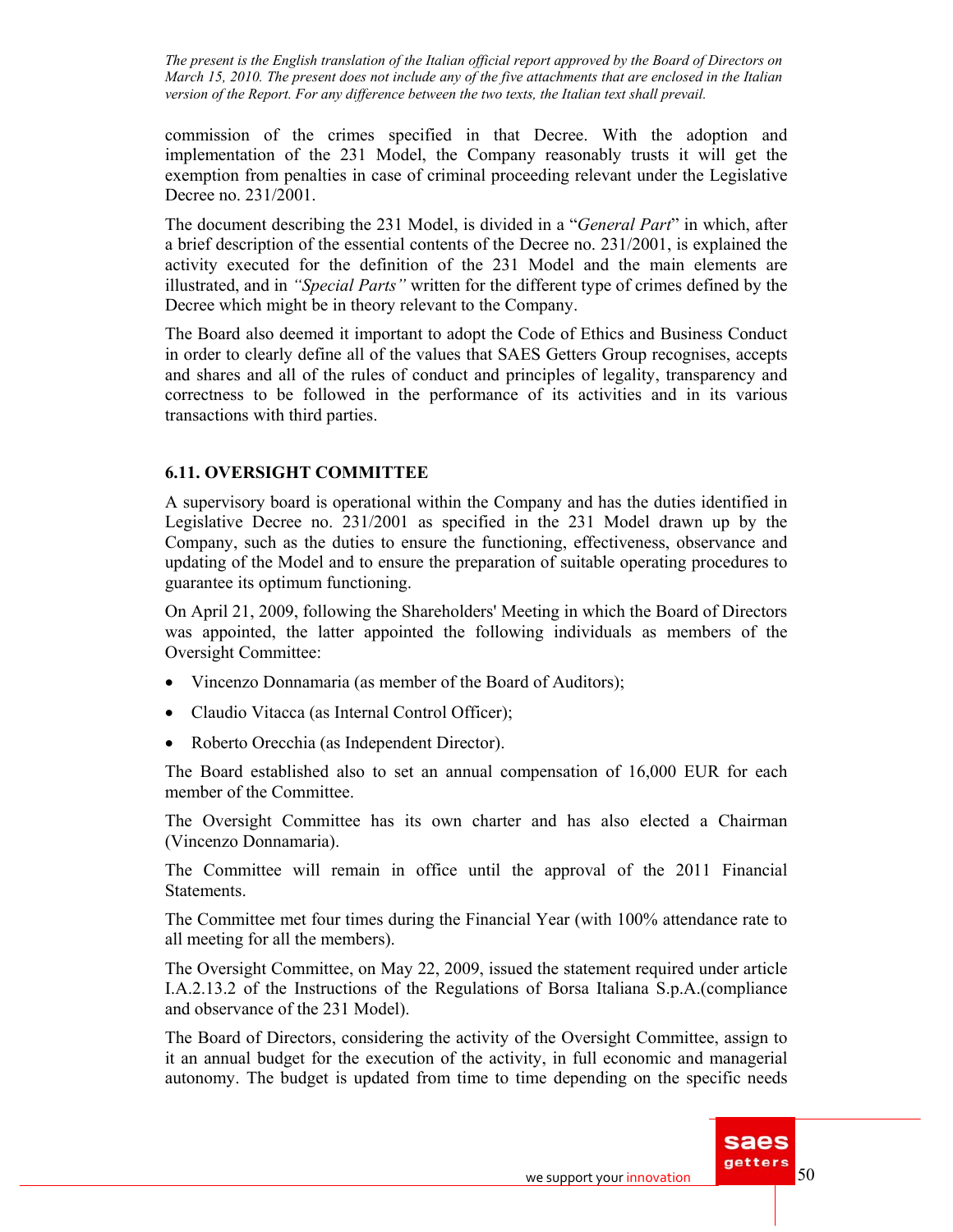expressed by the Oversight Committee. If the budget needed to be increased due to specific needs, the Oversight Committee would inform the Board of Directors.

### **6.12. AUDIT FIRM**

Accounting auditing is carried out by an independent audit firm appointed and operating according to law. On May 9, 2007, the Shareholders' Meeting - taking into due account the proposal by the firm Reconta Ernst & Young S.p.A. of December 19, 2006, the Directors' report and the proposal of the Board of Auditors - decided to grant to Reconta Ernst & Young S.p.A. the following tasks, thereby extending its mandate:

- the task set out in article 159 of the Consolidated Finance Act to audit the Company's Financial Statements and the consolidated Financial Statements of the SAES Getters Group,

- the task of checking that books are being kept properly and operational events are being correctly recorded in the accounting records as required by article 155, paragraph 1, of the Consolidated Finance Act,

- the task of carrying out a limited audit of the Company's half-yearly report, including at consolidated level,

for the years 2007-2012, pursuant to and in accordance with article 159 of the Consolidated Finance Act.

The Shareholders' Meeting approved the fees payable to Reconta Ernst & Young S.p.A. for carrying out the activities described above, for each of the above years, which amount in total to EUR 77,000 plus expenses, to be updated according to the variations in the ISTAT indices, based on the conditions contained in the proposal made by the audit firm attached to the minutes of the meeting (available on the Company's website, www.saesgetters.com, section Investor Relations/Corporate Documents).

Within the audit tasks as to the consolidated Financial Statements, the audit firm set forth an audit plan for SAES Getters subsidiaries, both in Italy and abroad, outsourcing the audit to audit firms belonging to the Reconta Ernst & Young network.

# **7. BOARD OF AUDITORS**

The appointment of the Board of Auditors is expressly governed by the Company's Bylaws, which make provision for an appointment procedure by means of slate voting, unless different or supplementary provisions laid down in mandatory laws or regulations prevail.

The Board believes that the Auditors' appointment, like the Directors' one, takes place pursuant to a clear procedure, as below described, pursuant to principle 6.P.1. of the 2006 Code.

Article 22 of the Company's By-laws, which previously made provision for the Board of Auditors to be elected by the submission of slates, was amended by resolution of the

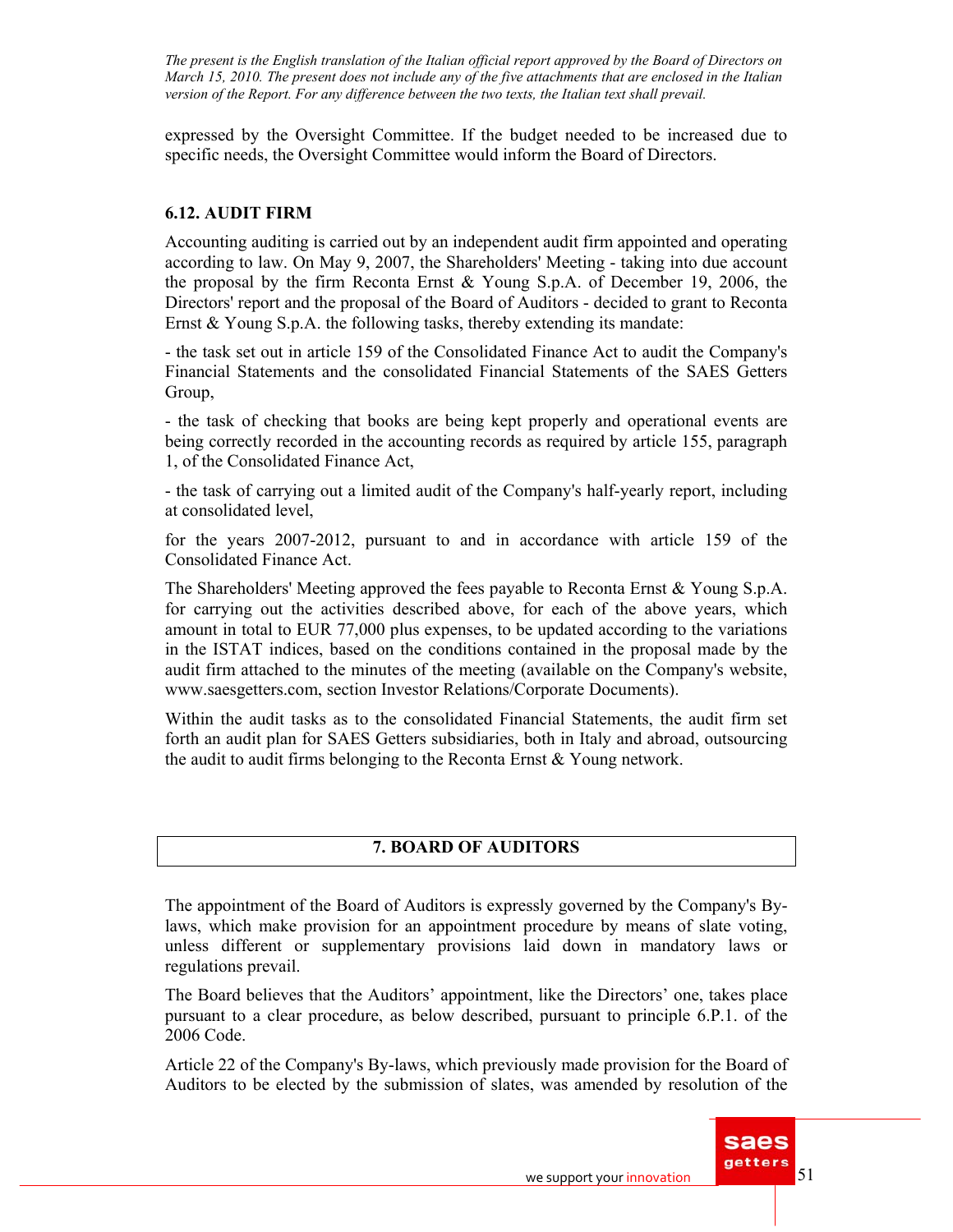Extraordinary Shareholders' Meeting of June 29, 2007 in order to accommodate the changes and additions to election procedures introduced in the meantime into legislation.

In particular, the changes were introduced in accordance with the provisions of article 148, paragraphs 2 and 2*-bis* and of article 148*-bis* of the Consolidated Finance Act, as amended by Legislative Decree no. 303 of December 29, 2006, and of article 144-*sexies*  of the Issuers Regulation as amended by Consob resolution no. 15915 of May 3, 2007, which stipulates that a statutory member of the Board of Auditors must be elected by the minority Shareholders who have no connection, not even indirectly, with the Shareholders who submitted or voted for the slate that received the highest number of votes, based on the definition of connection between majority Shareholders and minority Shareholders contained in the Issuers Regulation; that the Chairman of the Board of Auditors must be appointed by the Shareholders' Meeting from among the Auditors elected by the minority; that the By-laws may require the Shareholder or Shareholders submitting the slate to hold, at the time of submission, a percentage of the share capital no greater than the percentage determined under article 147*-ter*, paragraph 1, of the Consolidated Finance Act; that the slates must be deposited at the registered offices, accompanied by a series of documents specified by regulations, at least 15 days before the scheduled date of the Shareholders' Meeting called to resolve on the appointment of Auditors and these slates must be available for consultation by the public at the registered offices, the market management company and on their website under the terms and conditions laid down by regulations; that the By-laws may establish the criteria for identifying the candidate to be elected in the case of a tied vote between slates.

Current article 22 of the By-laws stipulates that the minority - who are not party to significant connections, not even indirectly, within the meaning of article 148, paragraph 2, of Consolidated Financial Act and related regulations - are reserved the choice of one Statutory Auditor, who will chair the Board, and one Alternate Auditor.

The election of minority Auditors takes place at the same time as the election of the other members of the control body (except in case of substitution).

A slate for the appointment of members of the Board of Auditors may be submitted by Shareholders who, at the time of submitting the slate, own, individually or together with other Shareholders submitting the slates, a percentage of the voting capital at least equal to the percentage determined by Consob under article 148, paragraph 2, of Consolidated Financial Act and in accordance with the provisions of the Issuers Regulation. For information (considering that the appointment of the corporate bodies, occurred during the Financial Year, is not included in the agenda of the Shareholders Meeting which is about to be convened) on January 27, 2010, Consob published resolution no. 17148, specifying the percentage required for submitting slates of candidates for the election of the management and control bodies of companies that closed their financial year on December 31, 2009. The threshold for the Company was established at 2.5% of the share capital.

A Shareholder cannot submit or vote for more than one slate, including through an intermediary or through trust companies.

Shareholders belonging to the same group and Shareholders who join a Shareholders' agreement in relation to the Company's shares cannot submit or vote for more than one

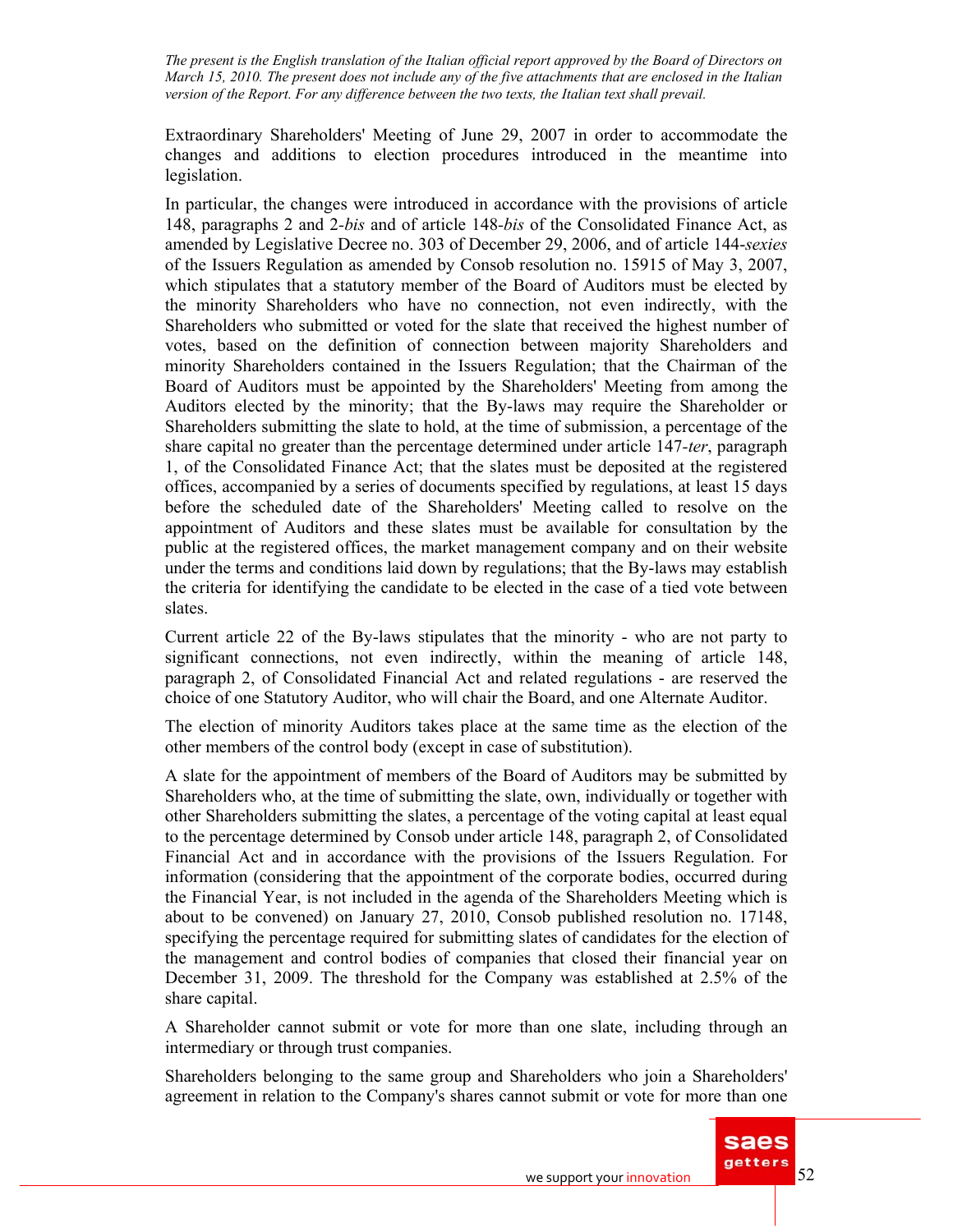slate, including through an intermediary or through trust companies. A candidate may only be present in one slate failing which he will be ineligible.

Also to the extent of application criterion 10.C.1. of 2006 Code, slates, signed by those submitting them, are deposited at the registered offices at least fifteen days before the scheduled date of the Meeting called to resolve on the appointment of Auditors. These slates are made available for consultation by the public at the registered offices as well as at the market management company and on its own website, under the terms and conditions laid down by the applicable regulations.

Slates must contain the names of one or more candidates for the position of Statutory Auditor and one or more candidates for the position of Alternate Auditor. The names of the candidates are marked in each section (statutory auditors section, alternate auditors section) by a progressive number and limited to a number no greater than the members to be elected.

Slates also contain, even as an appendix:

- a) information on the identity of the Shareholders who submitted them, with an indication of the overall percentage shareholding held and a certificate showing the ownership of that shareholding;
- b) a declaration from Shareholders other than those who hold, individually or jointly, a controlling or majority interest, certifying the absence of any connections within the meaning of article 144-*quinquies* of the Issuers Regulation with the latter;
- c) a complete report on the personal and professional characteristics of the candidates accompanied by a list of the management and control positions held by the latter among other companies;
- d) a declaration by candidates certifying that there are no grounds for ineligibility and incompatibility, and that they possess the requirements laid down by law and by regulations from time to time in force, and that they accept the candidacy;
- e) any other additional or different declaration, report and/or document required by law and by applicable regulations.

If on the deadline for the submission of slates, only one slate has been submitted or only slates submitted by connected Shareholders within the meaning of the applicable provisions, slates may be submitted up until the fifth day following that date. In this case, the thresholds specified above for the submission of slates are halved. Notice of the failure to submit minority slates, of the extended deadline for the submission of slates and of the reduction of the thresholds is given in the time and manner specified by applicable legislation.

For the election of the Auditors, the procedure is as follows: (i) from the slate which obtained the highest number of votes ("**Majority Slate**"), two Statutory Auditors and one Alternate Auditor are elected, based on the progressive order with which they are listed in the slate; (ii) from the second slate which obtained the highest number of votes and which has no connection, not even indirectly, with the Shareholders who submitted or voted for the Majority Slate pursuant to the applicable provisions ("**Minority Slate**"), one Statutory Auditor, who will chair the Board of Auditors ("**Minority Auditor**") and one Alternate Auditor ("**Minority Alternate Auditor**") are elected, based on the progressive order with which they are listed in the slate;

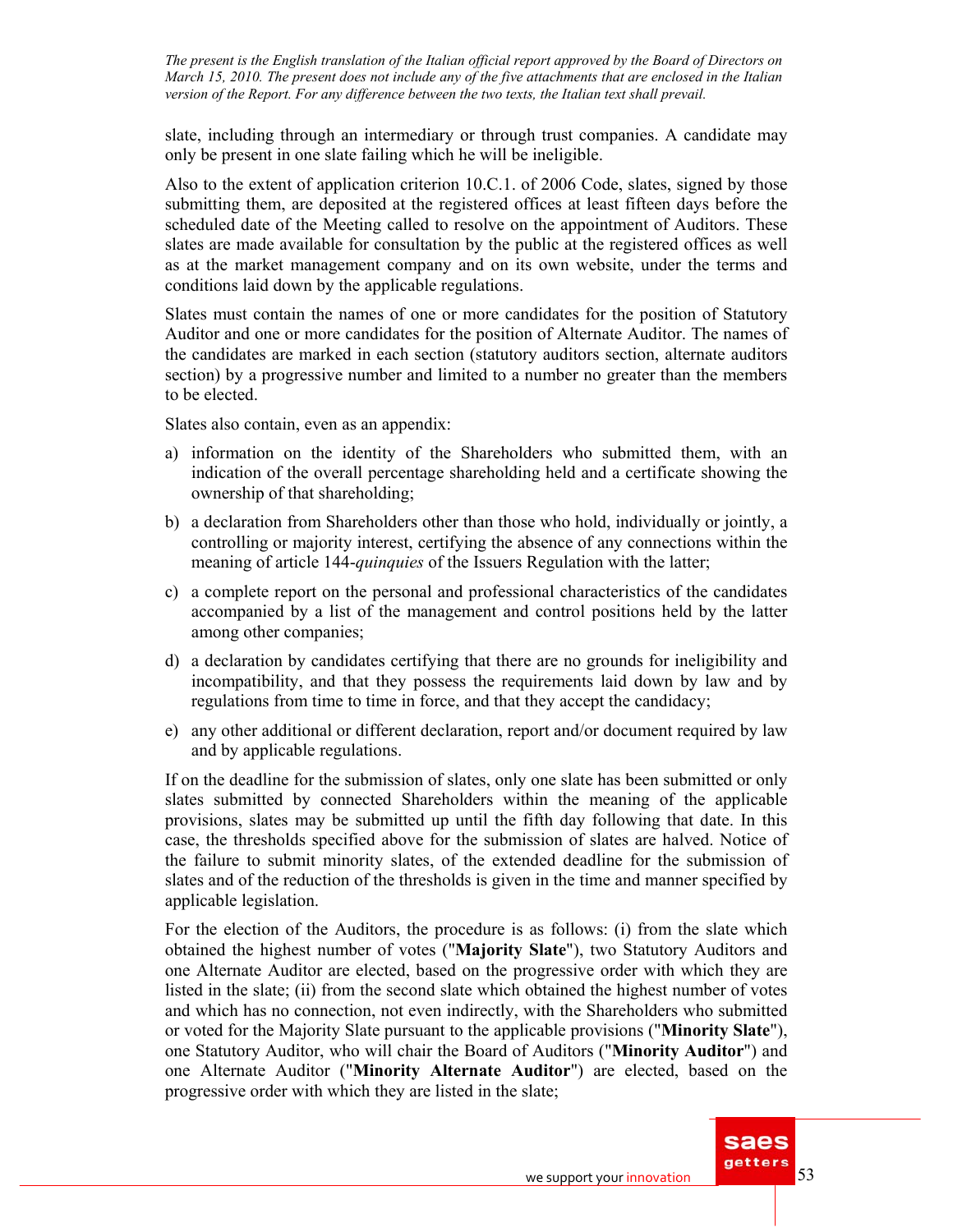In the event of a tied vote between slates, the slate submitted by Shareholders owning the largest shareholding at the time of submitting the slate or, alternatively, by the largest number of Shareholders will prevail.

If just one slate has been submitted, the Shareholders' Meeting casts its vote on that slate and if that slate obtains the relative majority of voters, without counting abstentions, all candidates indicated on that slate will be elected as Statutory and Alternate Auditors. The Chairman of the Board of Auditors is, in this case, the first Statutory Auditor candidate.

In the absence of slates, the Board of Auditors and the Chairman are appointed by the Shareholders' Meeting according to the ordinary statutory majorities.

If, for any reason, the Majority Auditor is not present, he is replaced by the Alternate Auditor taken from the Majority Slate.

If, for any reason, the Minority Auditor is not present, he is replaced by the Minority Alternate Auditor.

The Shareholders' Meeting ,in accordance with article 2401, paragraph 1, of the (Italian) Civil Code makes appointments or replacements in observance of the principle of the necessary representation of minorities.

The current Board of Auditors was appointed by the Shareholders' Meeting of April 21, 2009 and its term of office will expire with the approval of the 2011 Financial Statements. As better detailed in the following table, the Board comprises Vincenzo Donnamaria, Chairman of the Board of Auditors, Maurizio Civardi and Alessandro Martinelli, Statutory Auditors. The appointment of the current Board of Auditors was made on the basis of a single slate received by the Company, submitted by the majority Shareholder, S.G.G. Holding S.p.A.

For details, please refer to the apposite report to the Shareholders' Meeting prepared by the Directors on this subject, dated March 17, 2009, which was deposited at the registered offices, with Borsa Italiana S.p.A. and published on the Company's website www.saesgetters.com (section Investor Relations/Corporate Documents).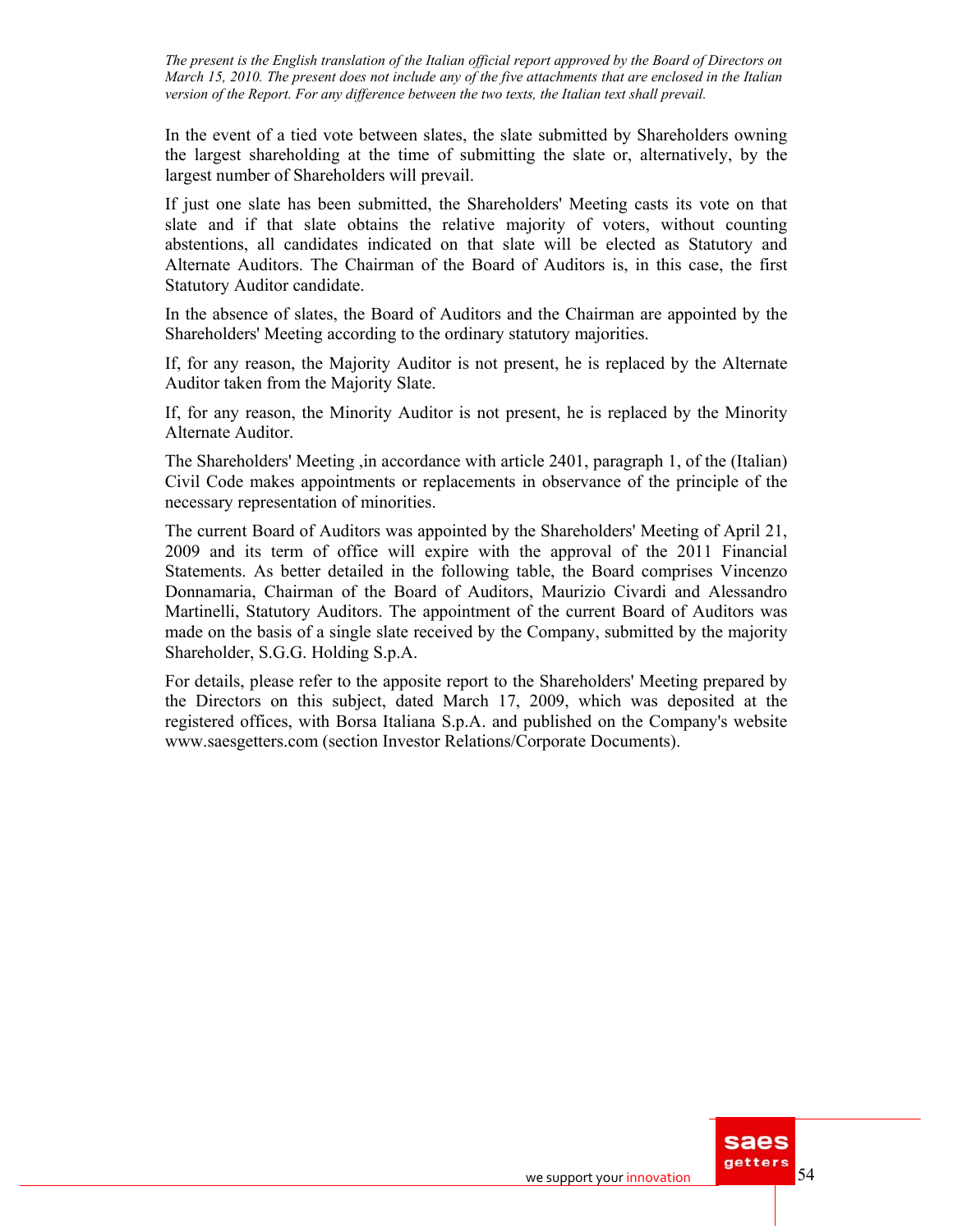| <b>Name</b>                       | <b>Position</b>      | In              | In office                                                                                                                                                                                                                          | <b>Slate</b> | Indep.                        | $\frac{0}{0}$                    | $\frac{0}{0}$                    | <b>Other</b>            |
|-----------------------------------|----------------------|-----------------|------------------------------------------------------------------------------------------------------------------------------------------------------------------------------------------------------------------------------------|--------------|-------------------------------|----------------------------------|----------------------------------|-------------------------|
|                                   |                      | office<br>since | until                                                                                                                                                                                                                              | $M/m^{13}$   | acc. to<br>Code <sup>14</sup> | attendance<br>of BoA<br>meetings | attendance<br>of BoD<br>meetings | positions <sup>15</sup> |
| Vincenzo<br>Donnamaria            | Chairman             | 21/04/09        | Shareholders<br>Meeting<br>approving<br>Annual<br>Report 2011                                                                                                                                                                      | $\mathbf{M}$ | no                            | 100                              | 90                               | 22                      |
| Maurizio<br>Civardi               | Statutory<br>Auditor | 21/04/09        | Shareholders<br>Meeting<br>approving                                                                                                                                                                                               | M            | no                            | 100                              | 100                              | 44                      |
|                                   |                      |                 | Annual<br>Report 2011                                                                                                                                                                                                              |              |                               |                                  |                                  |                         |
| Alessandro<br>Martinelli          | Statutory<br>Auditor | 21/04/09        | Shareholders<br>Meeting<br>approving                                                                                                                                                                                               | M            | no                            | 100                              | 100                              | 19                      |
|                                   |                      |                 | Annual<br>Report 2011                                                                                                                                                                                                              |              |                               |                                  |                                  |                         |
| Piero<br>Angelo<br><b>Bottino</b> | Alternate<br>Auditor | 21/04/09        | Shareholders<br>Meeting<br>approving<br>Financial<br><b>Statements</b><br>2011                                                                                                                                                     | M            | no                            | n.a.                             | n.a.                             | n.a.                    |
| Fabio Egidi                       | Alternate<br>Auditor | 21/04/09        | Shareholders<br>Meeting<br>approving<br>Annual<br>Report 2011                                                                                                                                                                      | M            | no                            | n.a.                             | n.a.                             | n.a.                    |
| 2009.                             |                      |                 | No Statutory Auditor ceased during the Financial Year: all the Auditors, whose term expired with the Shareholders<br>Meeting approving the 2008 Financial Statements, were reappointed on the Shareholders Meeting dated April 21, |              |                               |                                  |                                  |                         |

Quorum requested to submit slates during last appointment (April 21, 2009) 2.5% of share capital Number of meetings during the Financial Year 5

<sup>&</sup>lt;sup>15</sup> "Other positions" means the total number of positions (as Director, Liquidator, Statutory Auditor) held within companies as laid down in Book V, Title V, Chapters V, VI and VII of the (Italian) Civil Code, as notified by each single Auditor to Consob, pursuant to article 144-*quaterdecies* of the Issuers Regulation. Pursuant to article 144-*quaterdecies* of the Issuers Regulation, the list of the assignment completed and updated is attached to the Report of the Auditors related to the overseeing activity pursuant to the article 153 of the Consolidated Finance Act.



 $\overline{a}$ <sup>13</sup> Majority slate, minority slate.

<sup>&</sup>lt;sup>14</sup> By way of derogation from application criterion 10.C.2. of the 2006 Code, the Board did not consider it necessary to stipulate expressly that the Auditors must be chosen from and among individuals who are qualified as independent on the basis of the criteria indicated with reference to the Directors. See explanation in the body of the Report.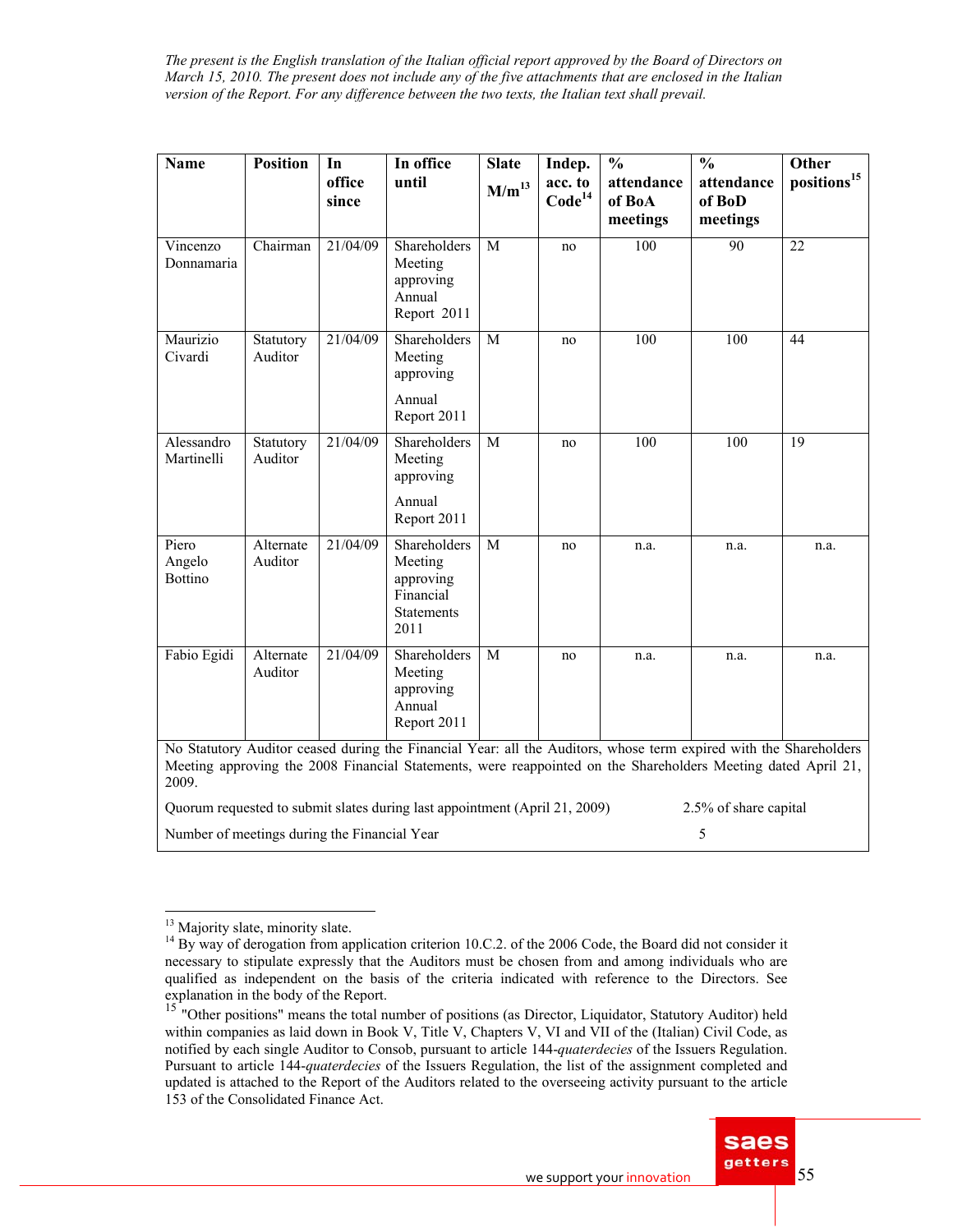Appendix 4 to this Report contains information on the personal and professional characteristics of the Auditors as required by article 144*-decies* of the Issuers Regulation.

The Board checks on an annual basis that the Auditors continue to satisfy the requirements of professionalism and integrity that they are required to possess in accordance with Ministry of Grace and Justice Decree no. 162 of March 30, 2000. In the Financial Year, as to 2008 this check was carried out on February 12, 2009. With reference to the Financial Year, the check was performed on February 18, 2010.

In addition to the requirements laid down under applicable legislation, the Company's Auditors must have also proven skills and expertise on tax, legal, organisational and accounting matters, in order to ensure the Company the maximum efficiency in the controls and the diligent performance of their duties.

By way of derogation from application criterion 10.C.2. of the 2006 Code, the Board did not consider it necessary to stipulate expressly that the Auditors must be chosen from and among individuals who are qualified as independent on the basis of the criteria indicated with reference to the Directors, deeming the legislative provisions to be sufficient. At the present time, the SAES Getters Corporate Governance Code stipulates that Shareholders who submit slates for the appointment of the Board must indicate the suitability, if applicable, of the candidates to be qualified as independent, leaving the Shareholders' Meeting during appointment to assess the weight of that qualification.

Also following application criterion 10.C.3. of 2006 Code, Auditors accept the appointment where they believe that they can devote the necessary time to the diligent performance of their duties.

Each Statutory Auditor notified to Consob the other management and control posts held within companies as laid down in Book V, Title V, Chapters V, VI and VII of the (Italian) Civil Code, pursuant to article 144-*quaterdecies* of the Issuers Regulation.

Also pursuant to principle 10.P.2. of 2006 Code, Auditors shall act with autonomy and independence even with regard to the Shareholders who elected them.

An Auditor who has an interest, either directly or on behalf of third parties, in a certain transaction of the Company shall inform the other Auditors and the Chairman of the Board of Directors in a timely and thorough manner about the nature, terms, origin and extent of his/her interest, also to the extent of application criterion 10.C.4. of 2006 Code.

The Board of Auditors, within the scope of the duties assigned to it by law, oversees the concrete implementation of the Corporate Governance rules set forth in the SAES Getters Corporate Governance Code and ascertains (as it positively verified during the Financial Year) the correct implementation of the assessment criteria and procedures adopted by the Board of Directors for evaluating the independence of its members. The outcome of these checks is disclosed to the market in the present Report or in the Auditors' report to the Shareholders' Meeting.

The Board of Auditors also monitors (as monitored during the Financial Year) the independence and autonomy requirements of its own members, disclosing the results to the Board of Directors in time for compiling the present Report. The Board of Auditors, monitored, in the first meeting after their appointment (which took place on April 21,

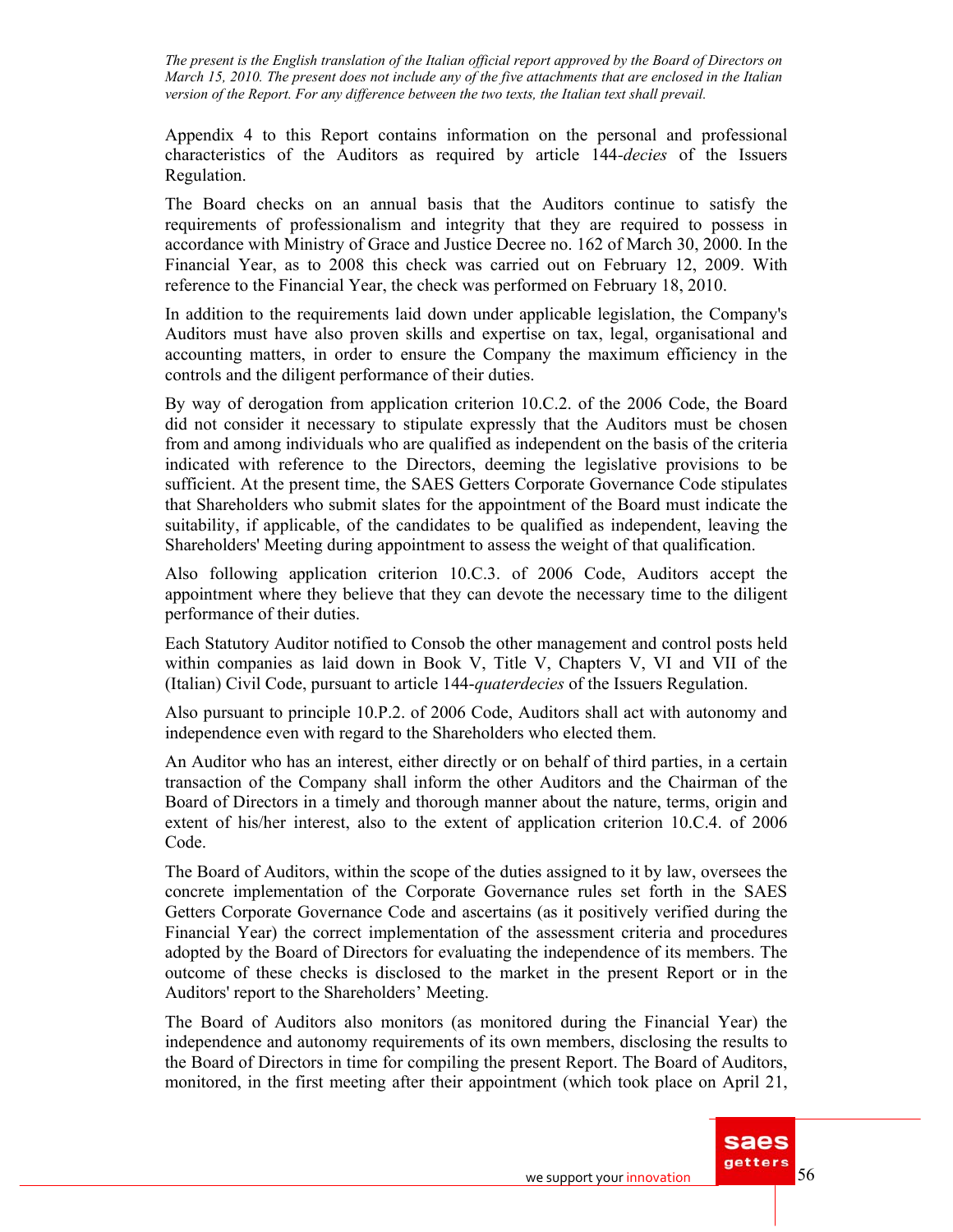2009) and during the Financial Year, that each of the members maintain its requirements of independence. For the above mentioned evaluations, the Board did not apply the others criteria set for the independence of the Directors, but only the criteria defined by the law and regulations, because the SAES Getters Code of Corporate Governance did not require those criteria, as set forth below.

It is the duty of the Board of Auditors to evaluate the proposals submitted by the independent audit firms for obtaining the relevant appointment, as well as the work plan prepared for the audit and the results described in the report and in any letter of suggestions. The Board of Auditors, in compliance with application criterion 10.C.5. of the 2006 Code, also monitors the effectiveness of the auditing process and the independence of the audit firm, checking both compliance with legislative provisions and the nature and extent of services other than financial auditing provided to the Company and its subsidiaries by the same audit firm and by the entities belonging to its network.

During the Financial Year, the Board of Auditors checked the independence of the audit firm, verifying both compliance with legislative provisions and the nature and extent of services other than financial auditing provided to SAES Getters S.p.A. and its subsidiaries by Reconta Ernst & Young S.p.A. and the entities belonging to its network.

As part of its activities, the Board of Auditors may ask the Internal Audit Department to carry out checks on specific areas of operation or transactions of the Company, as recommended in application criterion 10.C.6. of 2006 Code.

Following application criterion 10.C.7. of 2006 Code, the Board of Auditors and the Audit Committee from time to time exchange relevant information required for the performance of their respective duties, for example during the meeting of the Board of Directors or of the Audit Committee (whose meeting the Chairman of the Board of Auditors or another Auditor attends).

During the Financial Year, the Board of Auditors met five times, with the constant participation of all the members. Each meeting of the Board of Auditors took an average of three hours. For 2010, five meetings are already scheduled; one meeting was already held on February 3, 2010.

With reference to principle 10.P.3. of 2006 Code, the Company believes to have taken all sufficient measures to ensure the Board of Auditors can efficiently perform its duties.

# **8. RELATIONS WITH SHAREHOLDERS**

### **8.1. RELATIONS WITH INVESTORS**

The Chairman and the Managing Director, while complying with the procedure for the handling of inside information, try hard to develop a constant dialogue with Shareholders, with institutional investors, and with the market in general, in such a way as to guarantee the systematic disclosure of thorough and timely information about the Company's activities. The disclosure of information to investors, to the market and to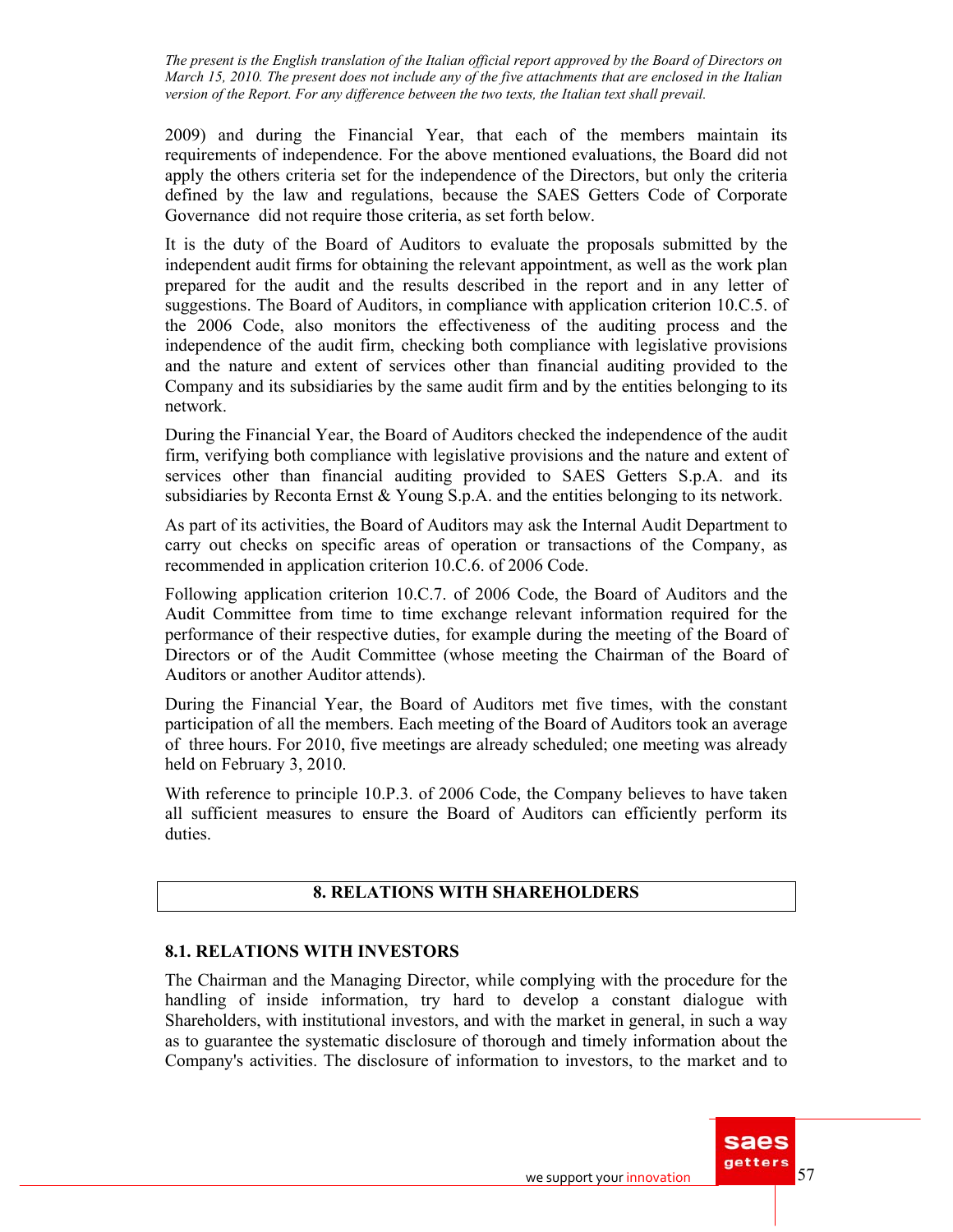the press is achieved through press releases and through regular meetings with institutional investors and with the financial community.

Even pursuant to application criterion 11.C.2. of the 2006 Code, the dialogue with institutional investors, the majority of Shareholders and analysts is entrusted to a dedicated unit called Investor Relations, in order to establish an ongoing professional relationship and a correct, continual and thorough flow of information.

At the present time, relations with Shareholders are managed by Emanuela Foglia, Investors Relations Manager, under the supervision of Giulio Canale, Chief Financial Officer and Managing Director.

During the Financial Year, meetings and conference calls were organised for the purposes of the regular accounting/financial reporting activities. During the Financial Year, in particular, the Company participated in the STAR Conference in Milan organised by Borsa Italiana S.p.A., on March 24, 2009.

The presentations showed during the meetings with the financial community are posetd on the Company website www.saesgetters.com (section Investor Relations/Presentations), and sent in advance to Consob and Borsa Italiana S.p.A.

An email address is available (investor relations@saes-group.com) to which requests for information can be sent and from which clarifications and explanations to Shareholders can be sought on transactions carried out by the Company.

### **8.2. WEBSITE**

An important role is played by the Company's website (www.saesgetters.com), where it is possible to find economic/financial information (such as Financial Statements, halfyearly and quarterly reports) as well as information and documents of interest to the Shareholders as a whole (press releases, presentations to the financial community, calendar of Company events) in both Italian and English language.

Even pursuant to application criterion 11.C.1. of the 2006 Code, in the Investor Relations section of its website, the Company posts important or mandatory information which enables Shareholders to exercise their rights in full knowledge of the facts, including information on participation and exercise of voting rights in Shareholders' Meetings, as well as documentation concerning items on the agenda of Shareholders' Meetings, including the slates of candidates for the positions of Director and Auditor with an indication of their personal characteristics and professional qualifications.

The Company's inclusion and continued presence on the STAR (Securities with High Requirements Segment) segment of Borsa Italiana S.p.A. is also an indicator of its ability to satisfy the strict reporting standards which constitute an essential requirement for such inclusion.

### **9. SHAREHOLDERS' MEETINGS**

The Shareholders' Meeting, regularly constituted, represent all the Shareholders and its resolutions, taken according to the law, are binding for them, even if not attending or

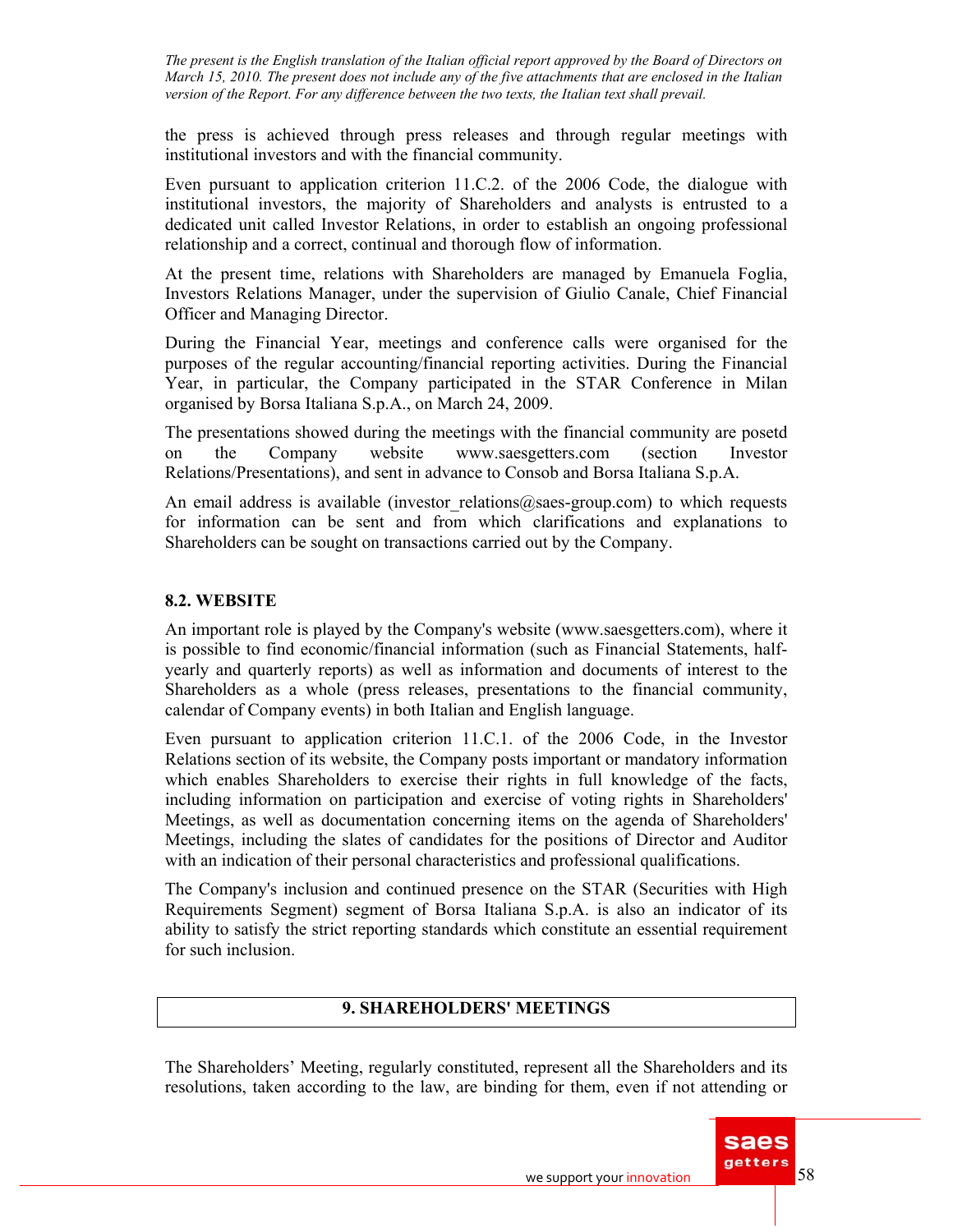dissenting. Ordinary and Shareholders' Meetings are convened in the cases and the ways established by law, at the registered offices of the Company or even abroad, provided within the European Union.

The Shareholders Meeting is governed by the articles 8, 9, 10, 11, 12 and 13 of the Bylaws, available on Company website, www.saesgetters.com (section Investor Relations/Corporate Governance/Company By-laws).

Sharing principles 11.P.1. and 11.P.2., and application criteria 11.C.3. and 11.C.4. of 2006 Code, the Chairman and Managing Director encourage and work hard to promote the widest possible participation of Shareholders in Shareholders' Meetings, as an effective opportunity for dialogue and interaction between the Company and investors. As a general rule, all Directors attend Shareholders' Meetings. No claim on this matter form the Shareholders ever came to the attention of the Company.

The Board of Directors tries to limit the restrictions and formalities that might make it difficult or burdensome for the Shareholders to participate in the Shareholders' Meeting and to exercise their voting right.

Shareholders' Meetings are also an opportunity to provide Shareholders with information on the Company, while complying with the rules governing inside information.

In particular, the Board reports to the Shareholders' Meeting on activities carried out and planned and tries to ensure that the Shareholders receive adequate information so that they can take the decisions for which they are responsible with full knowledge of the facts.

During the Financial Year, the Shareholders met on April 21, 2009:

a) in ordinary session with the following agenda:

- Report of the Board of Directors on the year ended 31 December 2008; Financial Statements for the year ended 31 December 2008; inherent and consequent resolutions;
- Resolutions according to articles 2357 and 2357-ter of the (Italian) Civil Code;
- Appointment of the Board of Directors, upon prior definition of the number of its components; determination of remuneration for the Board of Directors, the Audit Committee and the Compensation Committee;
- Appointment of the Board of Statutory Auditors and its Chairman; determination of the related remuneration;
- Proposal of a special career reward for the founder Dr Ing. Paolo della Porta, even by mean of free assignment of treasury shares.

b) In extraordinary session, with the proposal of amendment of the article 9 of the Company By-laws pursuant to the article 154-*ter* of the Consolidated Financial Act.

To resolve on this item of the agenda, the Shareholders Meeting decided to remove, in the article 9 of the Company By-laws, pursuant to the article 154-*ter* of the Consolidated Financial Act, the provision related to the possibility of convening the ordinary Shareholders meeting for the approval of financial budget within 180 days

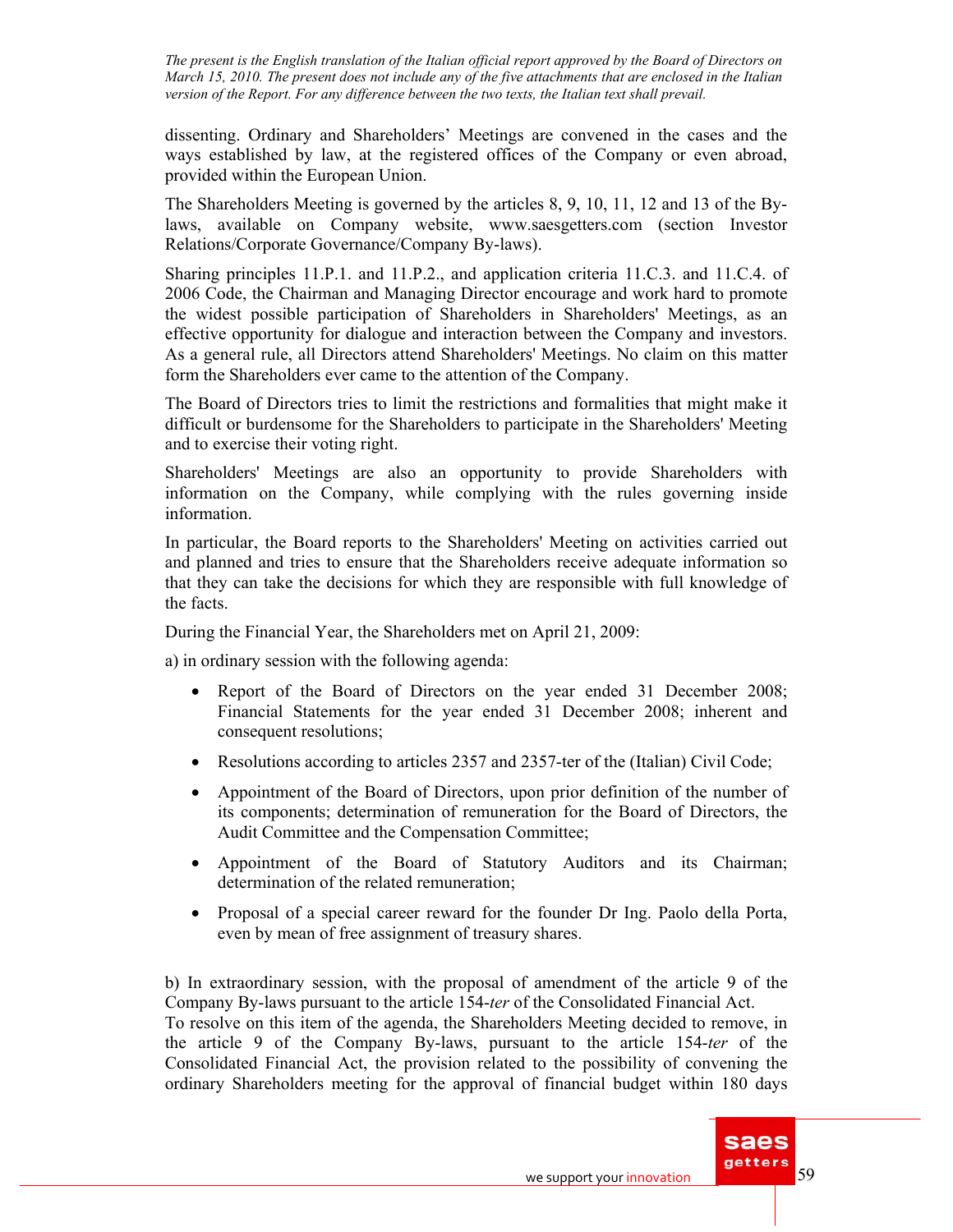before the end of the fiscal year, in case of specific needs and specifying the grounds of the delay in the Report to the Financial Statement.

For the purposes of attending Shareholders' Meetings, the Company requires prior notification pursuant to article 2370, paragraph 2, of the (Italian) Civil Code, which must arrive at least two working days before the Meeting. Indeed, article 10 of the Bylaws reads:

*"Attendance and representation at Shareholders' Meeting are governed by statutory provisions.* 

*Shareholders with voting rights for whom the Company has received, at least two business days prior to the Shareholders' Meeting, the notification issued by the authorised intermediary who holds the accounts in dematerialised form, shall have the right to attend the Meetings.* 

*The Chairman of the Meeting shall be responsible, either directly or through appointees, for checking that the Meeting is validly convened, for verifying the identity and legitimacy of those present, for chairing the meeting, for establishing the methods of discussion and voting (which shall in all cases be transparent) and for announcing the results of votes."* 

### **9.1. Regulation of Shareholders' Meetings**

The experience gained with regard to the orderly and functional nature of Shareholders' Meeting has led to the conclusion that there is no current need to prepare specific regulations for regulating the meetings. The orderly execution of the works has been granted up to today by the By-laws provisions that assign the Chairman the task of verifying the identity and legitimation of each attendant, the quorum necessary to deliberate, the orderly conduct and to define the way of voting.

Shareholders' Meetings have always been held with the utmost regularity, allowing all Shareholders involved to intervene in order to formulate requests for clarification and to express their observations thoroughly. A response has always been given to the queries raised by Shareholders and the drafting of the minutes of the Meetings, including in ordinary session, is entrusted to a Notary.

Therefore, the Board of Directors, taking into consideration the orderly and functional conduct of the Company's Ordinary and Extraordinary Shareholders' Meetings to date, and the lack of need to restrain the intervention of Shareholders during the Meeting in view of the limited free float, and wishing instead to encourage the broadest possible participation of Shareholders in Meetings, does not deem it necessary for the time being to draw up any procedure governing the participation of Shareholders, differently from the application criterion 11.C.5. of 2006 Code. However, the Company reserves the right to draw up such regulations should it observe a lack of fair debate during meetings.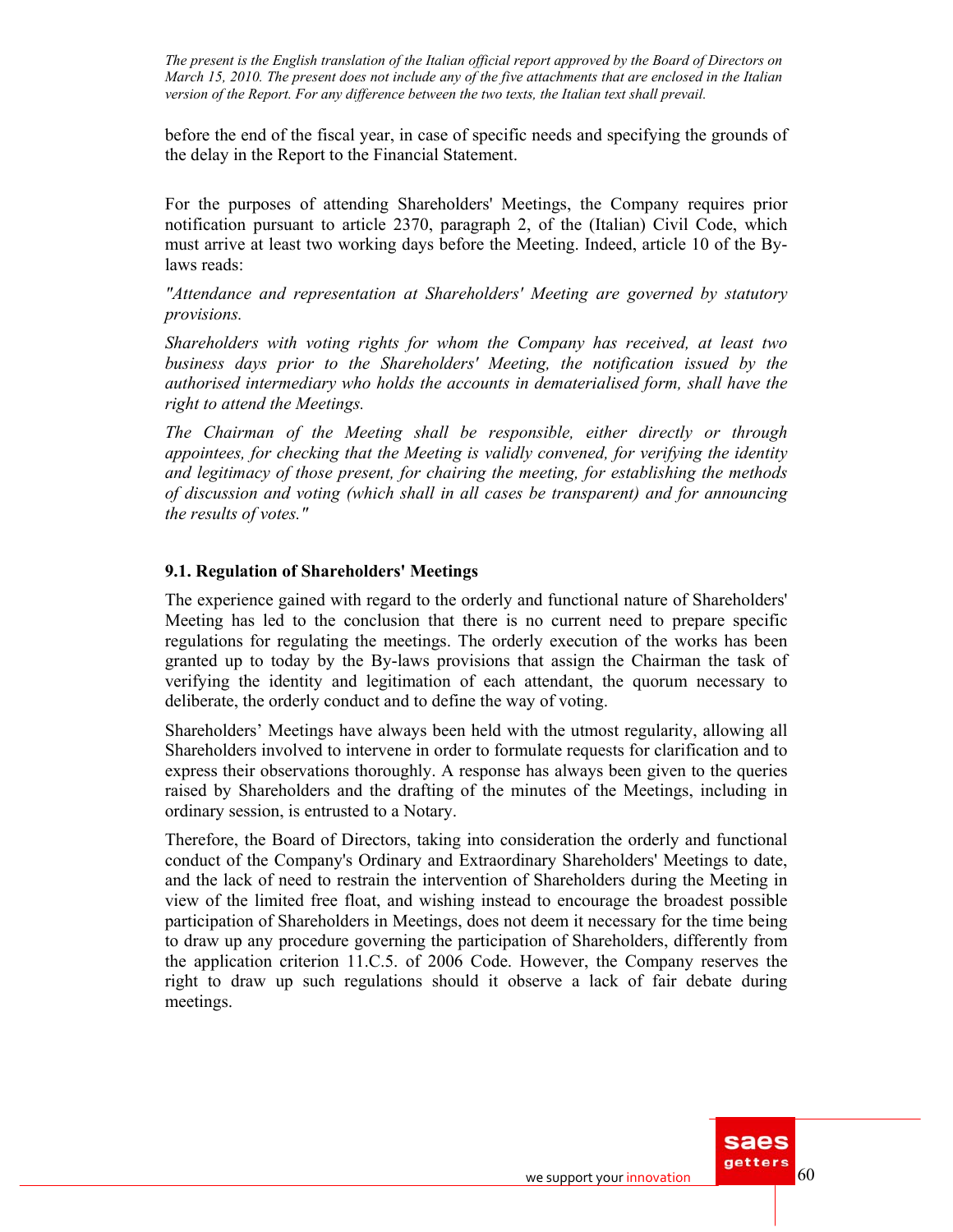### **9.2. Special Meeting of holders of savings shares**

The Special Meeting of holders of savings shares is convened in the way defined by law, at the Company registered offices or elsewhere, also abroad, but within the European Union.

Last meeting of holders of savings shares was held on April 23, 2009 to appoint their common representative, because his mandate expired. The holders of savings shares confirmed, for the fiscal years 2008-2010, Mr. Massimiliano Perletti, as their common representative, and to resolve upon on the related annual remuneration which is established in the amount of  $\epsilon$  1,100.00 (one thousand and one hundred).

### **9.3 Significant Changes in the Market Capitalisation of Shares**

In the Financial Year ordinary and savings shares listed on STAR on the Italian *Mercato Telematico Azionario* managed by Borsa Italiana S.p.A., recorded a decrease in value equal to 3% and 4% respectively, to be compared with an increase of 17% and 28%, recorded by FTSE MIB and FTSE Italia Star Indexes<sup>16</sup>.

### **9.4. Significant Changes in the Shareholdings**

 $\overline{a}$ 

On April 29, 2009 Morgan Stanley Investment Management Limited notified they owned a shareholding higher than 2% (2.063%) and on December 31, 2009 that they decreased their shareholding below 2%.

With reference to application criterion 11.C.6. of 2006 Code, The Board did not deem opportune to propose Shareholders amendments to the By-laws as to percentages required to trigger actions and minority perquisites.

# **10. OTHER CORPORATE GOVERNANCE PRACTICES**

No other corporate governance practices have been implemented by the Company, other than the practices described in the previous sections.

# **11. CONCLUSIONS**

SAES Getters Corporate Governance system is substantially in line with the recommendations contained in the 2006 Code with which the Board of Directors decided to comply on December 21, 2006, with the following exceptions:

<sup>&</sup>lt;sup>16</sup> Following the merger of Borsa Italiana S.p.A. with the London Stock Exchange, starting from June 2009, the FTSE MIB Index replaced the S&P MIB Index; while the FTSE Italia Star Index replaced the All Stars Index.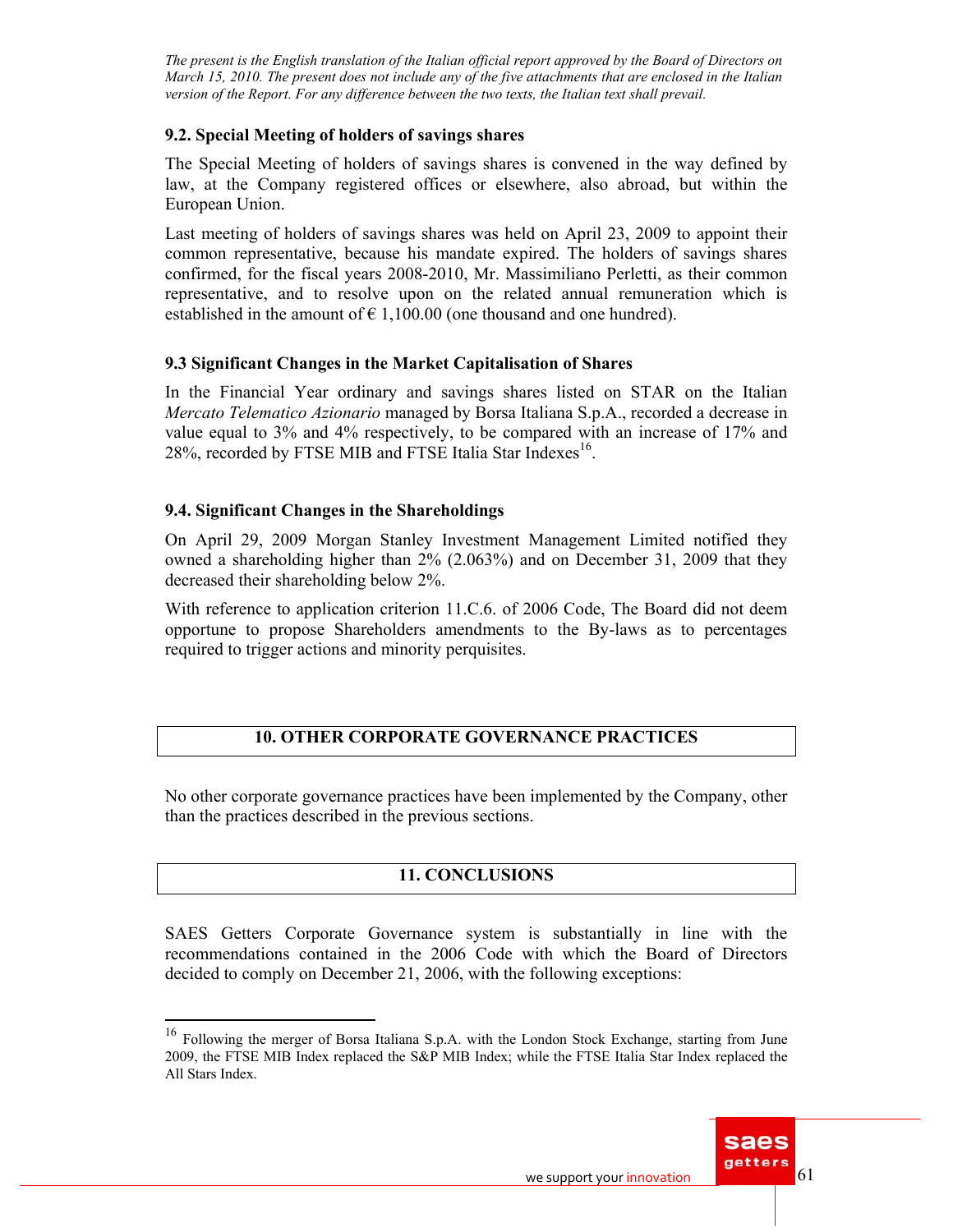- With reference to application criterion 3.C.6., during 2008, the Independent Directors did not deem it necessary to meet without the presence of the other Directors:
- With reference to application criterion  $5.C.1$ . lett. d), it is worth clarifying that the existing Committees (Compensation Committee and Audit Committee) are not endowed with a predefined budget but have unlimited disbursement powers, with a duty to report to the Board;
- Referring to principle 6.P.2., the Board did not consider necessary to establish an internal Committee to propose appointments for the position of Director, given the composition of the Company's Shareholders and not having experienced difficulties in gathering proposed appointments from Shareholders, so that Board composition is in line with SAES Getters Corporate Governance Code;
- With reference to the application criterion 8.C.5. and to the process of corporate restructuring started during the Financial Year, the Managing Director, in his capacity as Director responsible for supervising the functionality of the Internal Control System, although regularly checking the overall adequacy, efficiency and functionality of the Internal Control System and keeping the main risks identification running, did not deem appropriate to submit them to the Board of Directors; in fact, a new identification of the main corporate risks will be performed at the end of the restructuring process that will be completed in 2010. The outcome of this assessment will be submitted to the Board;
- As to application criterion 9.C.1., in view of regulation amendments about to be approved by Consob, the Board reserves the right to introduce new principles for Related Party Transactions amending current provisions of SAES Getters Corporate Governance Code;
- By way of derogation from application criterion 10.C.2, the Board did not consider it necessary to stipulate expressly that the Auditors must be chosen from among individuals who are qualified as independent on the basis of the criteria indicated with reference to the Directors, deeming the legislative provisions to be sufficient. At the present time, the SAES Getters Corporate Governance Code stipulates that Shareholders who submit slates for the appointment of the Board shall indicate the suitability, if applicable, of the candidates to be qualified as independent, leaving the Shareholders' Meeting during appointment to assess the weight of that qualification;
- referring to the application criterion 11.C.5., the Board of Directors, taking into consideration the orderly and functional conduct of the Company's Ordinary and Extraordinary Shareholders' Meetings to date, and the lack of need to restrain the intervention of Shareholders during the Meeting in view of the limited free float, and wishing instead to encourage the broadest possible participation of Shareholders in Meetings, does not deem it necessary for the time being to draw up any procedure governing the participation of Shareholders;
- With reference to application criterion 11.C.6. of 2006 Code, The Board did not opportune to propose Shareholders amendments to the By-laws as to percentages required to trigger actions and minority perquisites.

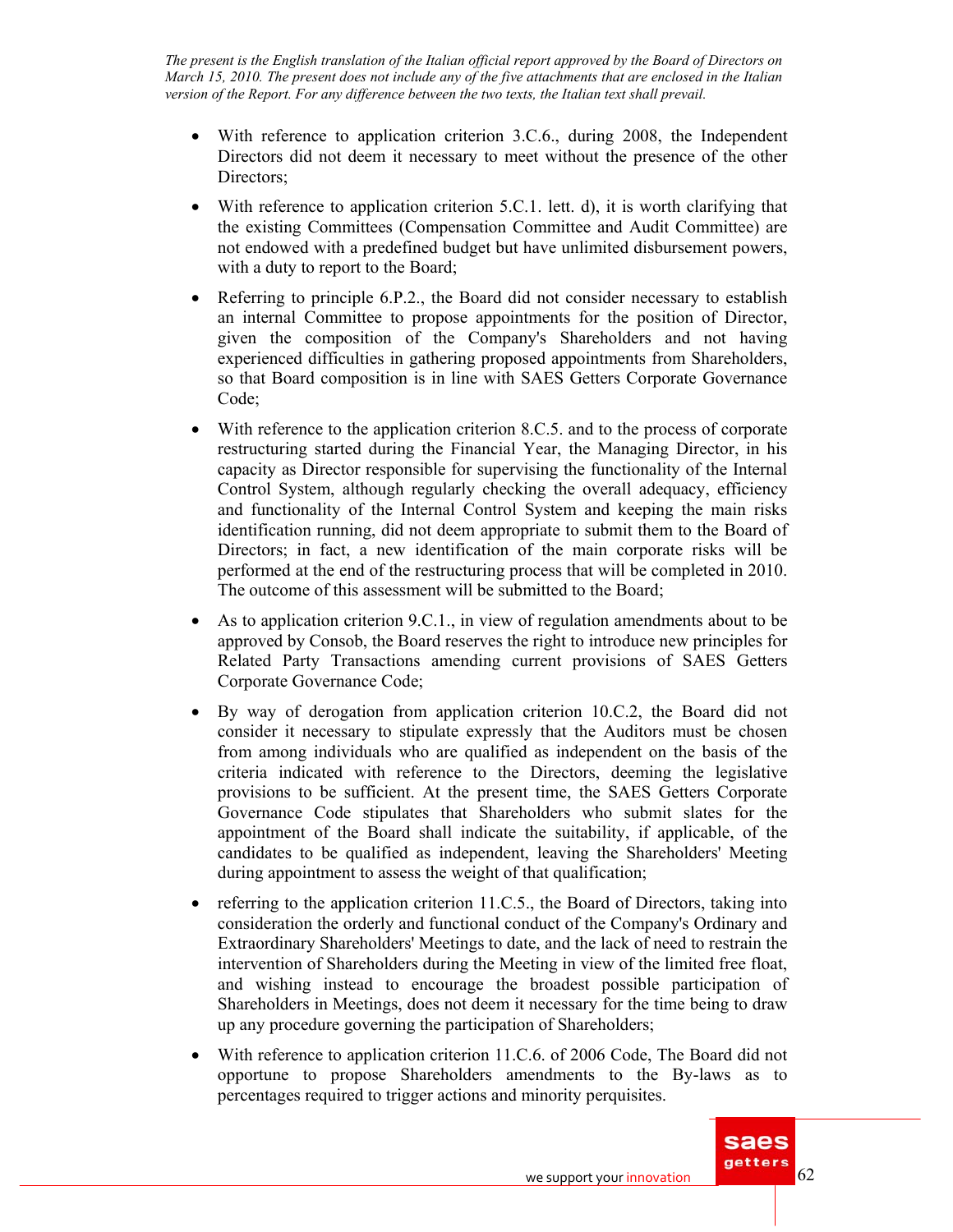### **12. CHANGES AFTER THE END OF THE FINANCIAL YEAR**

There have been no changes in the Corporate Governance structure after the end of the Financial Year.

Lainate, March 15, 2010

for the Board of Directors

 Massimo della Porta Chairman

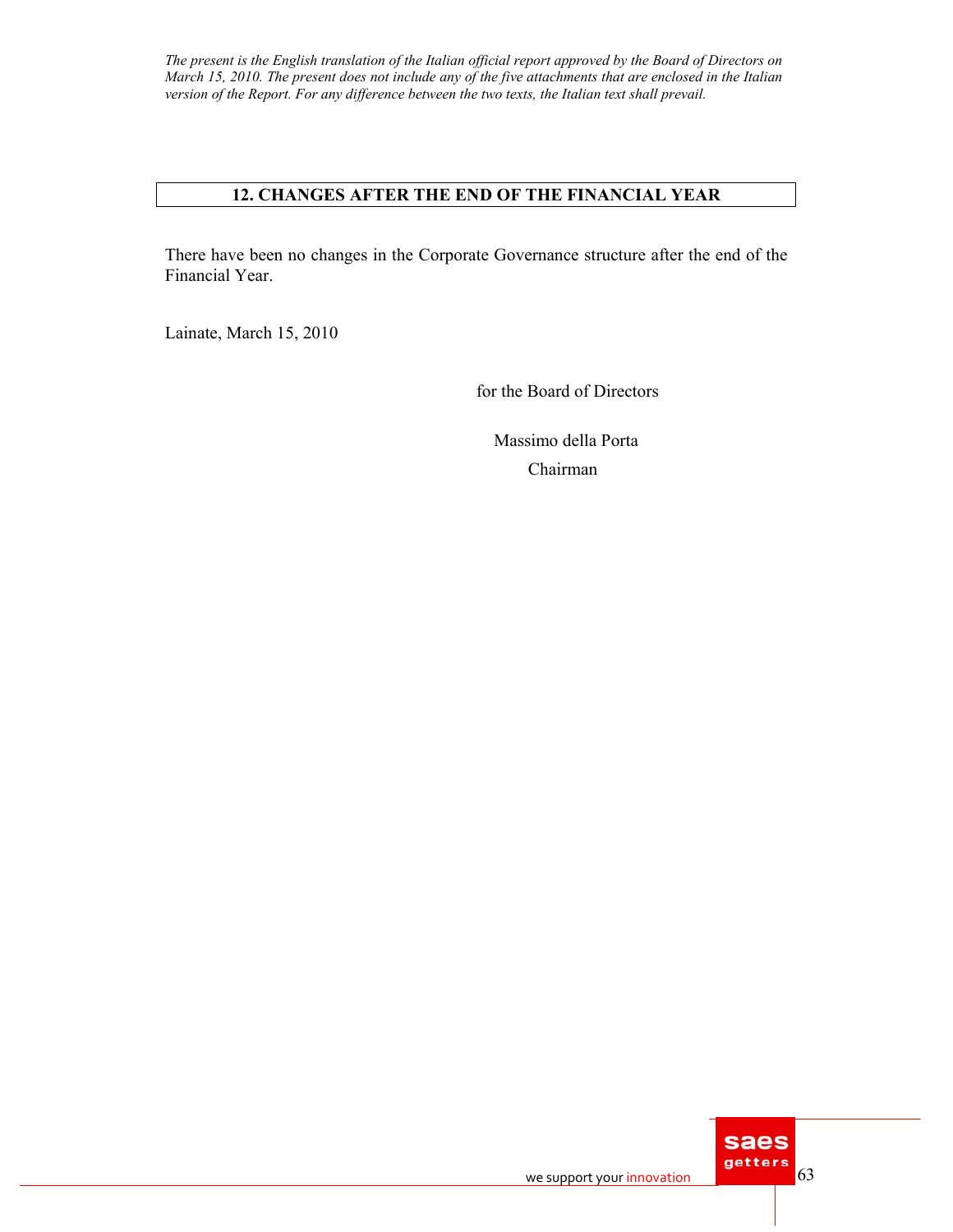#### **APPENDIX 1 - COMPOSITION OF THE BOARD OF DIRECTORS AND THE COMMITTEES**

|                           |                                                                                    | <b>Audit</b><br><b>Cttee</b> | Compen-<br>sation<br><b>Cttee</b>                              |                       |                  |                   |                                |                                                            |                                     |                |                |
|---------------------------|------------------------------------------------------------------------------------|------------------------------|----------------------------------------------------------------|-----------------------|------------------|-------------------|--------------------------------|------------------------------------------------------------|-------------------------------------|----------------|----------------|
| Name                      | <b>Position</b>                                                                    | In<br>office<br>since        | In office<br>until                                             | <b>Slate</b><br>(M/m) | <b>Executive</b> | Non-<br>executive | Independent<br>acc. to<br>Code | Independent<br>acc. to<br>Consolidated<br>Financial<br>Act | <b>Number</b><br>other<br>positions |                |                |
| Massimo<br>della<br>Porta | Chairman                                                                           | 21.04.09                     | Shareholders'<br>Meeting<br>approving<br>Annual<br>Report 2011 | M                     | X                |                   |                                |                                                            | $\overline{2}$                      |                |                |
| Giulio<br>Canale          | Vice<br>Chairman,<br>Managing<br>Director and<br><b>Chief Financial</b><br>Officer | 21.04.09                     | Shareholders'<br>Meeting<br>approving<br>Annual<br>Report 2011 | M                     | $\overline{X}$   |                   |                                |                                                            | $\overline{2}$                      |                |                |
| Stefano<br>Baldi          | Director                                                                           | 21.04.09                     | Shareholders'<br>Meeting<br>approving<br>Annual<br>Report 2011 | M                     |                  | $\mathbf X$       |                                |                                                            | 1                                   |                | $\mathbf X$    |
| Adriano<br>De Maio        | Director and<br>Lead                                                               | 21.04.09                     | Shareholders'<br>Meeting                                       | M                     |                  | $\overline{X}$    | $\overline{X}$                 | $\overline{X}$                                             | 3                                   | $\overline{X}$ | $\overline{X}$ |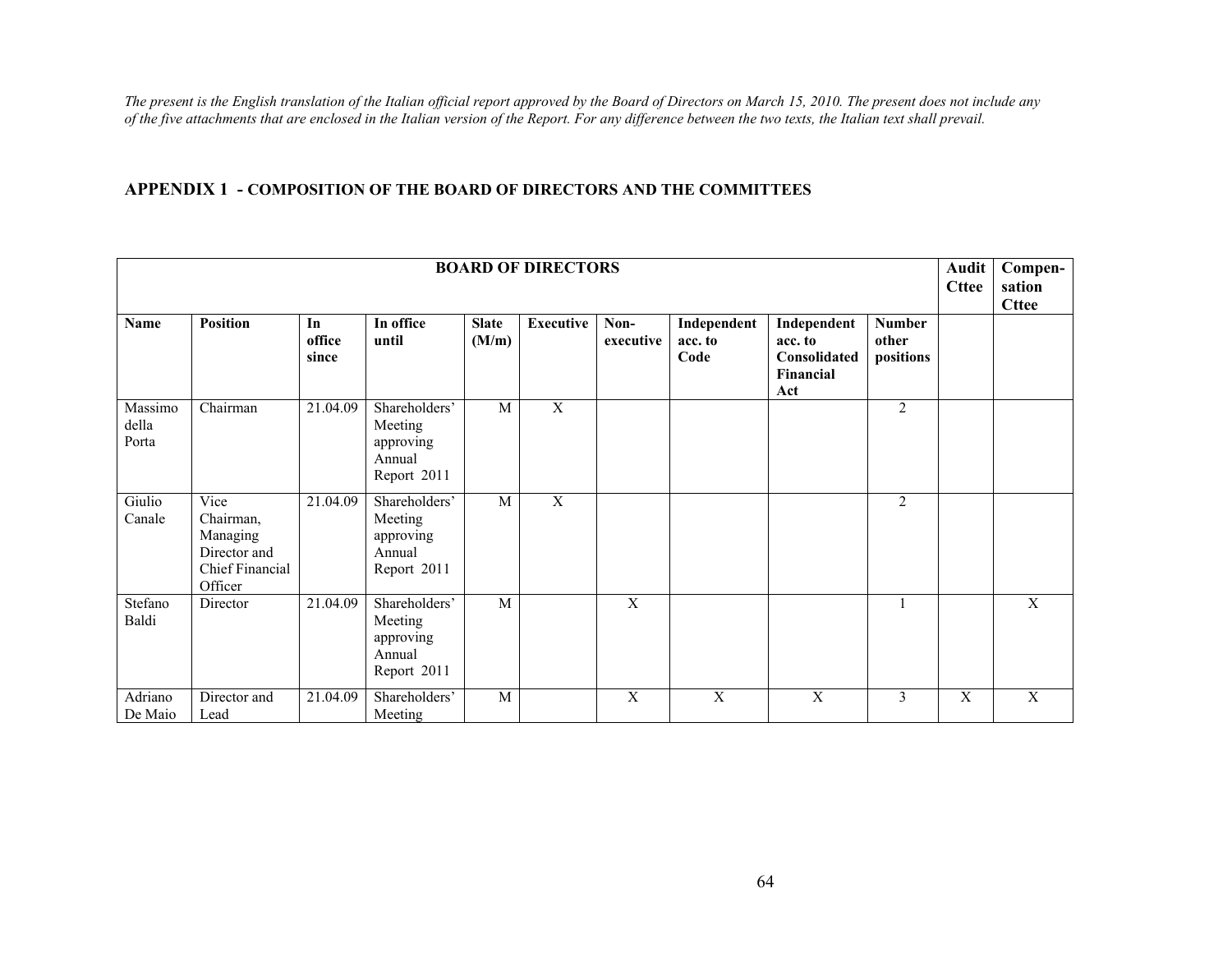|                            |                         | <b>Audit</b><br><b>Cttee</b> | Compen-<br>sation<br><b>Cttee</b>                              |                       |                  |                   |                                |                                                            |                                     |                |  |
|----------------------------|-------------------------|------------------------------|----------------------------------------------------------------|-----------------------|------------------|-------------------|--------------------------------|------------------------------------------------------------|-------------------------------------|----------------|--|
| <b>Name</b>                | <b>Position</b>         | In<br>office<br>since        | In office<br>until                                             | <b>Slate</b><br>(M/m) | <b>Executive</b> | Non-<br>executive | Independent<br>acc. to<br>Code | Independent<br>acc. to<br>Consolidated<br>Financial<br>Act | <b>Number</b><br>other<br>positions |                |  |
|                            | Independent<br>Director |                              | approving<br>Annual<br>Report 2011                             |                       |                  |                   |                                |                                                            |                                     |                |  |
| Giuseppe<br>della<br>Porta | Director                | 21.04.09                     | Shareholders'<br>Meeting<br>approving<br>Annual<br>Report 2011 | M                     |                  | $\mathbf X$       |                                |                                                            | $\overline{\phantom{a}}$            |                |  |
| Andrea<br>Dogliotti        | Director                | 21.04.09                     | Shareholders'<br>Meeting<br>approving<br>Annual<br>Report 2011 | $\overline{M}$        |                  | $\overline{X}$    |                                |                                                            | $\overline{\phantom{a}}$            | $\overline{X}$ |  |
| Andrea<br>Gilardoni        | Director                | 21.04.09                     | Shareholders'<br>Meeting<br>approving<br>Annual<br>Report 2011 | $\mathbf M$           |                  | $\mathbf X$       |                                |                                                            | 3                                   |                |  |
| Pietro<br>Mazzola          | Director                | 21.04.09                     | Shareholders'<br>Meeting<br>approving                          | $\overline{M}$        |                  | $\overline{X}$    |                                |                                                            | 8                                   |                |  |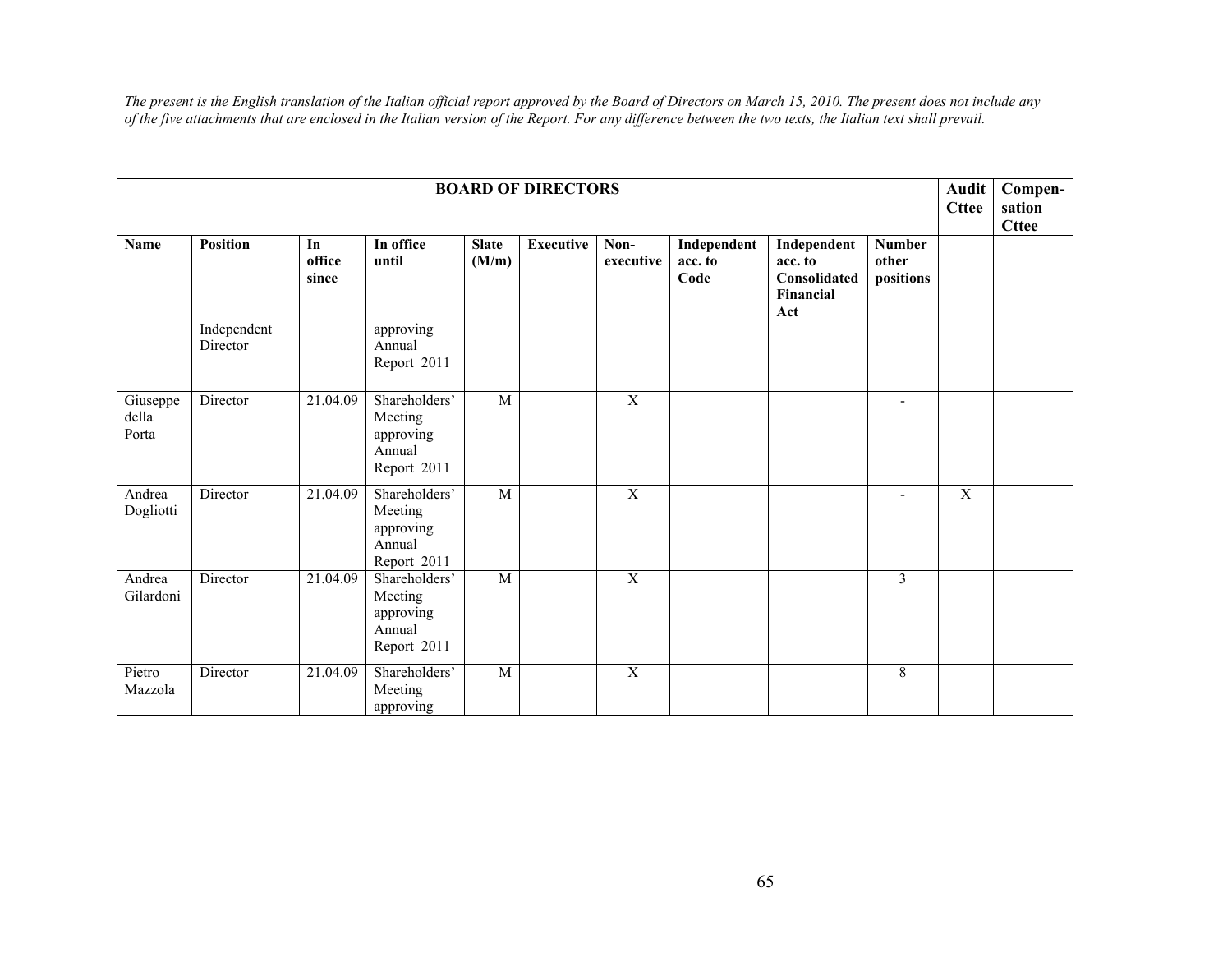|                         |                 | <b>Audit</b><br><b>Cttee</b> | Compen-<br>sation<br><b>Cttee</b>                              |                       |                                            |                   |                                |                                                            |                                     |   |                |
|-------------------------|-----------------|------------------------------|----------------------------------------------------------------|-----------------------|--------------------------------------------|-------------------|--------------------------------|------------------------------------------------------------|-------------------------------------|---|----------------|
| <b>Name</b>             | <b>Position</b> | In<br>office<br>since        | In office<br>until                                             | <b>Slate</b><br>(M/m) | <b>Executive</b>                           | Non-<br>executive | Independent<br>acc. to<br>Code | Independent<br>acc. to<br>Consolidated<br>Financial<br>Act | <b>Number</b><br>other<br>positions |   |                |
|                         |                 |                              | Annual<br>Report 2011                                          |                       |                                            |                   |                                |                                                            |                                     |   |                |
| Roberto<br>Orecchia     | Director        | 21.04.09                     | Shareholders'<br>Meeting<br>approving<br>Annual<br>Report 2011 | $\overline{M}$        |                                            | X                 | X                              | X                                                          | ٠                                   |   |                |
| Andrea<br>Sironi        | Director        | 21.04.09                     | Shareholders'<br>Meeting<br>approving<br>Annual<br>Report 2011 | M                     |                                            | $\mathbf X$       | $\overline{X}$                 | $\overline{X}$                                             | 2                                   | X | $\overline{X}$ |
| Gianluca<br>Spinola     | Director        | 21.04.09                     | Shareholders'<br>Meeting<br>approving<br>Annual<br>Report 2011 | $\overline{M}$        |                                            | $\overline{X}$    |                                |                                                            | 1                                   |   |                |
|                         |                 |                              |                                                                |                       | Directors ceased during the Financial Year |                   |                                |                                                            |                                     |   |                |
| Paolo<br>della<br>Porta | Chairman        | 27.04.06                     | 21.04.09                                                       | n.a.                  | X                                          |                   |                                |                                                            |                                     |   |                |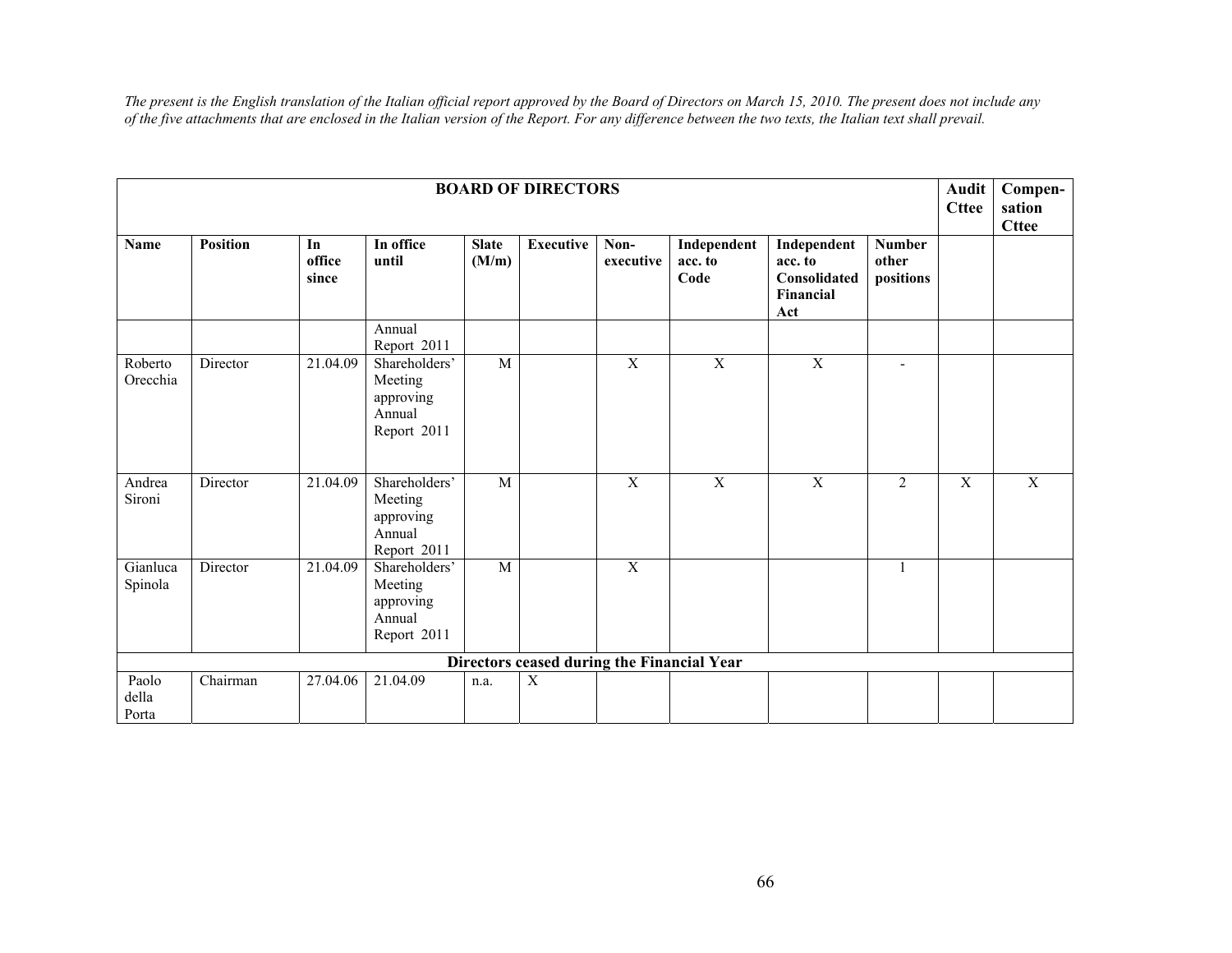| <b>BOARD OF DIRECTORS</b>                             |                                                                  |                       |                                     |                       |                    |                   |                                |                                                            |                                     |   |  |  |
|-------------------------------------------------------|------------------------------------------------------------------|-----------------------|-------------------------------------|-----------------------|--------------------|-------------------|--------------------------------|------------------------------------------------------------|-------------------------------------|---|--|--|
| <b>Name</b>                                           | <b>Position</b>                                                  | In<br>office<br>since | In office<br>until                  | <b>Slate</b><br>(M/m) | <b>Executive</b>   | Non-<br>executive | Independent<br>acc. to<br>Code | Independent<br>acc. to<br>Consolidated<br>Financial<br>Act | <b>Number</b><br>other<br>positions |   |  |  |
| Evelina<br>Christillin                                | Director                                                         | 27.04.06              | 21.04.09                            | n.a.                  |                    | X                 |                                |                                                            |                                     |   |  |  |
| Giuseppe<br>Rolando                                   | Director                                                         | 27.04.06              | 21.04.09                            | n.a.                  |                    | X                 |                                |                                                            |                                     |   |  |  |
| Renato<br>Ugo                                         | Director and<br>Lead<br>Independent<br>Director                  | 27.04.06              | 21.04.09                            | n.a.                  |                    | X                 | X                              | X                                                          |                                     |   |  |  |
|                                                       | Quorum requested to submit slates during last appointment (April |                       |                                     |                       |                    |                   |                                | 2.5%                                                       |                                     |   |  |  |
| 21, 2009)                                             |                                                                  |                       |                                     |                       |                    |                   |                                |                                                            |                                     |   |  |  |
| Number of meeting during the<br><b>Financial Year</b> |                                                                  |                       | <b>Board of</b><br><b>Directors</b> |                       | <b>Audit Cttee</b> |                   |                                | Compensation<br><b>Cttee</b>                               |                                     |   |  |  |
|                                                       |                                                                  |                       |                                     | 10                    |                    |                   | $\overline{4}$                 |                                                            |                                     | 2 |  |  |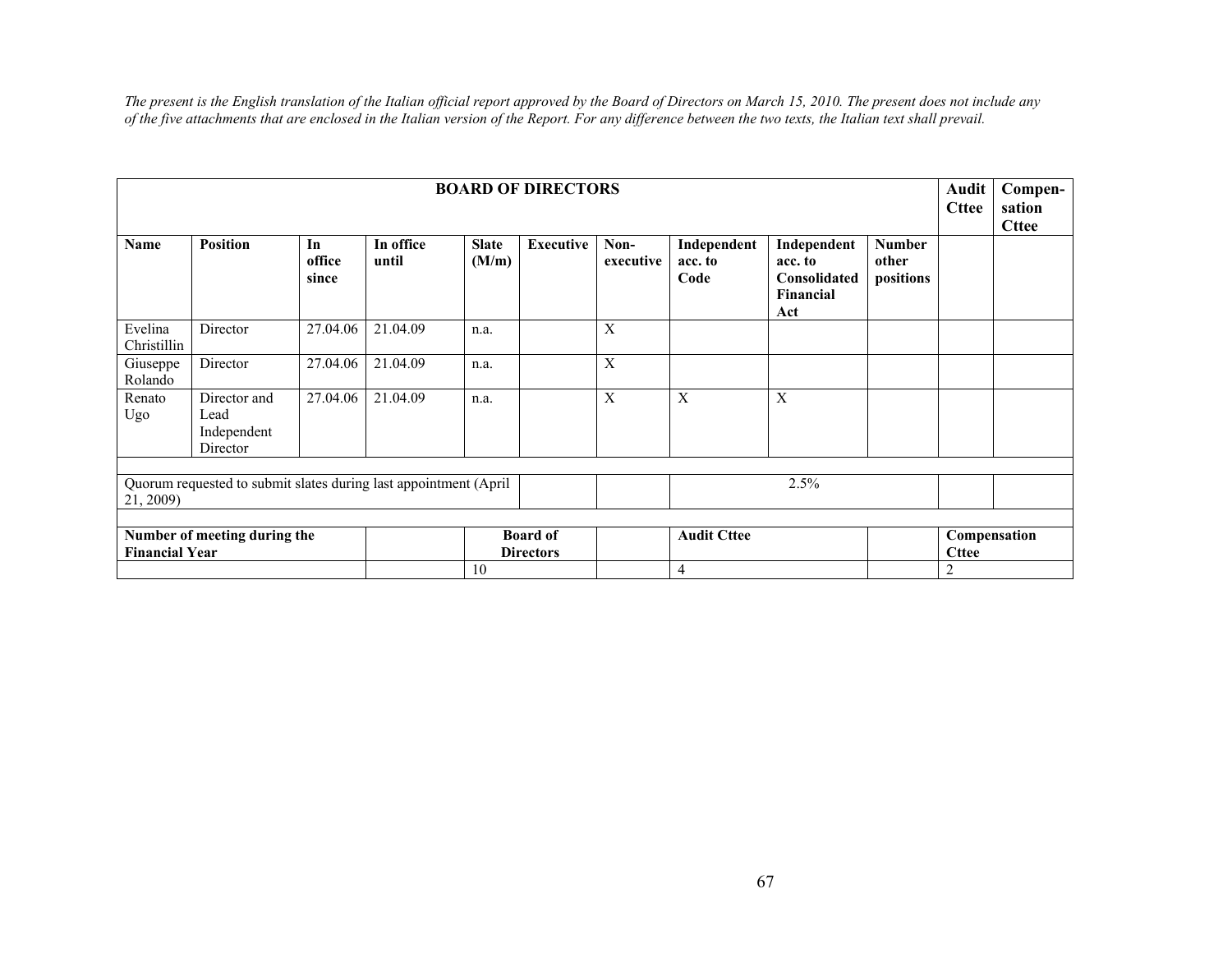### **APPENDIX 2 - DIRECTOR OR AUDITOR POSTS HELD BY THE DIRECTORS IN OTHER COMPANIES LISTED ON REGULATED MARKETS, INCLUDING FOREIGN MARKETS, IN FINANCIAL COMPANIES, BANKS, INSURANCE COMPANIES OR LARGE-SIZED COMPANIES**

| <b>NAME</b>          | <b>POST</b>                    |                                                    |  |
|----------------------|--------------------------------|----------------------------------------------------|--|
|                      | <b>COMPANY</b>                 | <b>OFFICE</b>                                      |  |
| Stefano Baldi        | S.G.G. Holding S.p.A.          | Non executive Director                             |  |
|                      | S.G.G. Holding S.p.A.          | Director, Vice President                           |  |
|                      |                                | and Managing Director                              |  |
| Giulio Canale        |                                |                                                    |  |
|                      |                                | Non executive Director                             |  |
|                      | PC30 S.r.l.                    |                                                    |  |
|                      |                                |                                                    |  |
| Adriano De Maio      | Telecom Italia Media S.p.A.    | Non executive Director                             |  |
|                      |                                | and member of the                                  |  |
|                      |                                | <b>Compensation Committee</b>                      |  |
|                      | TxT e-solutions S.p.A.         | Non executive Director e                           |  |
|                      |                                | and member of both the                             |  |
|                      |                                | Audit Committee and the                            |  |
|                      |                                | <b>Compensation Committee</b>                      |  |
|                      |                                |                                                    |  |
|                      | Indesit Company S.p.A.         | Non executive Director                             |  |
|                      |                                |                                                    |  |
| Giuseppe della Porta |                                |                                                    |  |
|                      | S.G.G. Holding S.p.A.          | Director, Vice President                           |  |
|                      |                                | and Managing Director                              |  |
| Massimo della Porta  |                                |                                                    |  |
|                      | Alto Partners SGR S.p.A.       | Non executive Director                             |  |
|                      |                                |                                                    |  |
| Andrea Dogliotti     |                                |                                                    |  |
| Andrea Gilardoni     | Società Gasdotti Italia S.p.A. | Non executive Director                             |  |
|                      |                                |                                                    |  |
|                      | SIAS S.p.A.                    | Chairman of the Board of                           |  |
|                      |                                | Auditors                                           |  |
|                      |                                |                                                    |  |
|                      | Kinexia S.p.A.                 | Non executive Director e<br>and member of both the |  |
|                      |                                | Audit Committee and the                            |  |
|                      |                                | <b>Compensation Committee</b>                      |  |
|                      |                                |                                                    |  |